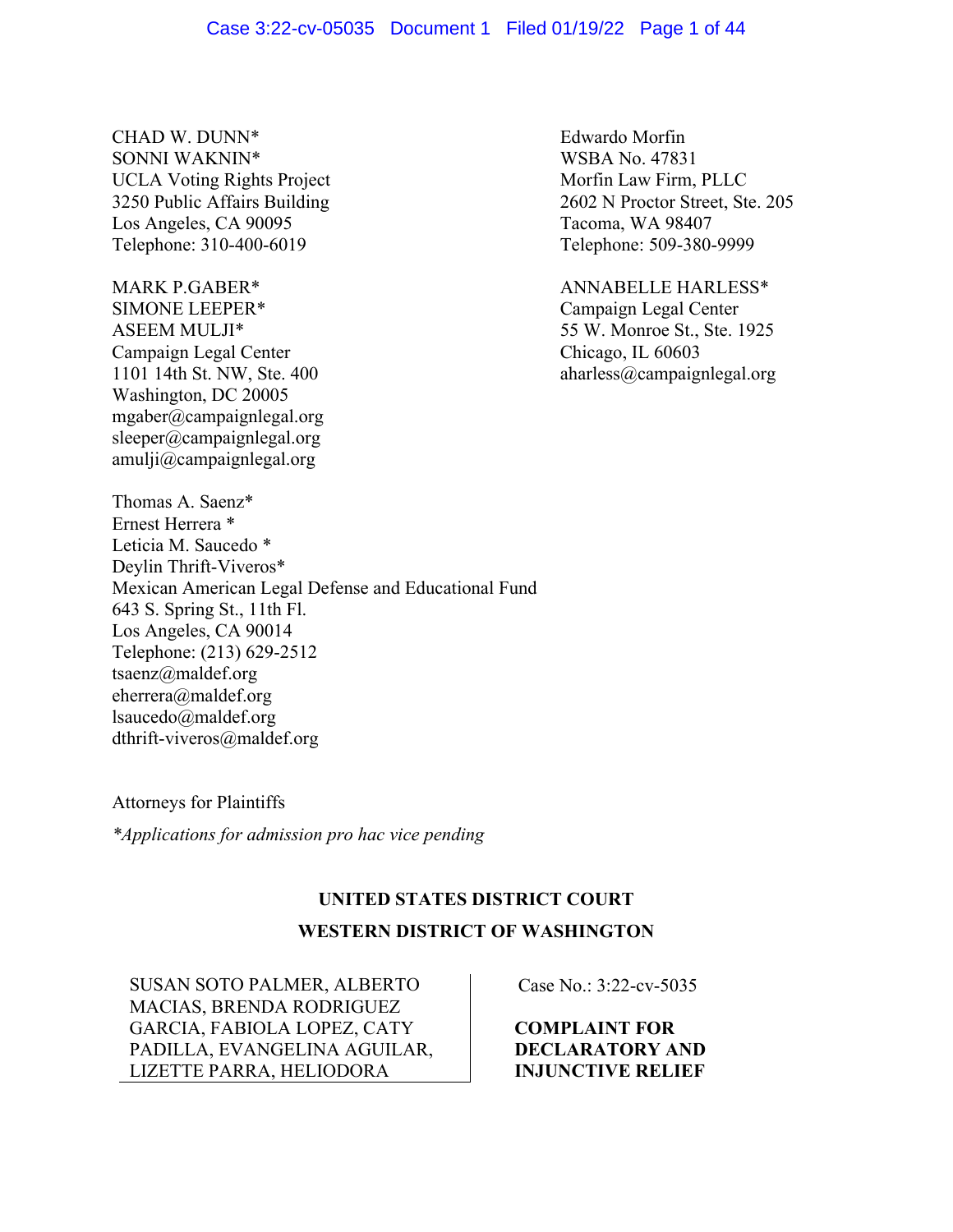<span id="page-1-0"></span>

|                | Case 3:22-cv-05035  Document 1  Filed 01/19/22  Page 2 of 44                                                                                                                                                                 |  |  |
|----------------|------------------------------------------------------------------------------------------------------------------------------------------------------------------------------------------------------------------------------|--|--|
|                |                                                                                                                                                                                                                              |  |  |
| $\mathbf{1}$   | MORFIN, and SOUTHCENTRAL<br><b>COALITION OF PEOPLE OF COLOR</b>                                                                                                                                                              |  |  |
| $\overline{2}$ | FOR REDISTRICTING<br>Judge:                                                                                                                                                                                                  |  |  |
| 3              | Plaintiffs,<br>Date Action filed: January 19, 2022<br>V.                                                                                                                                                                     |  |  |
| $\overline{4}$ | Secretary of State STEVEN HOBBS, in his<br>Date set for trial:<br>official capacity as Secretary of State of                                                                                                                 |  |  |
| 5              | Washington; LAURIE JINKINS, in her                                                                                                                                                                                           |  |  |
| 6              | official capacity as Speaker of the<br>Washington State House of                                                                                                                                                             |  |  |
| $\tau$         | Representatives; and ANDY BILLIG, in his<br>official capacity as Majority Leader of the                                                                                                                                      |  |  |
| 8              | <b>Washington State Senate</b><br>Defendants.                                                                                                                                                                                |  |  |
| 9              |                                                                                                                                                                                                                              |  |  |
| 10             | Under 42 U.S.C. § 1983 and 52 U.S.C. § 10301, Plaintiffs allege as follows:                                                                                                                                                  |  |  |
| 11             | <b>INTRODUCTION</b>                                                                                                                                                                                                          |  |  |
| 12             | 1.<br>The Washington State Redistricting Commission (the "Commission") intentionally                                                                                                                                         |  |  |
| 13             | selected redistricting plans for Washington's state legislative districts that dilute Hispanic and/or                                                                                                                        |  |  |
| 14             | Latino <sup>1</sup> voters' ability to elect candidates of choice.                                                                                                                                                           |  |  |
| 15             | The Commission did so by configuring District 15, which includes parts of the<br>2.                                                                                                                                          |  |  |
| 16             | Yakima Valley and Pasco, to be a <i>façade</i> of a Latino opportunity district.                                                                                                                                             |  |  |
| 17             |                                                                                                                                                                                                                              |  |  |
| 18             | Election results show that the approved map's District 15 is unlikely to afford<br>3.                                                                                                                                        |  |  |
| 19             | Latino voters an equal opportunity to elect their candidates of choice in violation of the Voting                                                                                                                            |  |  |
| 20             | Rights Act.                                                                                                                                                                                                                  |  |  |
| 21             | The district's Hispanic citizen voting age population ("HCVAP") is just 50.02%.<br>4.                                                                                                                                        |  |  |
| 22             |                                                                                                                                                                                                                              |  |  |
| 23             |                                                                                                                                                                                                                              |  |  |
| 24             | <sup>1</sup> This complaint uses the terms "Latino" and "Hispanic" interchangeably to refer to individuals                                                                                                                   |  |  |
| 25<br>26       | who self-identify as Latino or Hispanic. Additionally, the terms "Latino" and "Hispanic" mean<br>persons of Hispanic Origin as defined by the United States Census Bureau and U.S. Office of<br>Management and Budget (OMB). |  |  |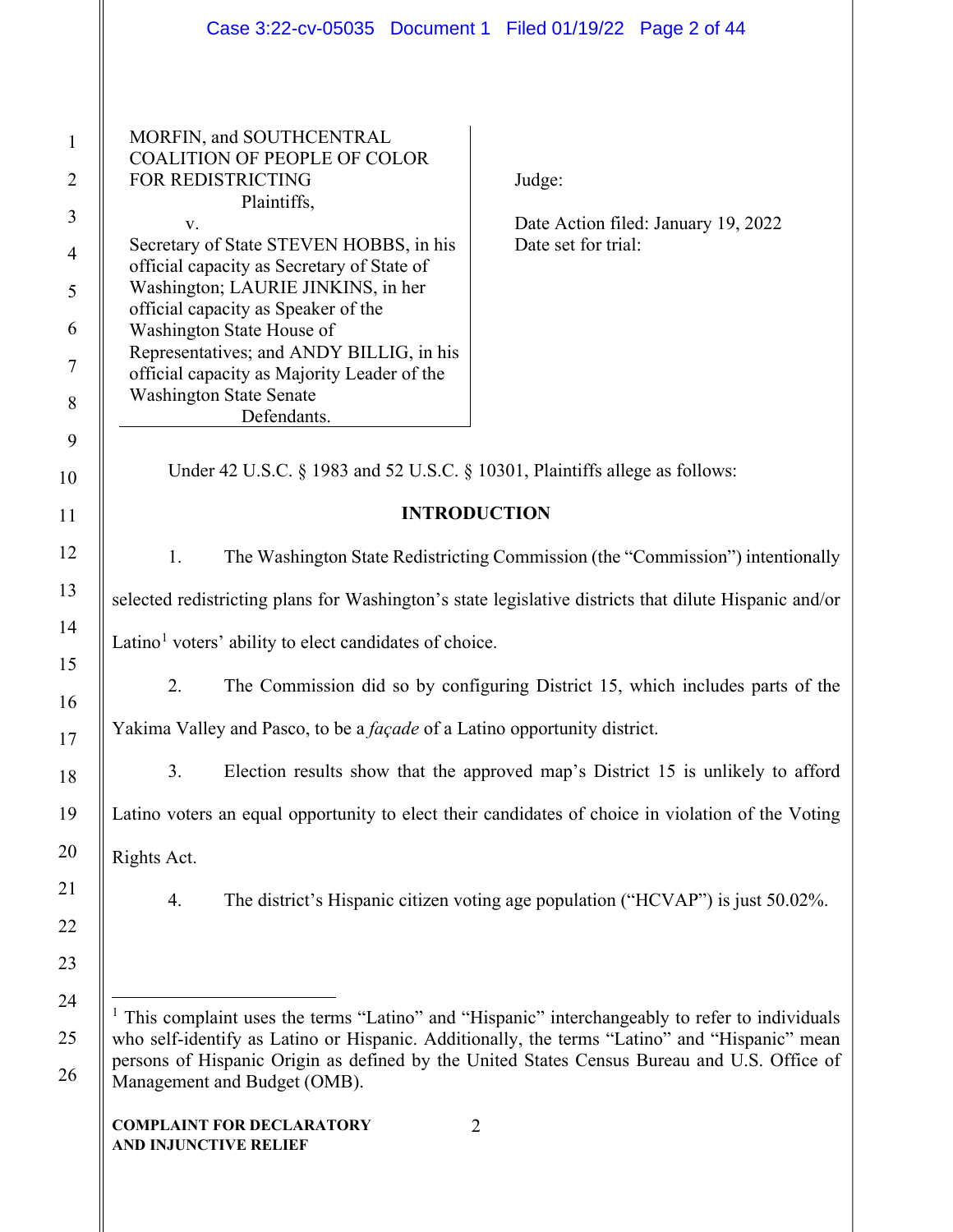# Case 3:22-cv-05035 Document 1 Filed 01/19/22 Page 3 of 44

5. This number is needlessly depressed because the Commission excluded a number of adjacent, heavily Latino communitiesin Yakima County—including parts of the City of Yakima and the cities of Toppenish, Wapato, Mabton, and their surrounding areas—and instead included an expanse of rural, white communities in Benton, Grant, and Franklin Counties.

6. The election data shows that these rural white voters participate at much higher rates than the district's Latino population and exhibit stark racially polarized voting patterns against Latino-preferred candidates.

7. At the northeastern end of that swath of rural, white voters, the Commission included the City of Othello in Adams County in District 15. Othello and areas to its immediate west are majority HCVAP, but to a lesser degree than the Yakima Valley Hispanic communities that the Commission excluded from District 15.

8. The map below shows how the Commission cracked apart Yakima County's Latino population between Districts 14 and 15. Census blocks with Latino CVAP exceeding 35% are shown in gradations of blue.

#### **COMPLAINT FOR DECLARATORY AND INJUNCTIVE RELIEF**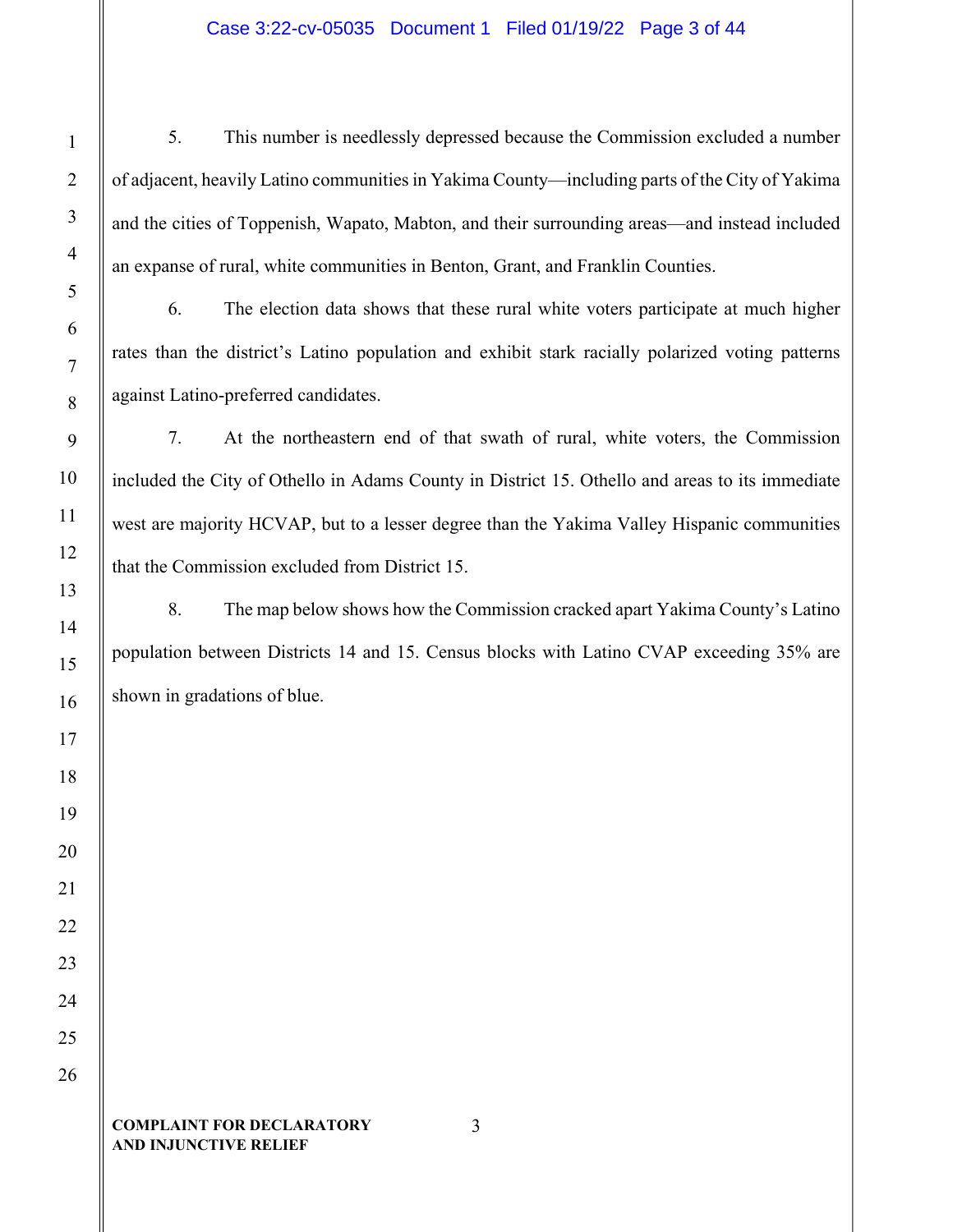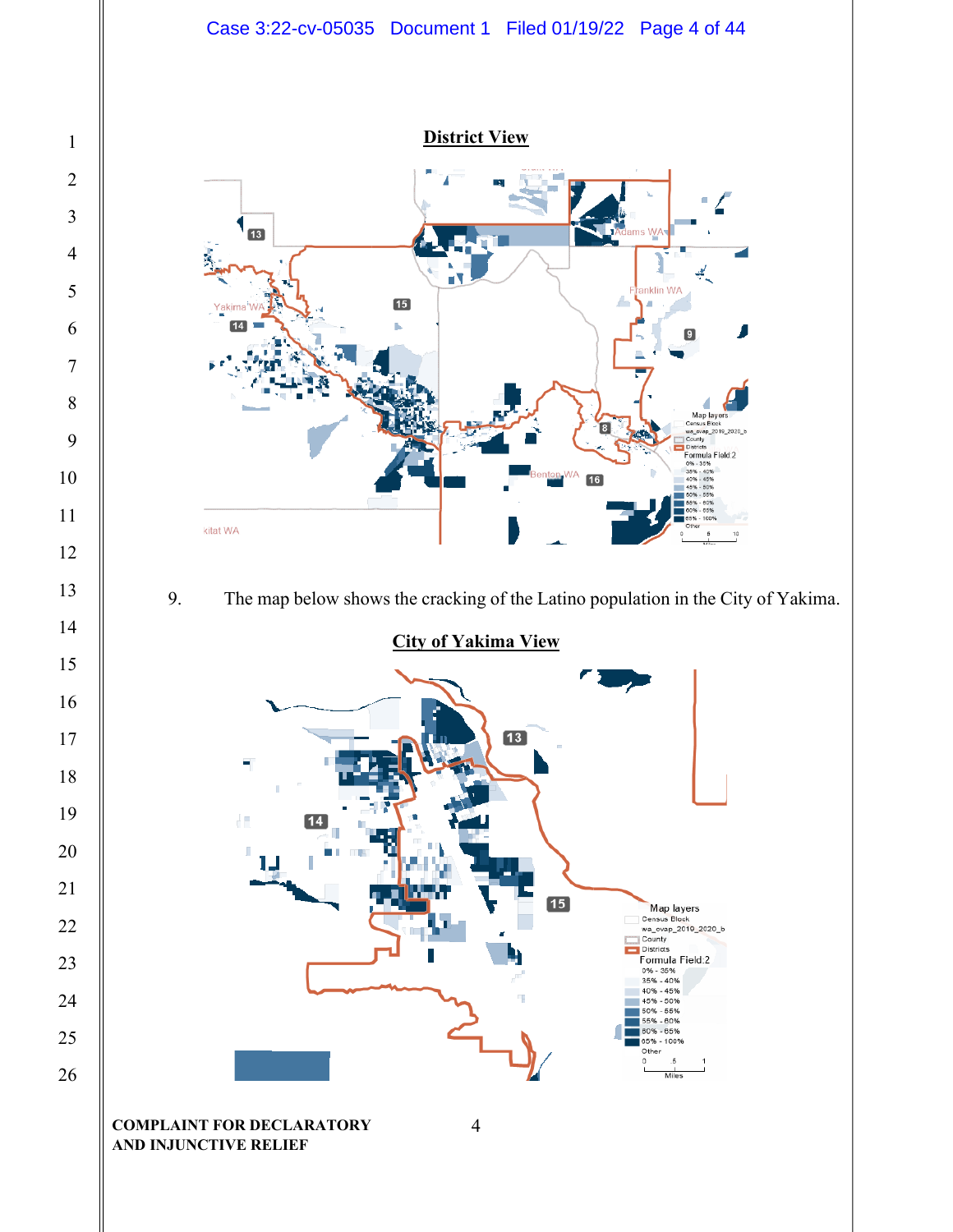10. The Commission's design of District 15 dilutes Latinos' voting strength in four ways.

11. First, reaching for Othello rather than including adjacent Yakima County Latino voters unnecessarily increases the number of bloc-voting white voters in the district, who must be included in order to extend the lines to Adams County.

12. Alternative configurations would have resulted in the district's HCVAP being higher and providing a real opportunity for Latino voters to elect their candidates of choice.

13. Second, the Commissioners included a large number of rural white voters that vote against Latino-preferred candidates.

14. Third, the election data show that Othello's Latino voters are less politically active than those the Commission excluded from the district in Yakima County.

15. Indeed, in the Adams County portion of District 15 (where Othello is located), former President Donald Trump—who is not the candidate of choice for Yakima County and Franklin County Latinos—received 60.7% of the vote.

16. Adams County Latinos exhibit low voting turnout in elections.

17. The Commission's decision to extend District 15's lines to Othello in order to include low-propensity Latino voters created a district that has *just* a bare minority Hispanic citizen voting age population while not improving the electoral prospects of Latino-preferred candidates.

18. The approved map's District 15 worsened the electoral prospects of Latinopreferred candidates.

19. Fourth, the election data show that Latino voters turn out to vote at greater numbers in presidential election years (when even-numbered legislative district elections are held) than in non-presidential election years (when odd-numbered legislative district elections are held).

5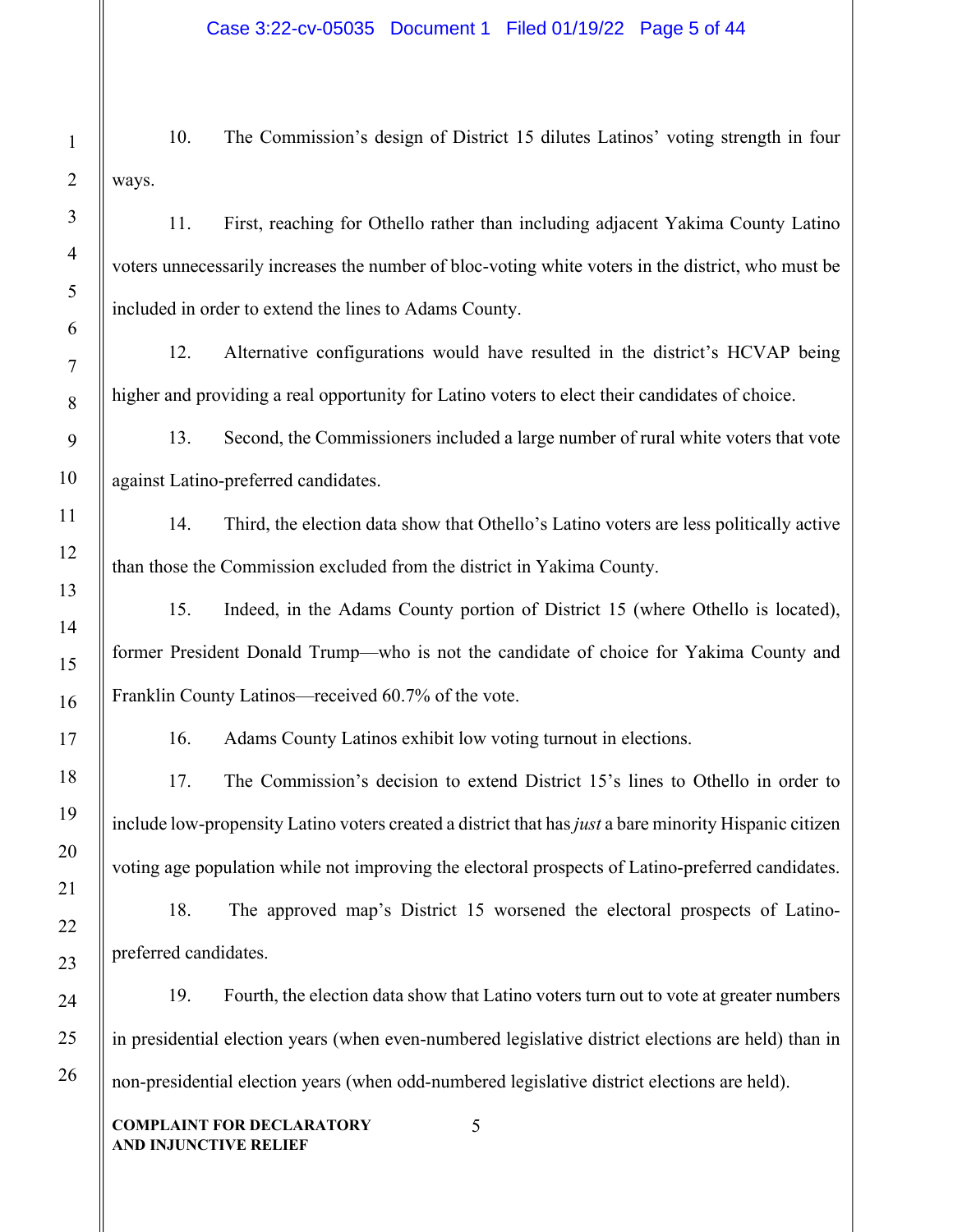20. By assigning the district an odd number, the Commission has ensured even lower Latino voter turnout in the district.

21. These choices—(1) excluding adjacent, politically cohesive Latino voters, (2) including a large number of rural white voters, (3) extending the district to reach non-politically active Latino voters, and (4) placing the district on a non-presidential election year cycle—result in a district that is a façade of Latino opportunity district.

22. The Supreme Court has held that these precise maneuvers—cracking apart politically-cohesive Latino populations and instead including less politically active Latinos "to create the façade of a Latino district"—violates Section 2 of the Voting Rights Act. *LULAC v. Perry*, 548 U.S. 399, 441 (2006).

23. The election data confirm this.

24. Reconstituted election results show that the Latino-preferred candidates would have lost almost all recent statewide elections in District 15: 2020 President, 2020 Governor, 2020 Attorney General, 2018 Senate, 2016 President, and 2016 Governor. In only the 2016 Senate election would the Latino-preferred candidate have carried the district.

25. The situation is even worse than that for Latino voters and candidates. In all of the above statewide elections, the Latino-preferred candidates were white and were running wellfunded, statewide races. The election data show that when Latino candidates run for state legislative office in the area, they perform below these white candidates.

26. The current District 15 includes the eastern half of Yakima County and has an HCVAP of 39.3%.

27. Maria Cantwell, a white woman who was the Latino candidate of choice for U.S. Senate in 2018, received 43.3% of the vote. Meanwhile, Plaintiff Evangelina Aguilar—who was a

6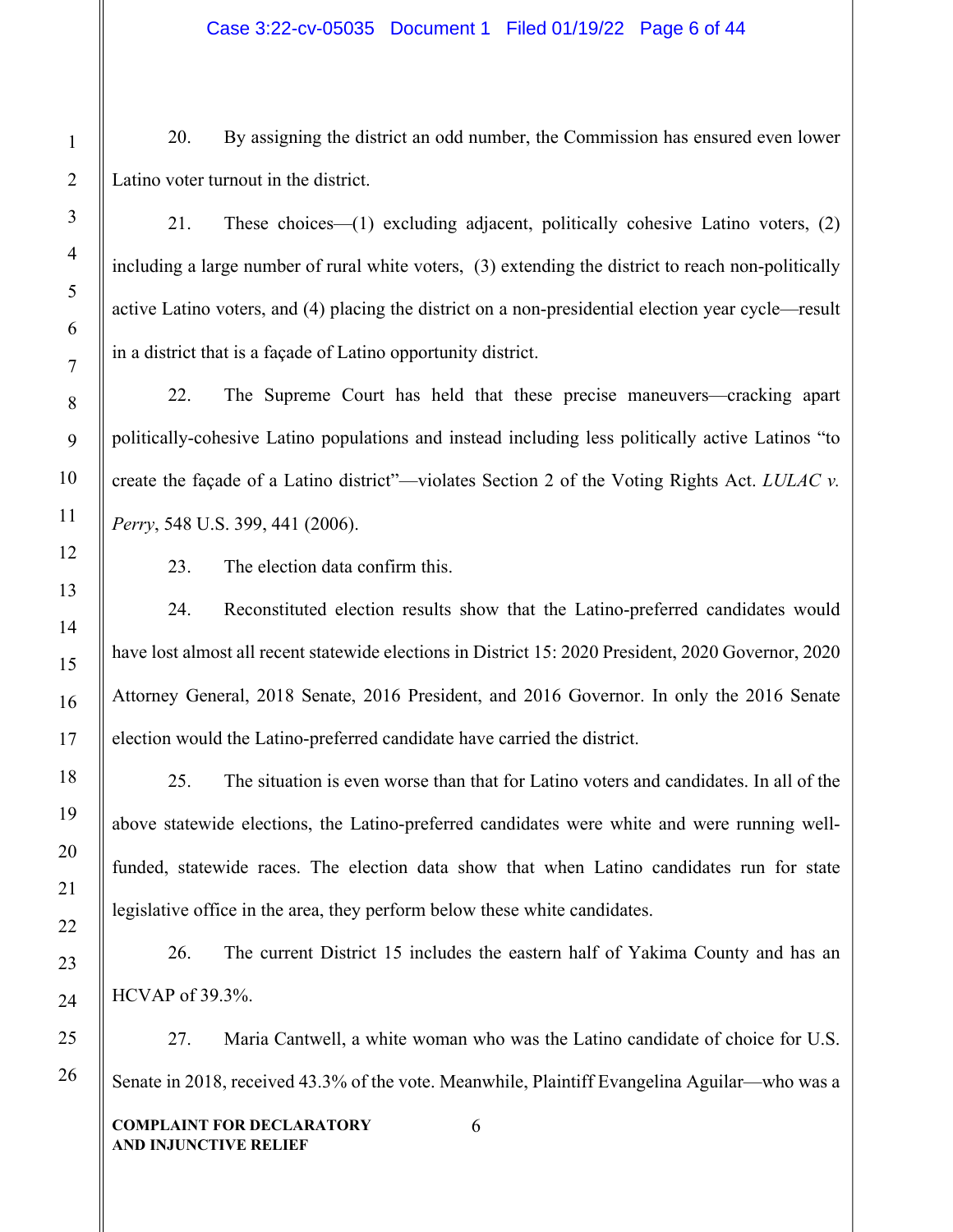candidate for state senate in District 15 that year and the Latino candidate of choice—received just 39.4%.

28. The Commission could have avoided creating a façade Latino opportunity district; alternative configurations are possible that have a higher HCVAP percentage, and reconstituted election results demonstrate that Latino-preferred candidates would have a real opportunity to elect their candidates of choice in those configurations.

29. Every member of the Commission was made aware of the adverse effect that the adopted maps would have on Latino voters in the Yakima Valley region.

30. This information was widely reported on in Washington before the Commission is alleged to have approved the plan. *See* Jim Brunner, *Washington's Redistricting Commissioners Confident They'll Meet Deadline, But Face Pushback Over South Seattle Plans,* SEATTLE TIMES (Nov. 10, 2021), [https://www.seattletimes.com/seattle-news/politics/washingtons-redistricting](about:blank)[commissioners-confident-theyll-meet-deadline-but-face-pushback-over-south-seattle-plans/;](about:blank) Melissa Santos, *Proposed WA Redistricting Maps May Violate Voting Rights Act*, CROSSCUT (Oct. 21, 2021), [https://crosscut.com/politics/2021/10/proposed-wa-redistricting-maps-may-violate](about:blank)[voting-rights-act.](about:blank)

31. One of the Commissioners, Commissioner Graves, has stated in relation to District 15, that the Federal Voting Rights Act "forbids districts where members of a racial group 'have less opportunity than other members of the electorate to participate in the political process and to elect representative of their choice'" while also stating that District 15 "using recent election results … leans Republican rather than Democrat."

32. In races that require political affiliation, Latinos in the Yakima Valley region prefer Democratic candidates and Latino-preferred candidates have run as Democrats.

7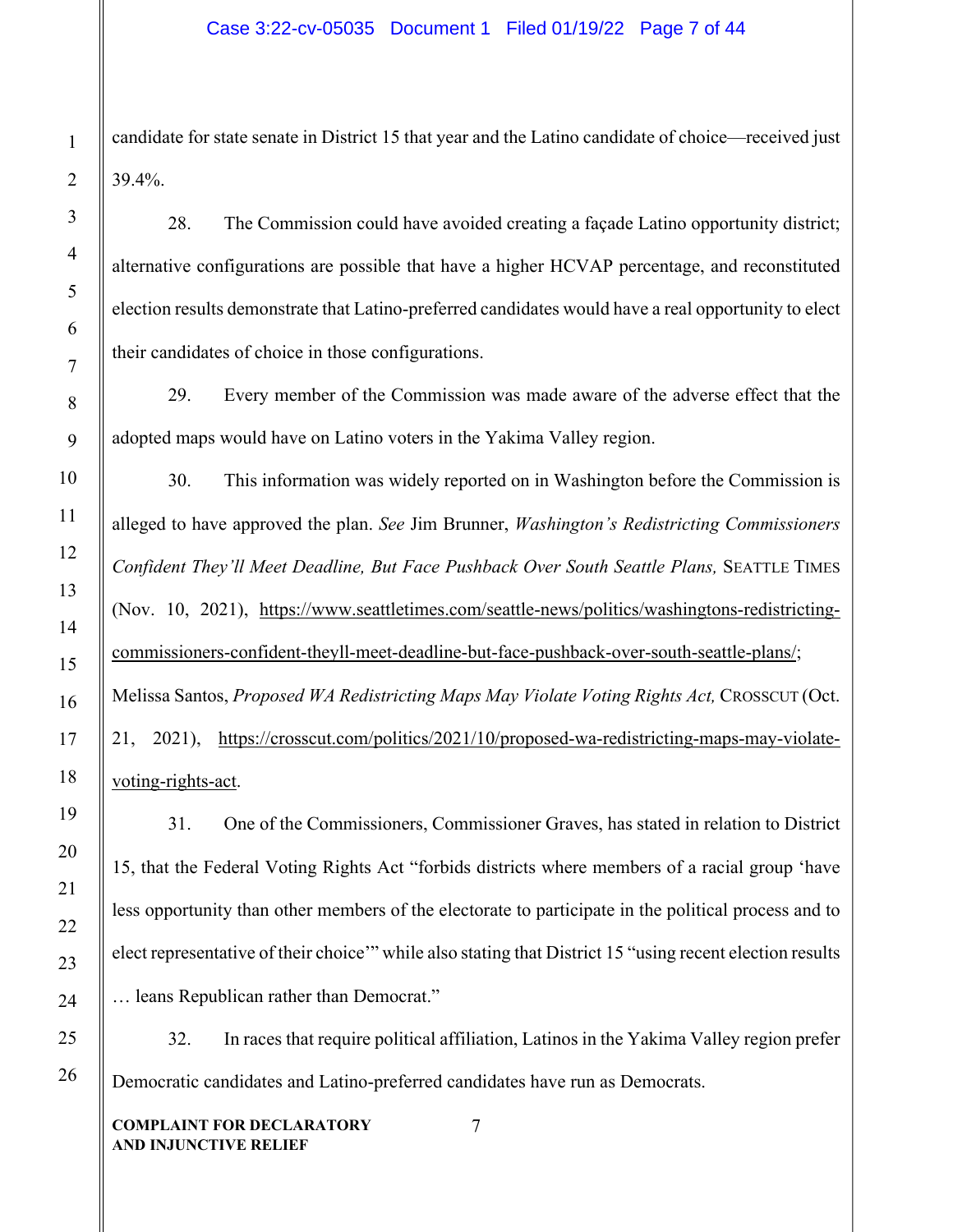33. By drawing District 15 in such a manner, Latinos in District 15 will be unable to elect candidates of choice.

34. The Commission's decision to create the façade of a Latino opportunity district that they knew would not perform to elect Latino-preferred candidates has the intent and effect of diluting the voting power of Latino voters in violation of the Voting Rights Act.

# **JURISDICTION AND VENUE**

35. This Court has jurisdiction over this action under 28 U.S.C. §§ 1331, 1343(a)(3) and (4), 1357, and 52 U.S.C. § 10301 *et seq.* to hear the claims for legal and equitable relief arising under the Voting Rights Act. It also has general jurisdiction under 28 U.S.C. §§ 2201 and 2202, the Declaratory Judgments Act, and Federal Rules of Civil Procedure 57 and 65 to grant the declaratory and injunctive relief requested by Plaintiffs.

36. Jurisdiction for Plaintiffs' claim for costs and attorneys' fees is based upon Federal Rule of Civil Procedure 54, 42 U.S.C. § 1988, and 52 U.S.C. § 10310(e).

37. This Court has personal jurisdiction over all Defendant. Defendant Steve Hobbs is a state official who resides in Washington and performs official duties in Olympia, Washington.

38. Venue is proper in this Court under 28 U.S.C. § 1391(b) because a substantial part of the events or omissions giving rise to Plaintiffs' claims occurred and will occur in this judicial district. In addition, Defendant is a state official performing official duties in the Western District of Washington.

# **PARTIES**

39. Plaintiff Susan Soto Palmer is a United States citizen, Latina, over the age of eighteen, and a registered voter in the State of Washington.

8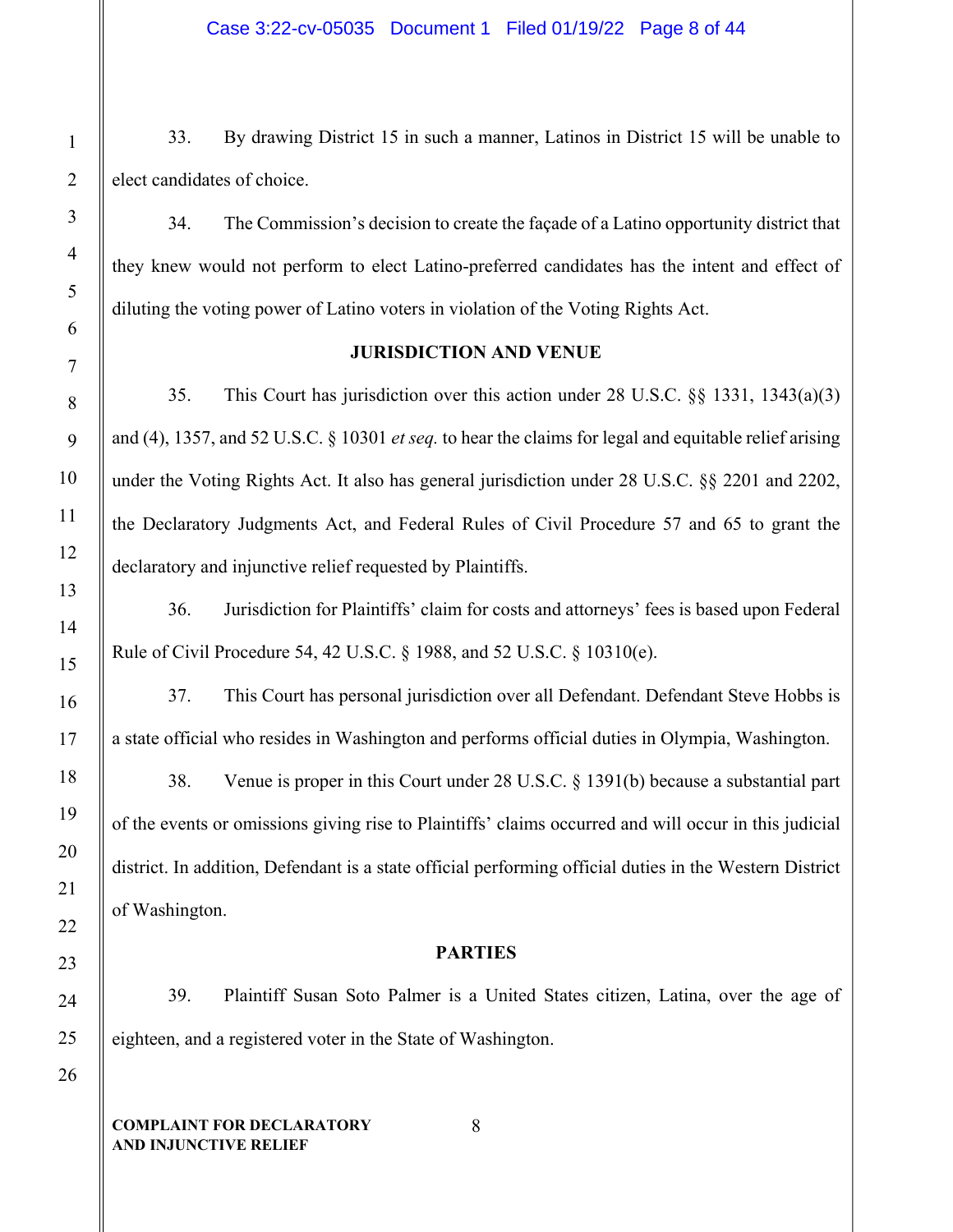# Case 3:22-cv-05035 Document 1 Filed 01/19/22 Page 9 of 44

| Į                               |
|---------------------------------|
| Ş                               |
| 4                               |
| 5                               |
| 6                               |
| 7                               |
| 8                               |
| 9                               |
| 10                              |
| 11                              |
| $\mathbf{l}'$<br>$\overline{2}$ |
| $1\overset{\prime}{.}$<br>z     |
| 14                              |
| 15                              |
| 16                              |
| $\frac{17}{2}$                  |
| 18                              |
| 19                              |
| 20                              |
| $\overline{21}$                 |
| 22                              |
| 23                              |
| $\overline{24}$                 |
| 25                              |
| 26                              |

40. Plaintiff Soto Palmer resides in Yakima, Washington, and under the Commissionapproved map, resides in Legislative District 15. She intends to vote in future elections.

41. Plaintiff Alberto Isaac Macias is a United States citizen, Latino, over the age of eighteen, and a registered voter in the State of Washington.

42. Plaintiff Macias resides in Yakima, Washington, and under the Commissionapproved map, resides in Legislative District 15. He intends to vote in future elections.

43. Plaintiff Brenda Rodriguez Garcia is a United States citizen, Latina, over the age of eighteen, and a registered voter in the State of Washington.

44. Plaintiff Rodriguez Garcia resides in Yakima, Washington, and under the Commission-approved map, resides in Legislative District 14. She intends to vote in future elections.

45. Plaintiff Fabiola Lopez is a United States citizen, Latina, over the age of eighteen, and a registered voter in the State of Washington.

46. Plaintiff Lopez resides in Wapato, Washington in Yakima County, and under the Commission-approved map, resides in Legislative District 14. She intends to vote in future elections.

47. Plaintiff Caty Padilla is a United States citizen, Latina, over the age of eighteen, and a registered voter in the State of Washington.

48. Plaintiff Padilla resides in Toppenish, Washington in Yakima County, and under the Commission-approved map, resides in Legislative District 14. She intends to vote in future elections.

49. Plaintiff Evangelina Aguilar is a United States citizen, Latina, over the age of eighteen, and a registered voter in the State of Washington.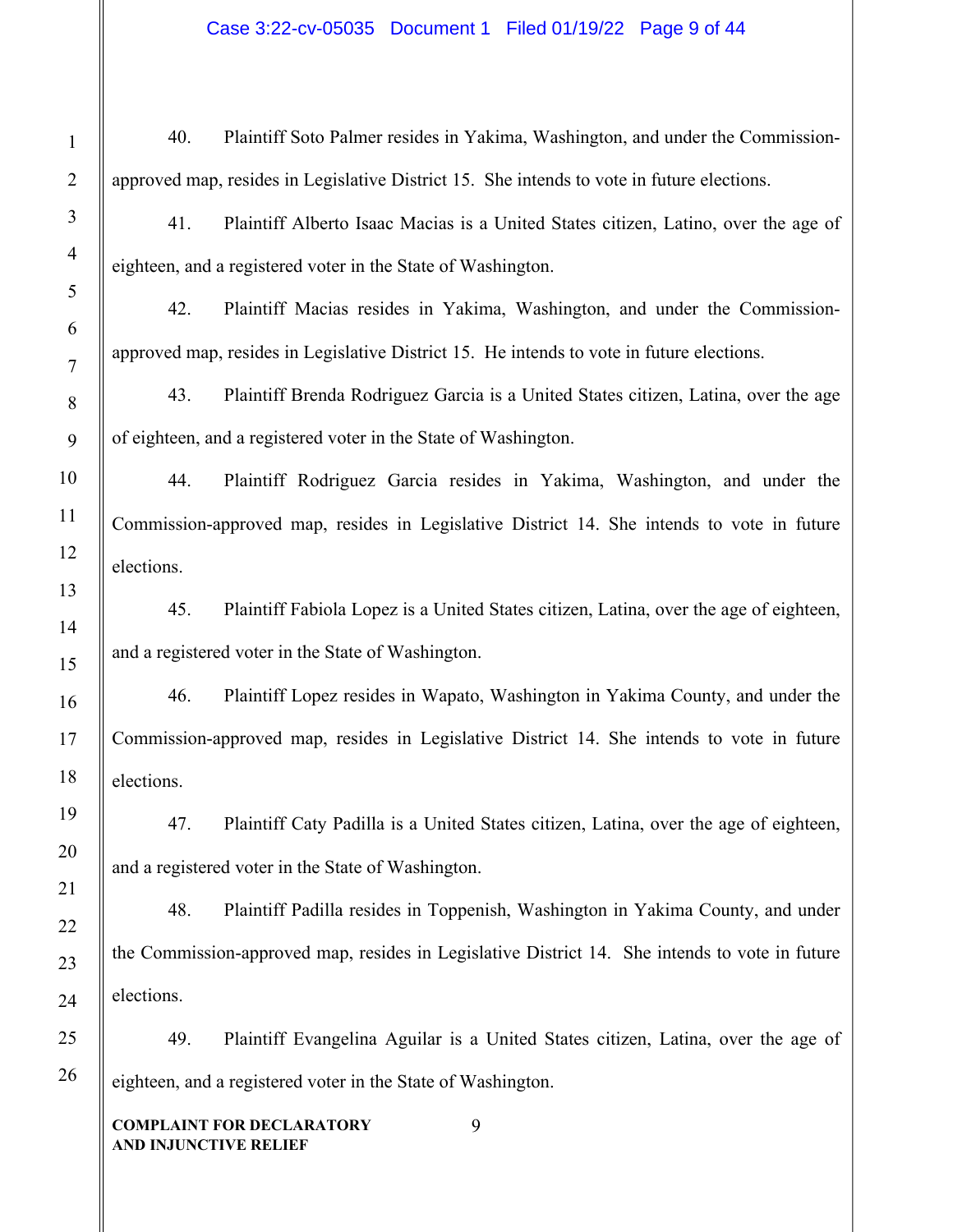# Case 3:22-cv-05035 Document 1 Filed 01/19/22 Page 10 of 44

50. Plaintiff Aguilar resides in Sunnyside, Washington and under the Commissionapproved map, resides in Legislative District 15. She intends to vote in future elections.

51. Plaintiff Lizette Parra is a United States citizen, Latina, over the age of eighteen, and a registered voter in the State of Washington.

52. Plaintiff Parra resides in Pasco, Washington in Franklin County, and under the Commission-approved map, resides in Legislative District 15. She intends to vote in future elections.

53. Plaintiffs Heliodora Morfin is a United States citizen, Latina, over the age of eighteen, and a registered voter in the State of Washington.

54. Plaintiff Morfin resides in Pasco, Washington, and under the Commissionapproved map, resides in Legislative District 15. She intends to vote in future elections.

55. The Individual Plaintiffs are Latino voters whose votes are diluted in violation of Section 2 of the Voting Rights Act by being placed in state legislative districts that crack them from other Latino voters and where their voting power will be overwhelmed by a white bloc voting in opposition to their candidate of choice.

56. Plaintiff Southcentral Coalition of People of Color for Redistricting is a Washington non-profit organization whose members include Latino registered voters who reside in the Yakima Valley region and Yakima County.

57. Plaintiff Southcentral Coalition of People of Color for Redistricting's mission of "[p]romoting public awareness of voting rights and representation in southcentral Washington" is directly related to securing fair representation of the Latino community in the Yakima Valley region.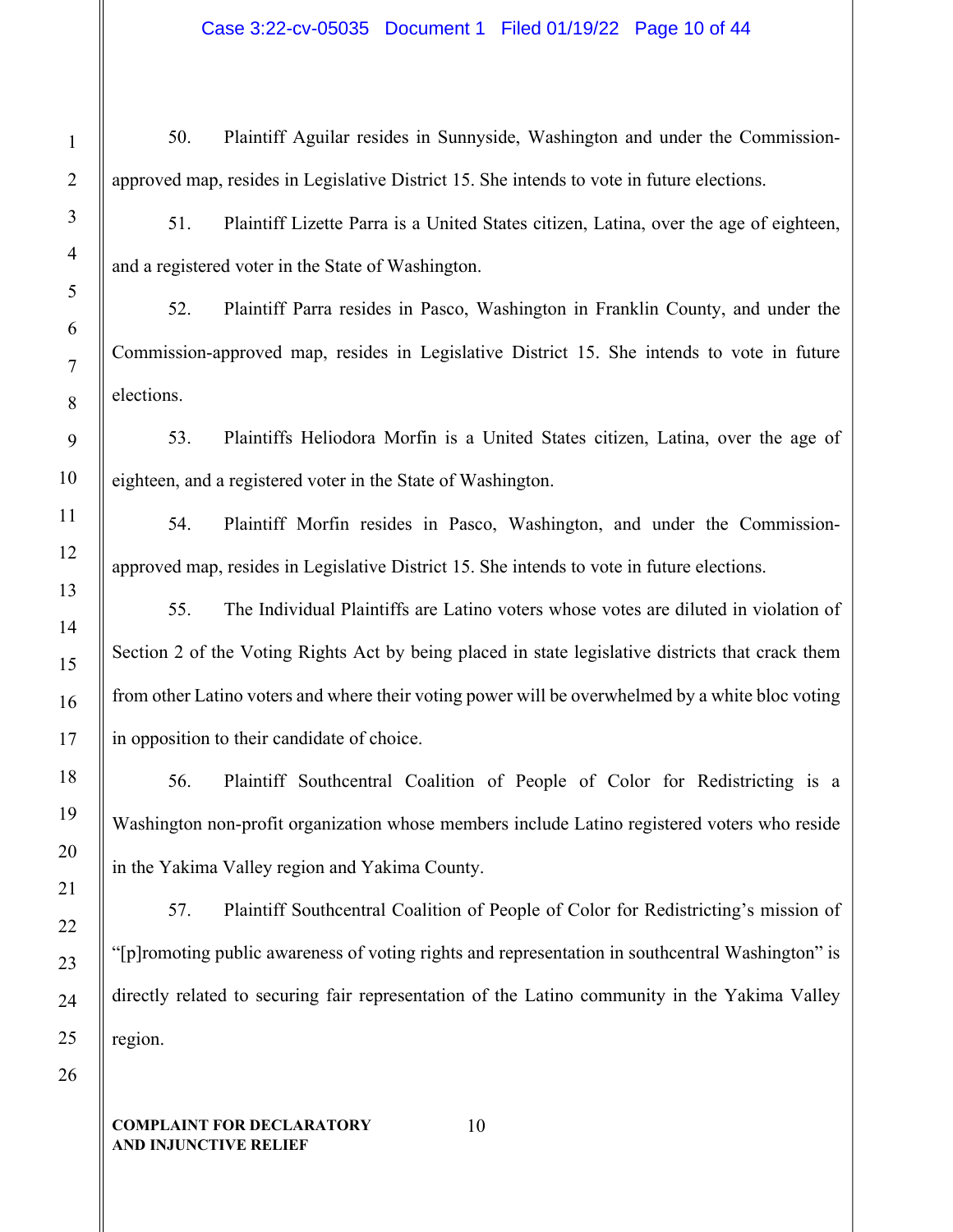# Case 3:22-cv-05035 Document 1 Filed 01/19/22 Page 11 of 44

58. Plaintiff Southcentral Coalition of People of Color for Redistricting will bear the additional burden of expending resources to ensure that Latinos are able to elect candidates of choice under the current Commission-approved map.

59. Defendant Steve Hobbs is being sued in his official capacity as the Secretary of State of Washington. Hobbs, as Secretary of State, "shall be the chief election officer for all federal, state, county, city, town, and district elections." RCW 29A.04.230. The Secretary of State shall accept and file documents including declarations of candidacy. RCW 29A.04.255. The Secretary of State oversees and implements elections that take place once adopted redistricting plans take effect and ensures that elections are conducted in accordance with those plans.

60. Defendant Laurie Jinkins is being sued in her official capacity as the Speaker of the Washington State House of Representatives. As Speaker of the Washington State House of Representatives, Jinkins has the power to call for a vote to reconvene the Washington Redistricting Commission for purposes of modifying the redistricting plan. RCW 44.05.120.

61. Defendant Andy Billig is being sued in his official capacity as Majority Leader of the Washington State Senate. As the Senate Majority Leader, Billig has the power to call for a vote to reconvene the Washington Redistricting Commission for purposes of modifying the redistricting plan. RCW 44.05.120.

### **LEGAL BACKGROUND**

62. Section 2 of the Voting Rights Act, 52 U.S.C. § 10301(a), prohibits any "standard, practice, or procedure" that "results in a denial or abridgement of the right of any citizen of the United States to vote on account of race or color . . . ." A violation of Section 2 is established if it is shown that "the political processes leading to nomination or election" in the jurisdiction "are not equally open to participation by [a racial minority group] in that its members have less opportunity

11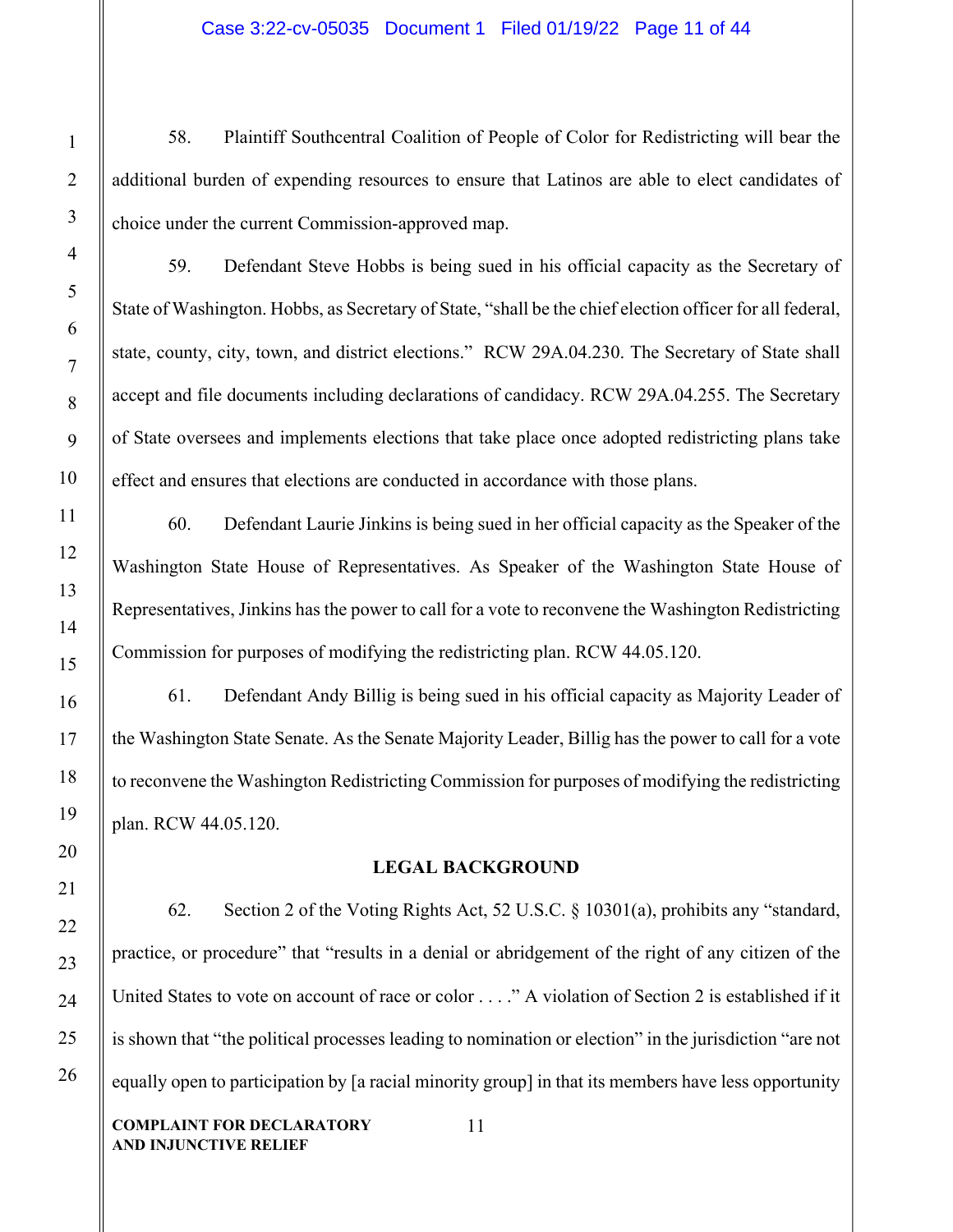than other members of the electorate to participate in the political process and to elect representatives of their choice." *Id*. § 10301(b).

63. The dilution of Latino voter strength "may be caused by the dispersal of [Latino voters] into districts in which they constitute an ineffective minority of voters or from the concentration of [Latino voters] into districts where they constitute an excessive majority." *Thornburg v. Gingles*, 478 U.S. 30, 46 n.11 (1986).

64. In *Gingles*, the Supreme Court identified three necessary preconditions ("the *Gingles* preconditions") for a claim of vote dilution under Section 2: (1) the minority group must be "sufficiently large and geographically compact to constitute a majority in a single-member district"; (2) the minority group must be "politically cohesive"; and (3) the majority must vote "sufficiently as a bloc to enable it . . . usually to defeat the minority's preferred candidate." 478 U.S. at 50-51.

65. The second and third preconditions refer to the existence of racially polarized voting. "This legal concept 'incorporates neither causation nor intent' regarding voter preferences, for '[i]t is the difference between the choices made by [minorities] and whites—not the reasons for that difference—that results' in the opportunity for discriminatory laws to have their intended political effect." *N. Carolina State Conf. of NAACP v. McCrory*, 831 F.3d 204, 221 (4th Cir. 2016) (citing *Gingles*, 478 U.S. at 62-63).

66. In addition to the preconditions, the statute directs courts to assess whether, under the totality of the circumstances, members of the racial group have less opportunity than other members of the electorate to participate in the political process and to elect representatives of their choice. 52 U.S.C. § 10301(b). The Supreme Court has directed courts to consider the nonexhaustive list of factors found in the Senate Report on the 1982 amendments to the Voting Rights

**COMPLAINT FOR DECLARATORY AND INJUNCTIVE RELIEF**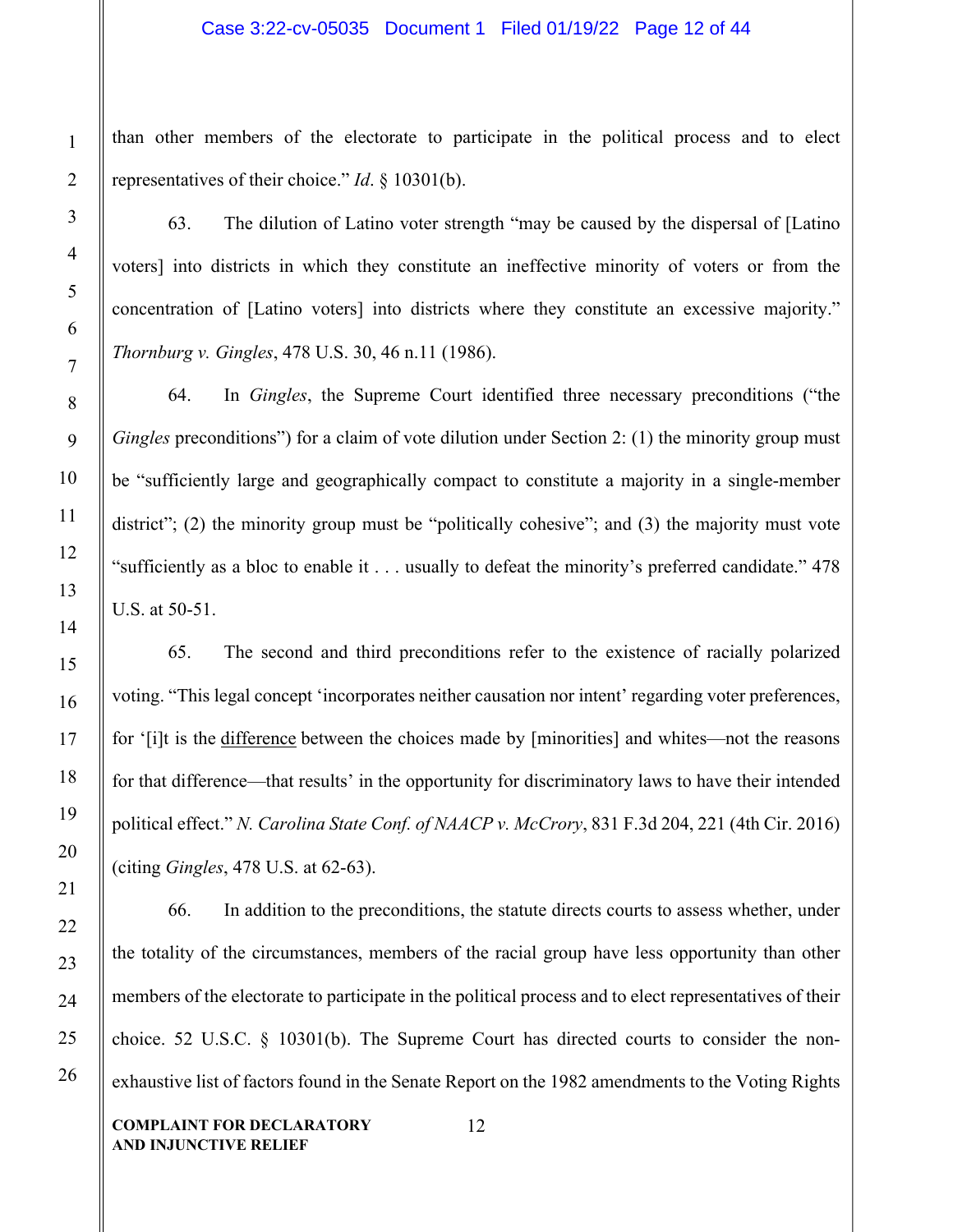Act in determining whether, under the totality of the circumstances, the challenged electoral device results in a violation of Section 2.

67. The Senate Factors include: (1) the history of official voting-related discrimination in the state or political subdivision; (2) the extent to which voting in the elections of the state or political subdivision is racially polarized; (3) the extent to which the state or political subdivision has used voting practices or procedures that tend to enhance the opportunity for discrimination against the minority group; (4) the exclusion of members of the minority group from candidate slating processes; (5) the extent to which members of the minority group bear the effects of discrimination in areas such as education, employment, and health, which hinder their ability to participate effectively in the political process; (6) the use of overt or subtle racial appeals in political campaigns; and (7) the extent to which members of the minority group have been elected to public office in the jurisdiction.

68. Courts also consider whether there is a lack of responsiveness on the part of elected officials to the particularized needs of the minority community, *see Luna v. Cty. of Kern*, 291 F. Supp. 3d 1088, 1139 (E.D. Cal. 2018), and whether the policy underlying the state or political subdivision's use of the challenged standard, practice, or procedure is tenuous, *see Hall v. Louisiana*, 108 F. Supp. 3d 419, 427 (M.D. La. 2015).

69. "There is no requirement that any particular number of factors be proved, or that a majority of them point one way or other." *United States v. Marengo Cty. Comm'n*, 731 F.2d 1546, 1566 n.33 (11th Cir. 1984) (quoting S. Rep. No. 97-417, at 29 (1982)); *see also id*. ("The statute explicitly calls for a 'totality of the circumstances' approach and the Senate Report indicates that no particular factor is an indispensable element of a dilution claim.").

70. Section 2 of the Voting Rights Act also prohibits intentional discrimination.

**COMPLAINT FOR DECLARATORY AND INJUNCTIVE RELIEF**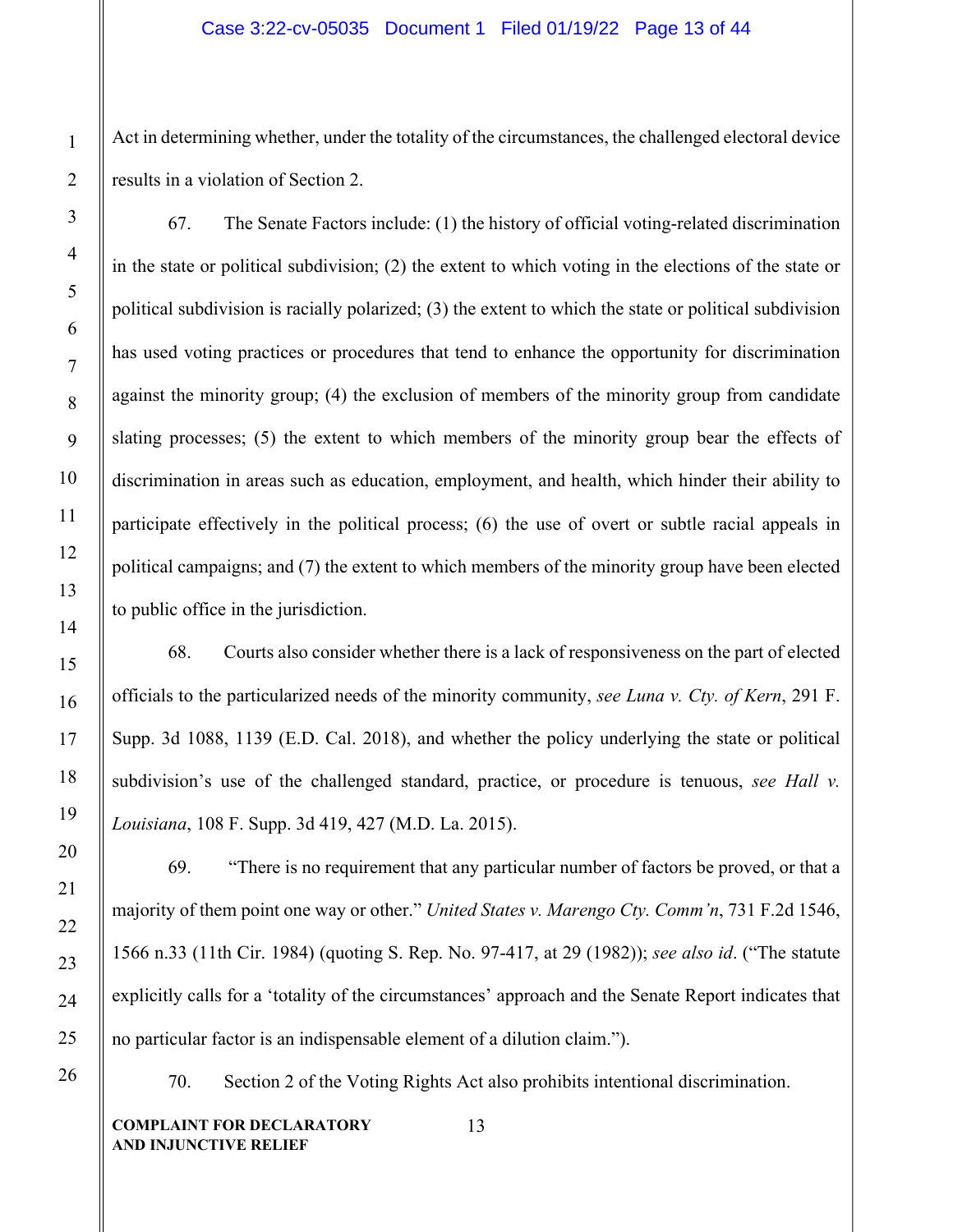## Case 3:22-cv-05035 Document 1 Filed 01/19/22 Page 14 of 44

71. A court, when evaluating whether discriminatory intent motivated a redistricting plan, undertakes a "sensitive inquiry into such circumstantial and direct evidence of intent as may be available." *Village of Arlington Heights v. Metropolitan Housing Development Corp.*, 429 U.S. 252, 266 (1977). "Challengers need not show that discriminatory purpose was the 'sole[]' or even a 'primary' motive for the legislation, just that it was '*a* motivating factor.'" *McCrory*, 831 F.3d at 220 (4th Cir. 2016) (quoting *Arlington Heights*, 429 U.S. at 265-66) (emphasis in original).

72. In making such an evaluation, the court utilizes a non-exhaustive list of factors, including "the historical background of the challenged decision; the specific sequences of events leading up to the challenged decision; the legislative history of the decision; and [] the disproportionate impact of the official action -- whether it bears more heavily on one race than another." *Id.* at 220-21 (internal citations and brackets omitted).

73. "Once racial discrimination is shown to have been a 'substantial' or 'motivating' factor behind enactment of the law, the burden shifts to the law's defenders to demonstrate that the law would have been enacted without this factor." *Hunter v. Underwood*, 471 U.S. 222, 228 (1985).

74. Courts have found Section 2 violations where the district drawn was majorityminority citizen voting age population or voting age population, but the minority group still did not have the ability to elect candidates of choice. *See, e.g.*, *Thomas v. Bryant*, 366 F. Supp. 3d 786, 809 (S.D. Miss. 2019), *aff'd*, 938 F.3d 134 (5th Cir. 2019) (rejecting the defense's argument that a majority-minority district cannot be found to be dilutive in violation of Section 2) (citing *Monroe v. City of Woodville*, 881 F.2d 1327 (5th Cir. 1989)); *Mo. State Conf. of the NAACP v. Ferguson– Florissant Sch. Dist.*, 894 F.3d 924, 933 (8th Cir. 2018)).

1

2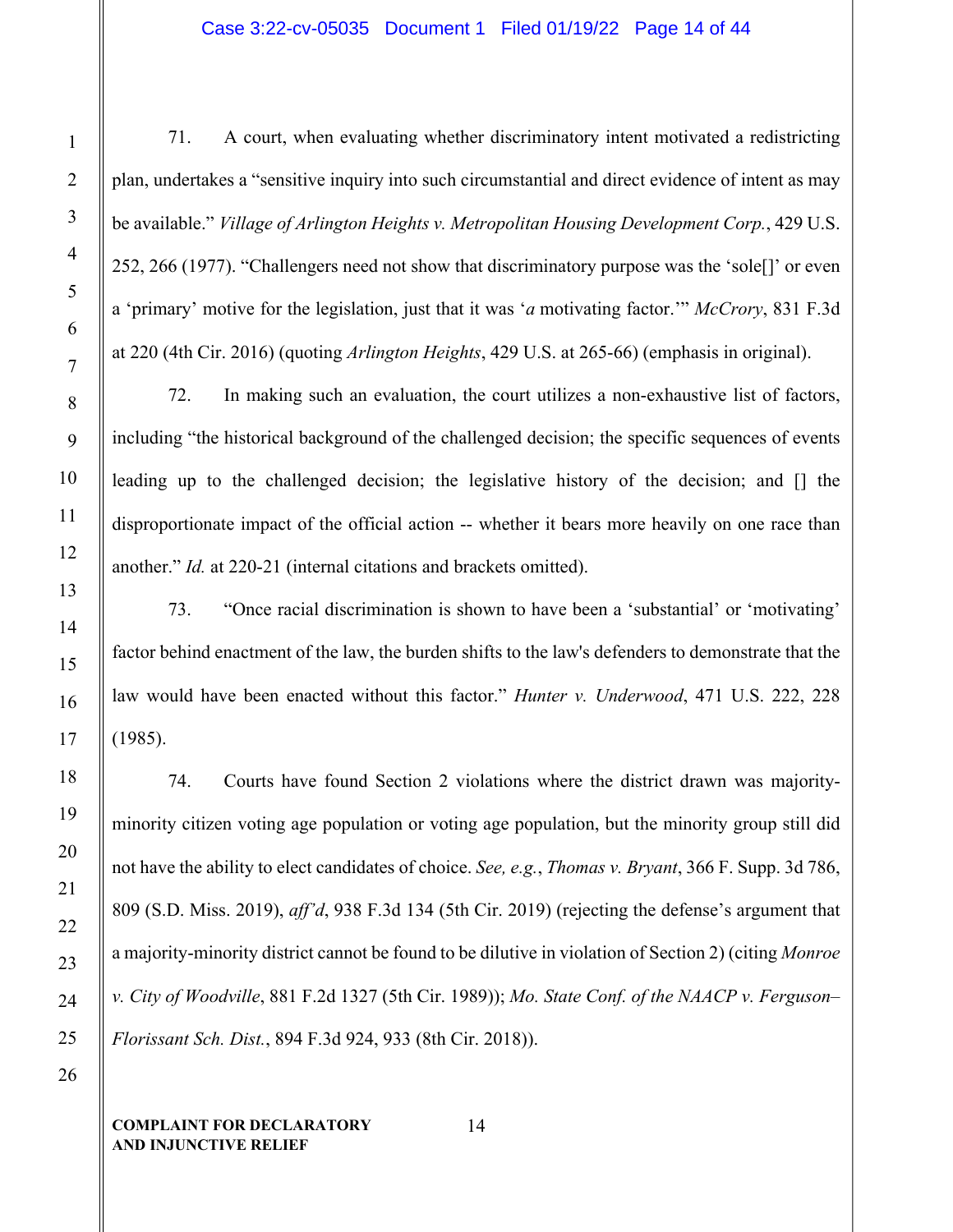75. The Supreme Court has stated that "it may be possible for citizen voting-age majority to lack a real electoral opportunity" in a district. *LULAC*, 548 U.S. at 428.

76. A redistricting plan that intentionally draws a district that has a majority of a minority group but minimizes voter registration and turnout such that the district does not elect the minority group's candidate of choice is a violation of Section 2. *See Perez v. Abbott*, 250 F. Supp. 3d 123, 148 (W.D. Tex. 2017).

77. Where the data show that the State has used race to create a nominal Latino majority district that will not functionally perform for Latino voters—where alternative options that would perform are possible—it has unlawfully diluted Latinos' voting strength "to create the façade of a Latino district." *LULAC*, 548 U.S. at 441; *Perez*, 250 F. Supp. 3d at 884-85 (finding intentional racial discrimination where race was used "not . . .to provide or protect Latino voter opportunity but rather to create the façade of a Latino district." (internal quotation marks omitted)).

# **FACTUAL ALLEGATIONS**

# **A. 2020 Demographic Changes in Washington State**

78. Washington State's Latino population surpassed one million in 2020 according to the 2020 United States Decennial Census.

79. Washington now has the twelfth largest Latino population out of the fifty states.

80. Under 13 U.S.C. § 141(c), commonly referred to as Public Law 94-171 ("P.L. 94- 171"), the Secretary of Commerce must complete, report, and transmit to each state the detailed tabulations of population for specific geographic areas within each state. States ordinarily use the P.L. 94-171 data to redraw district lines.

81. Washington received P.L. 94-171 data on August 12, 2021.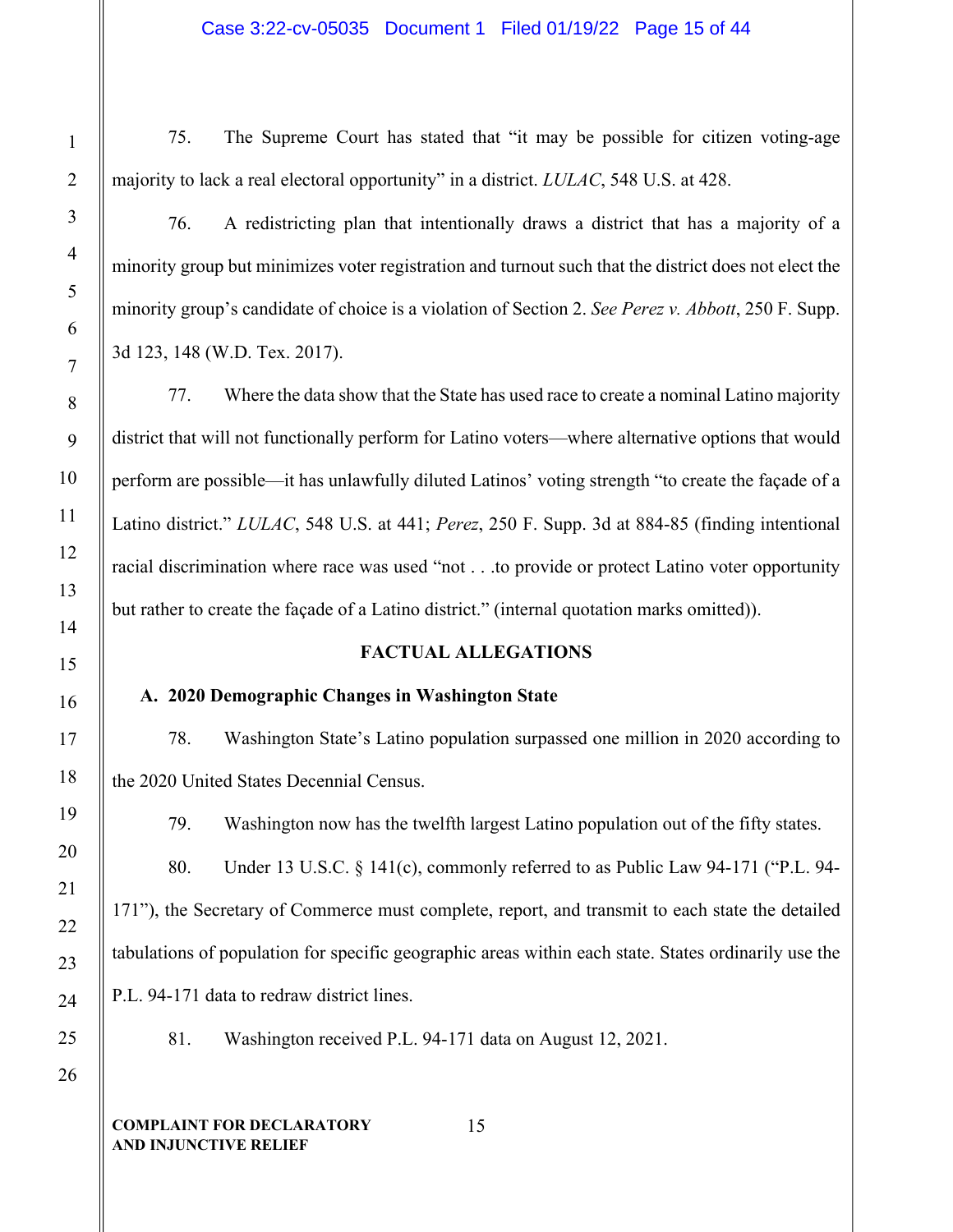# Case 3:22-cv-05035 Document 1 Filed 01/19/22 Page 16 of 44

| $\mathbf 1$                   | 82.                                                                                            | Under RCW 44.05.140, the Commission is required to adjust the 2020 census          |  |  |
|-------------------------------|------------------------------------------------------------------------------------------------|------------------------------------------------------------------------------------|--|--|
| $\overline{c}$                | redistricting data (PL 94-171) by relocating specified incarcerated or involuntarily committed |                                                                                    |  |  |
| $\overline{\mathbf{3}}$       | populations from their location of confinement to their last known place of residence.         |                                                                                    |  |  |
| $\overline{\mathbf{f}}$       | 83.                                                                                            | According to P.L. 94-171 data, Washington State's population grew by 980,741       |  |  |
| 5                             | residents from 2010 to 2020, a growth rate of 14.5%.                                           |                                                                                    |  |  |
| 6<br>7                        | 84.                                                                                            | Washington's overall population growth was driven by the growth of its Latino      |  |  |
| 8                             |                                                                                                | population, which grew at a rate 3.5 times greater than that of non-Latinos.       |  |  |
| 9                             | 85.                                                                                            | The Latino population in Washington grew by 303,423 for a growth rate of 40.1%,    |  |  |
| $\overline{0}$                |                                                                                                | compared to a growth rate of 11.3% for non-Latinos.                                |  |  |
| $\mathbf{1}$                  | 86.                                                                                            | The growth of the Latino population has been especially large in the Yakima Valley |  |  |
| $\overline{c}$                | region and is concentrated in that region.                                                     |                                                                                    |  |  |
| $\overline{\mathbf{3}}$<br>4  | 87.                                                                                            | The Yakima Valley region consists of Yakima, Benton, and Franklin Counties, and    |  |  |
| 5                             | includes Latino population centers in the City of Yakima, Toppenish, Sunnyside, Grandview, and |                                                                                    |  |  |
| 6                             | the Tri-Cities.                                                                                |                                                                                    |  |  |
| 7                             | 88.                                                                                            | Yakima County added more than 20,000 Latinos over the decade.                      |  |  |
| 8                             | 89.                                                                                            | The total population of Yakima County in 2020 was 256,728.                         |  |  |
| 9                             | 90.                                                                                            | The Latino population of Yakima County in 2020 was 130,049, with Latinos           |  |  |
| 0                             | growing from 45% to 51% of the County's total population.                                      |                                                                                    |  |  |
| $\mathbf 1$<br>$\overline{c}$ | 91.                                                                                            | Franklin County added more than 12,000 Latinos over the decade.                    |  |  |
| $\overline{\mathbf{3}}$       | 92.                                                                                            | Franklin County's total Latino population is now 54% of the total population or    |  |  |
| 4                             | 52,445.                                                                                        |                                                                                    |  |  |
| 5                             | 93.                                                                                            | Benton County added 16,645 Latinos, a growth of 51% in 10 years, and reported a    |  |  |
| 6                             |                                                                                                | total of 49,339 Latinos in 2020.                                                   |  |  |
|                               | AND INJUNCTIVE RELIEF                                                                          | <b>COMPLAINT FOR DECLARATORY</b><br>16                                             |  |  |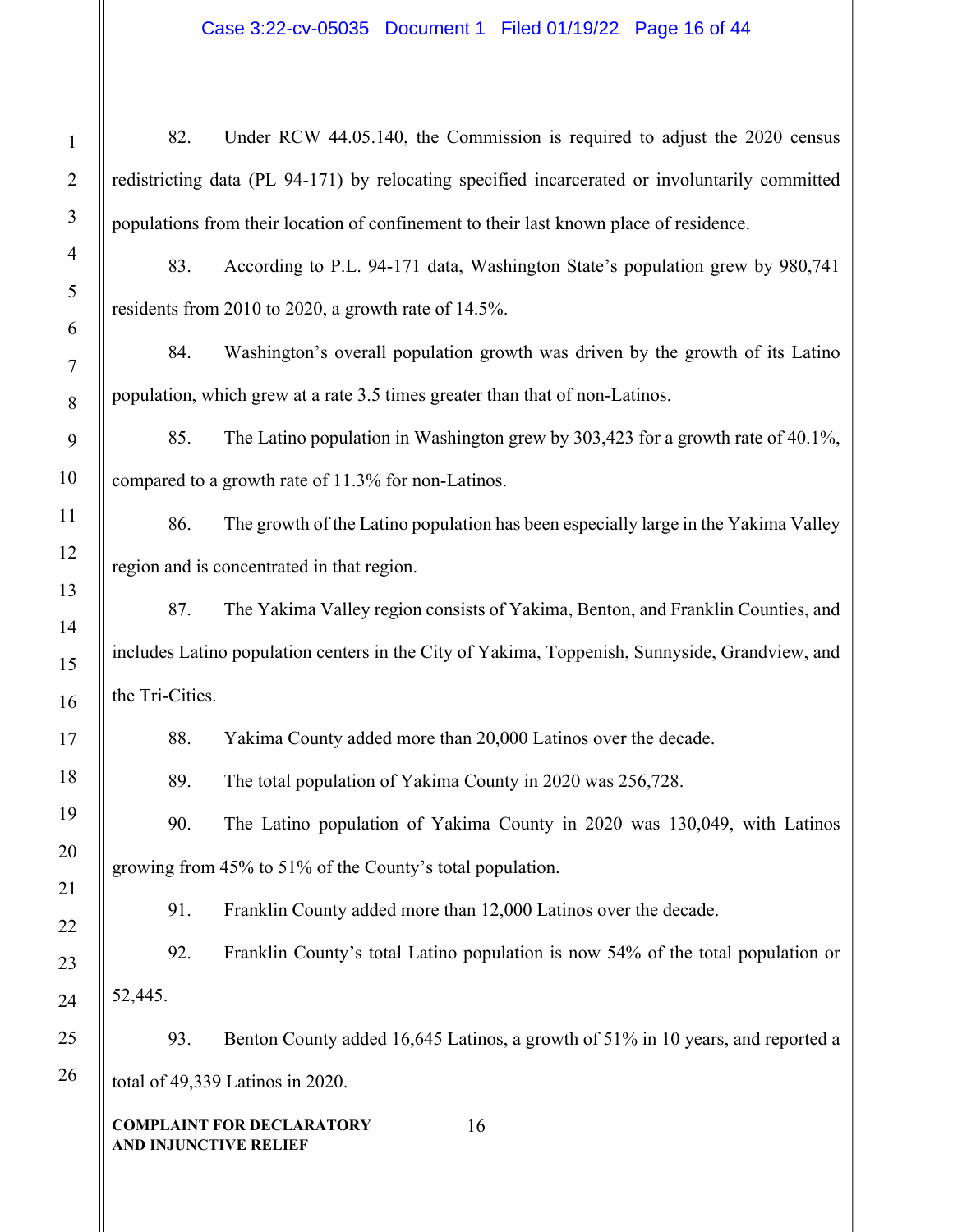# Case 3:22-cv-05035 Document 1 Filed 01/19/22 Page 17 of 44

94. According to the Census Bureau's 2019 1-Year American Community Survey ("ACS") estimates, in 2019, Yakima County's HCVAP was 46,611.

95. According to the Census Bureau's 2019 1-year ACS estimates, in 2019, Franklin County's HCVAP was 16,931.

96. According to the Census Bureau's 2019 1-year ACS estimates, in 2019, Benton County's HCVAP was 17,526.

97. Combined, the three-county Yakima Valley region had a total Latino population of 223,027 (2019 ACS) and 231,833 (2020 Census) and a total HCVAP of 81,068 (2019 ACS).

98. The Latino population in the Yakima Valley region is sufficiently large and geographically compact to constitute the majority in a legislative district.

# **B. The Washington State Redistricting Commission**

99. Article II, Section 43 of the Washington Constitution mandates the creation of a bipartisan Washington State Redistricting Commission every decade to complete redistricting in Washington for both congressional and state legislative districts.

100. The Commission is composed of five members; including four voting members and one non-voting member who acts as a chairperson. *See* WASH. CONST. Art II, § 43(2).

101. Four members of the Commission are appointed by the legislative leaders of the two largest political parties in each house of the legislature. *Id.* The fifth member is selected by the four appointed members by an affirmative vote of at least three. *Id.* 

102. Article II, Section 43(6) states that the Commission "shall complete redistricting as soon as possible following the federal decennial census, but no later than November 15th of each year ending in one. At least three of the voting members shall approve such a redistricting plan. If three of the voting members of the commission fail to approve a plan within the time limitations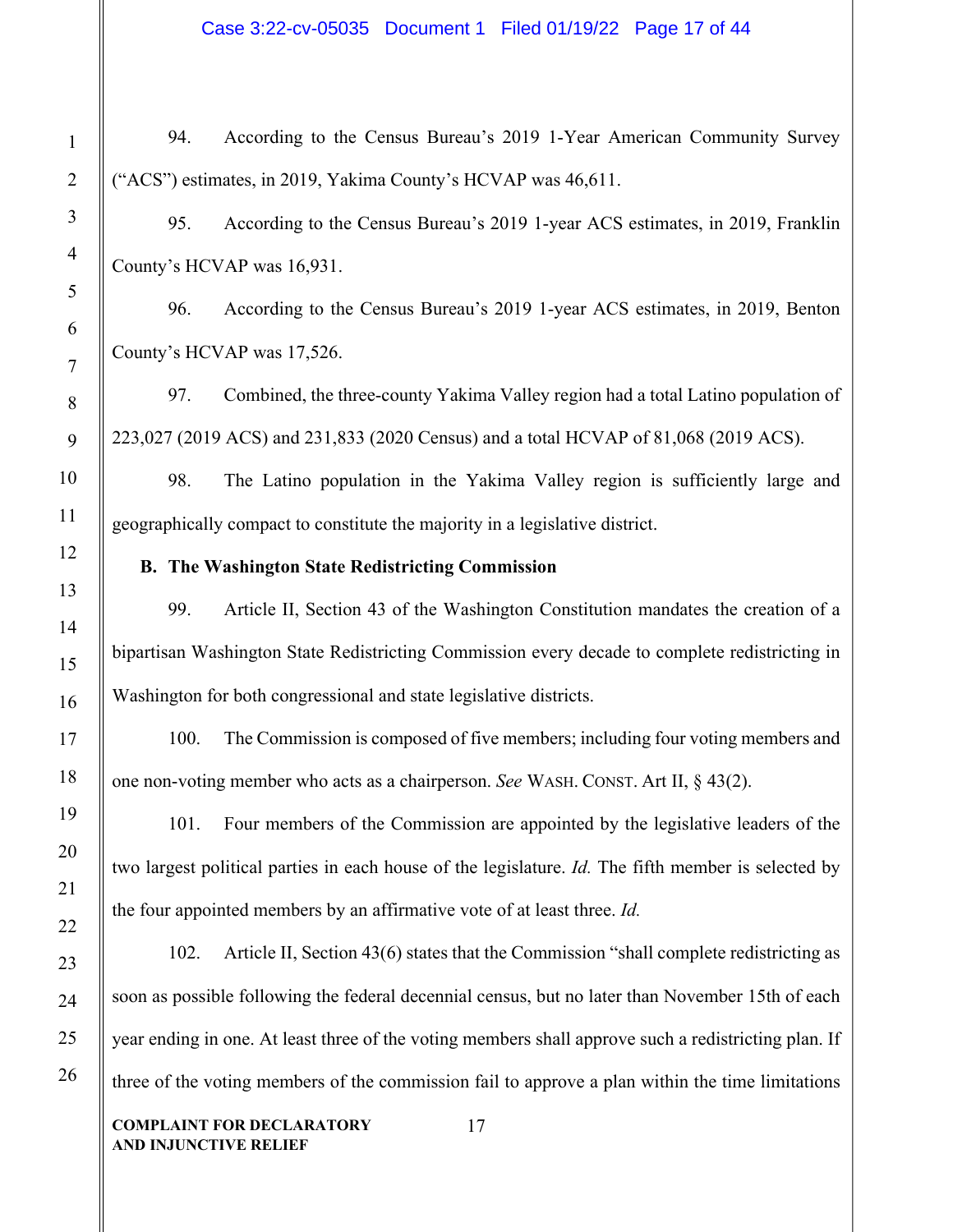## Case 3:22-cv-05035 Document 1 Filed 01/19/22 Page 18 of 44

provided in this subsection, the supreme court shall adopt a plan by April 30th of the year ending in two in conformance with the standards set forth in subsection (5) of this section."

103. Under RCW 44.05.100, "[i]f three of the voting members of the commission fail to approve and submit a plan within the time limitations provided in subsection (1) of this section, the supreme court shall adopt a plan by April 30th of the year ending in two. Any such plan approved by the court is final and constitutes the districting law applicable to this state for legislative and congressional elections, beginning with the next election held in the year ending in two. This plan shall be in force until the effective date of the plan based on the next succeeding federal decennial census or until a modified plan takes effect as provided in RCW 44.05.120(6)."

104. State legislative redistricting plans in Washington State must adhere to the requirements set out in RCW 44.05.090. Districts shall have a population as nearly equal as is practicable, excluding nonresident military personnel, based on the population reported in the federal decennial census as adjusted by RCW 44.05.140. And to the extent consistent with the equal-population requirement, insofar as practical: (a) District lines should be drawn so as to coincide with the boundaries of local political subdivisions and areas recognized as communities of interest. The number of counties and municipalities divided among more than one district should be as small as possible; (b) Districts should be composed of convenient, contiguous, and compact territory. Land areas may be deemed contiguous if they share a common land border or are connected by a ferry, highway, bridge, or tunnel. Areas separated by geographical boundaries or artificial barriers that prevent transportation within a district should not be deemed contiguous; (c) Whenever practicable, a precinct shall be wholly within a single legislative district. RCW 44.05.090.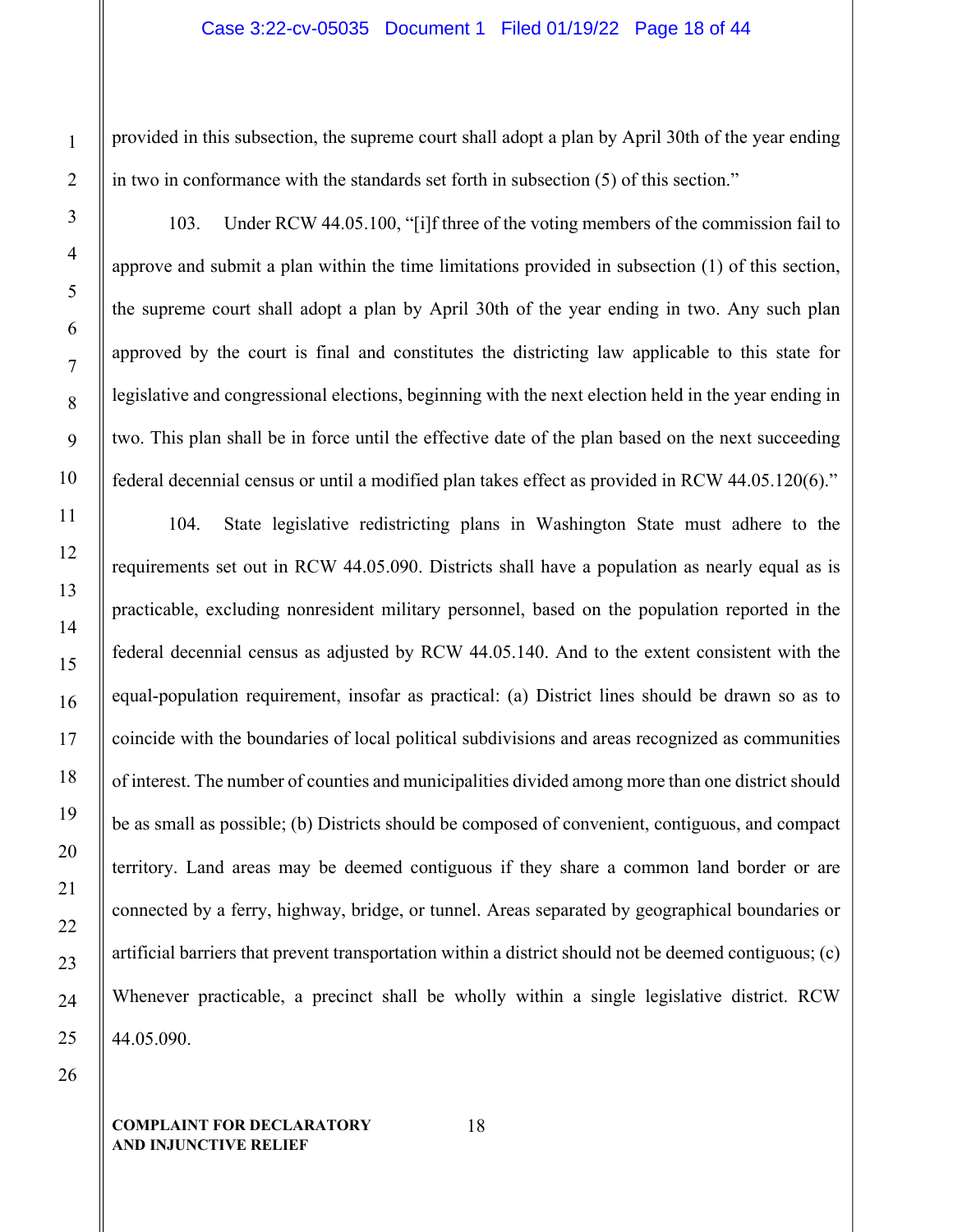105. After the approval of a redistricting plan by three of the voting members of the Commission, the Commission submits its plan to the legislature. RCW 44.05.110.

106. Once a plan is submitted, the legislature has thirty days during any regular or special session to amend the Commission's plan by an affirmative vote of two-thirds of the members in each house. *Id.* 

107. The amended edits by the legislature "may not include more than two percent of the population of any legislative or congressional district." *Id.* 

108. "If a commission has ceased to exist, the legislature may, upon an affirmative vote in each house of two-thirds of the members elected or appointed thereto, adopt legislation reconvening the commission for the purpose of modifying the redistricting plan." RCW 44.05.120.

109. All districting plans must comply with the VRA and the United States Constitution.

# **C. 2021 Washington State Redistricting Commission's Official Actions and Approval of Final Maps.**

110. Commissioners Brady Piñero Walkinshaw and April Sims were appointed to the Washington Redistricting Commission on December 10, 2020, as the two Democratic Party representatives.

111. On January 15, 2021, Paul Graves and Joe Fain were appointed to the Washington Redistricting Commission as the two Republican Party representatives.

112. The four voting members, Brady Piñero Walkinshaw, April Sims, Paul Graves, and Joe Fain, voted unanimously to appoint Sarah Augustine as Chair of the 2021 Washington Redistricting Commission on January 30, 2021.

#### **COMPLAINT FOR DECLARATORY AND INJUNCTIVE RELIEF**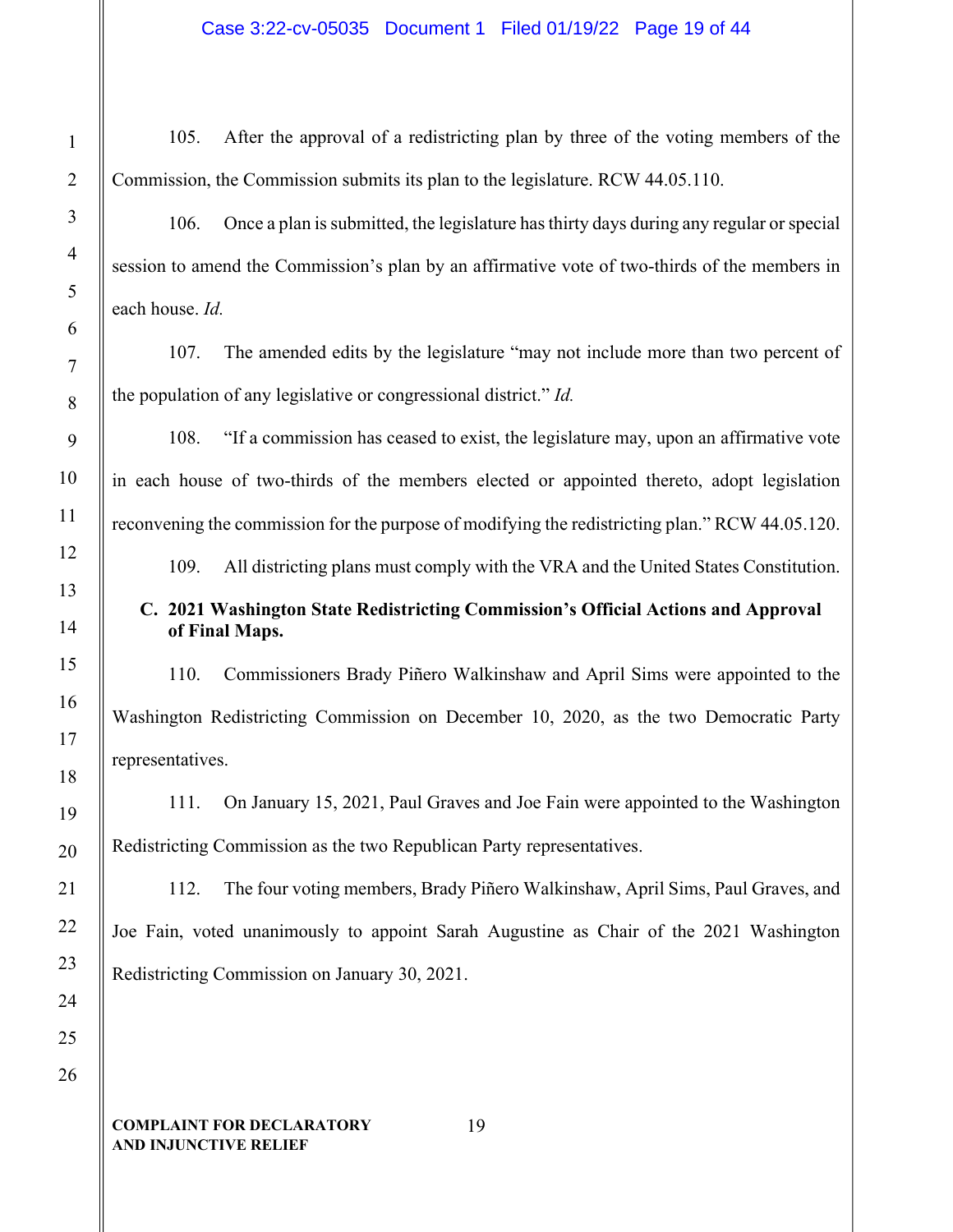# Case 3:22-cv-05035 Document 1 Filed 01/19/22 Page 20 of 44

113. Between February 2021 and November 16, 2021, the Commission had Regular Business Meetings, Special Business Meetings, and Public Outreach Meetings to develop districting plans.

114. On September 21, 2021, all four voting Commissioners each submitted publicly proposed legislative maps.

115. None of the four state legislative maps proposed by any of the Defendant Commissioners included a Latino-majority CVAP district in the Yakima Valley region.

116. Commissioner Graves's map split the Latino population in the Yakima Valley into three districts: districts 14, 15, and 16.

117. None of these three proposed districts in Commissioner Grave's map had a Latino CVAP of over 34%.

118. Commissioner Fain's map split the Latino population in the Yakima Valley into four districts: districts 13, 14, 15, and 16.

119. None of these four proposed districts in Commissioner Fain's map had a Latino CVAP of over 34%.

120. Commissioner Sims's map split the Latino population in the Yakima Valley into two districts: districts 14 and 15.

121. Neither of these proposed districts in Commissioner Sims's map had a Latino CVAP of over 47.6%.

122. Commissioner Sim's original proposed map does not include the Latino population of Pasco, which was put into district 16.

123. Commissioner Piñero Walkinshaw's original proposed map also split the Latino population in the Yakima Valley into two districts: districts 14 and 15.

20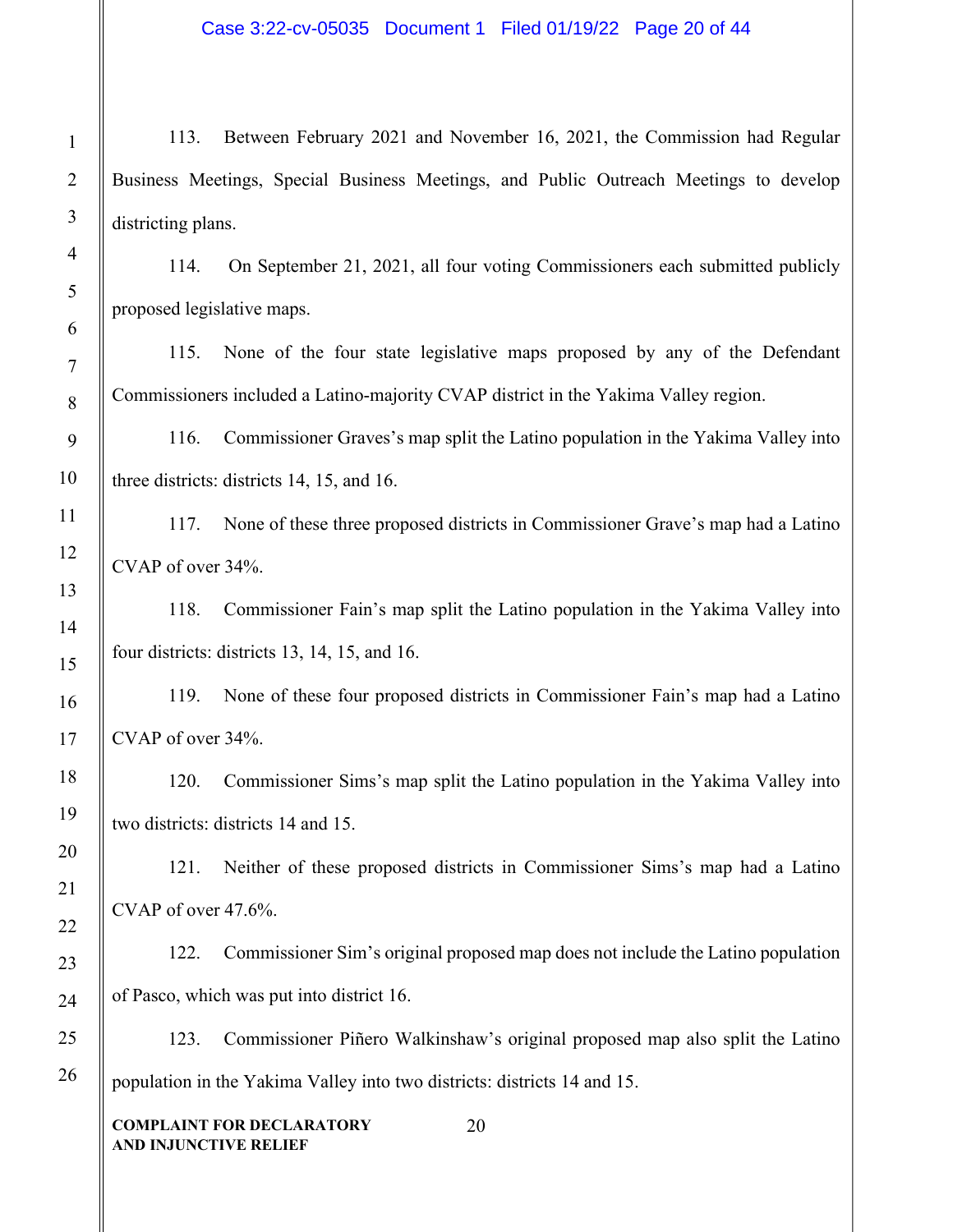124. Commissioner Piñero Walkinshaw's original proposed map does not include the Latino population of Pasco, which was put into district 16.

125. None of the districts in Commissioner Piñero Walkinshaw's original map had a Latino CVAP of over 43.2%.

126. On October 19, 2021, Dr. Matt A. Barreto, UCLA Political Science & Chicana/o Studies Professor and Faculty Director of the UCLA Voting Rights Project, released a research presentation analyzing the geographic size and location of Latino voters and the existence of racially polarized voting in the Yakima Valley Region. Matt A. Barreto, Assessment of Voting Patterns in Central/Eastern Washington and Review of the Federal Voting Rights Act, Section 2 Issues, (Oct. 19, 2021), [https://senatedemocrats.wa.gov/wp-content/uploads/2021/10/Barreto-](about:blank)[WA-Redistricting-Public-Version.pdf.](about:blank)

127. Dr. Barreto was hired to provide analysis on voting patterns and compliance with the Federal Voting Rights Act to the Washington Senate Democrat Caucus.

128. Dr. Barreto's analysis determined that Latino voters in the Yakima Valley region are sufficiently large and geographically compact to form a performing majority-minority district.

129. Using ecological inference methodology, Dr. Barreto also determined that elections in the Yakima Valley region demonstrate racially polarized voting between Latino and White voters.

130. Dr. Barreto evaluated the four maps and concluded that the maps proposed by Defendant Commissioners Graves and Fain displayed "[t]extbook cracking of [the] Latino population" in the Yakima Valley. He further concluded that the original maps proposed by Commissioners Sims and Piñero Walkinshaw fell short of the necessary Latino CVAP to establish a performing VRA-compliance district.

21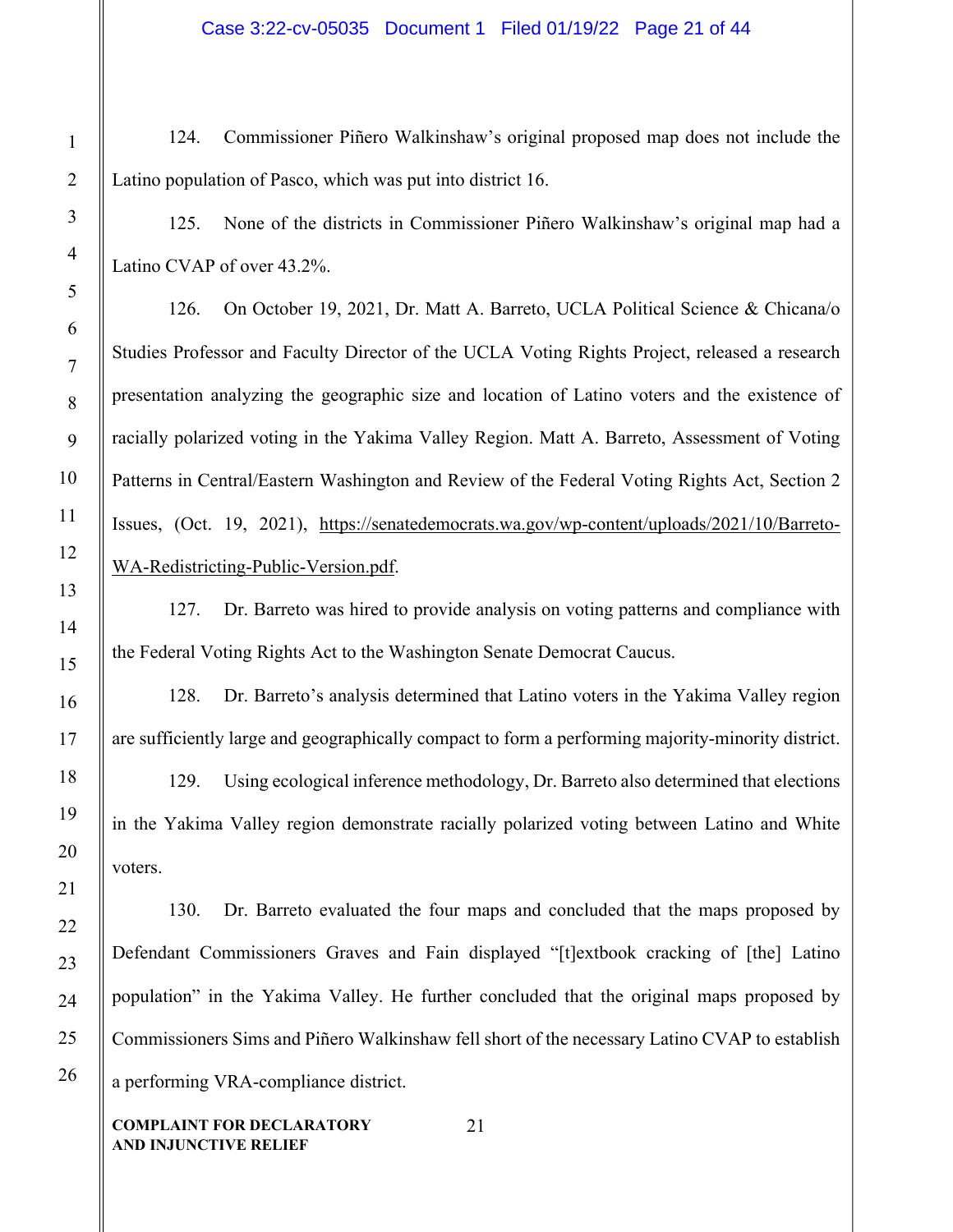# Case 3:22-cv-05035 Document 1 Filed 01/19/22 Page 22 of 44

131. Dr. Barreto, and the methods he used in his analysis, have been accepted and relied upon by state and federal courts throughout the country. *See e.g.*, *Clerveaux v. E. Ramapo Cent. Sch. Dist.*, 984 F.3d 213 (2nd Cir. 2020).

132. Dr. Barreto presented his report and analysis to the Washington State Redistricting Commission.

133. News outlets in Washington wrote articles about his analysis and quoted Dr. Barreto stating that there was a clear finding of racially polarized voting. *See, e.g.*, Melissa Santos, *Proposed WA Redistricting Maps May Violate Voting Rights Act*, CROSSCUT (Oct. 21, 2021), [https://crosscut.com/politics/2021/10/proposed-wa-redistricting-maps-may-violate-voting-rights](about:blank)[act.](about:blank)

134. Dr. Barreto's research presentation was publicly available for over three weeks before the Commission's November 15 deadline.

135. The Commissioners were aware of Dr. Barreto's presentation, had access to it, and reviewed it.

136. On October 25, 2021, Commissioner Graves texted Washington House Representatives Jeremie Dufault and Chris Corry to "take a look at slides 22 and 23 in [Dr. Barreto's] presentation and then give me a call."

137. Slides 22 and 23 of Dr. Barreto's presentation proposed two options for a performing VRA-compliant legislative district in the Yakima Valley. *See* Barreto, *supra* ¶ 126.

138. On slide 22 there is a VRA-compliant legislative district that follows the Yakima-Columbia River Valley and has a Latino CVAP of 60%. *See id.* at 22.

139. On slide 23 there is a VRA-complaint legislative district that grouped together the City of Yakima and the Yakama Nation and that has a Latino CVAP of 52%. *See id.* at 23.

22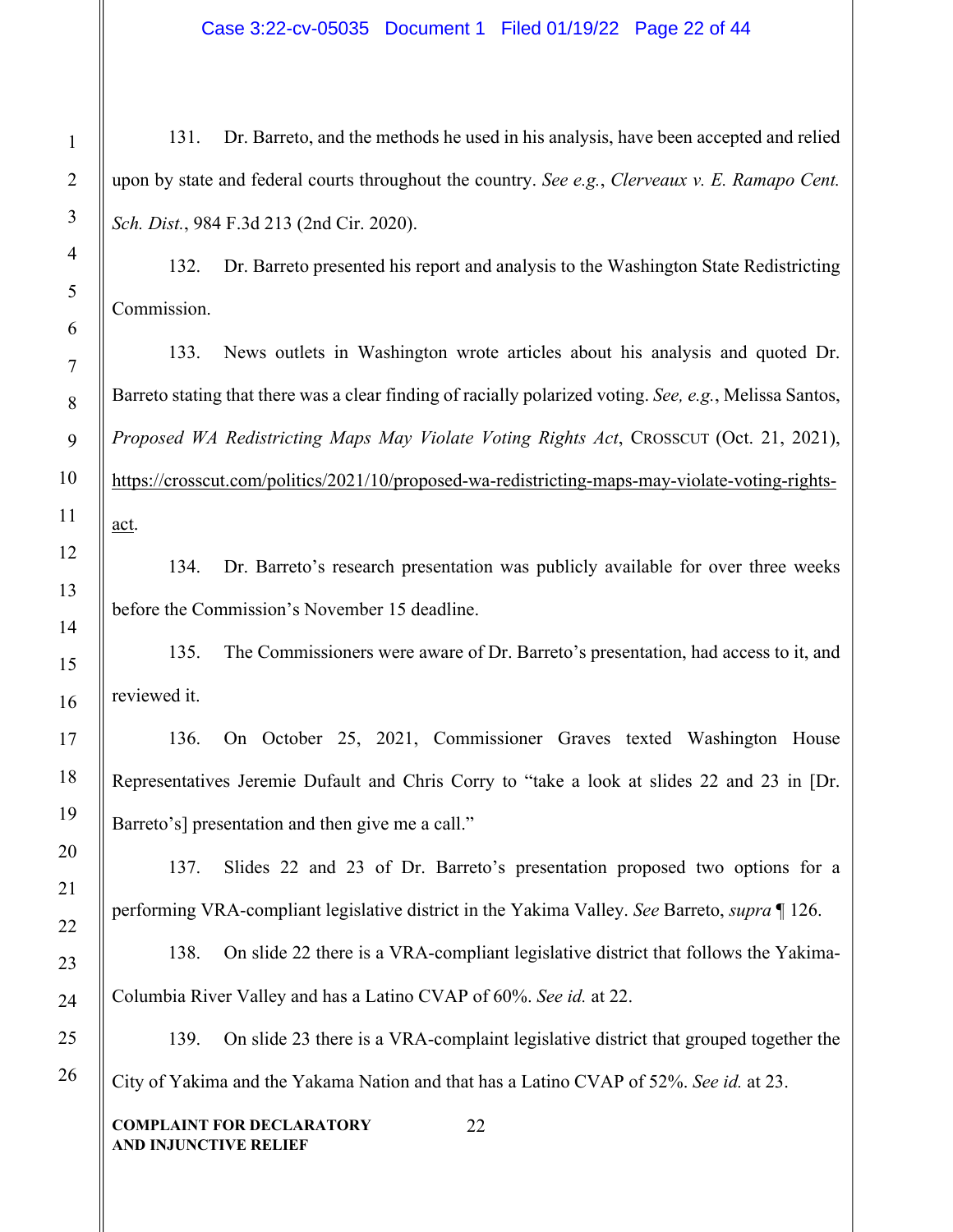### Case 3:22-cv-05035 Document 1 Filed 01/19/22 Page 23 of 44

140. Both map options were presented to the Commission.

141. On October 21, 2021, Commissioner Piñero Walkinshaw stated publicly, "I think for me, as the first ever Latino commissioner, it has been extremely important for me to lift up and elevate Hispanic voters, and undo patterns of racially polarized voting, particularly in the Yakima Valley. This is something that, under federal law, has to be done." Santos, *supra* ¶ 133.

142. On October 25, 2021, Commissioners Piñero Walkinshaw and Sims submitted revised maps for public comment six days after Dr. Barreto released his research presentation.

143. The maps proposed by Commissioner Piñero Walkinshaw included legislative districts in the Yakima Valley region that would perform for Latino-preferred candidates.

144. The Commission was required to approve and vote on final redistricting maps for both congressional and state legislative districts on November 15, 2021.

145. The Commission, however, failed to adopt maps on this date.

146. During their chaotic meetings spanning November 15, 2021 and November 16, 2021, the Commissioners spent much of the time in closed-door negotiations discussing matters in private.

147. The Commission did not approve maps for transmittal to the state legislature until the morning of November 16, 2021.

148. Over the course of the 2021 redistricting process, multiple versions of state legislative maps compliant with Section 2 of the Voting Rights Act were presented to the Commission.

149. On December 3, 2021, the Washington Supreme Court declined to exercise authority to adopt a state legislative or congressional redistricting plan, finding that the state legislative and congressional plans adopted by the Commission met the constitutional adoption

23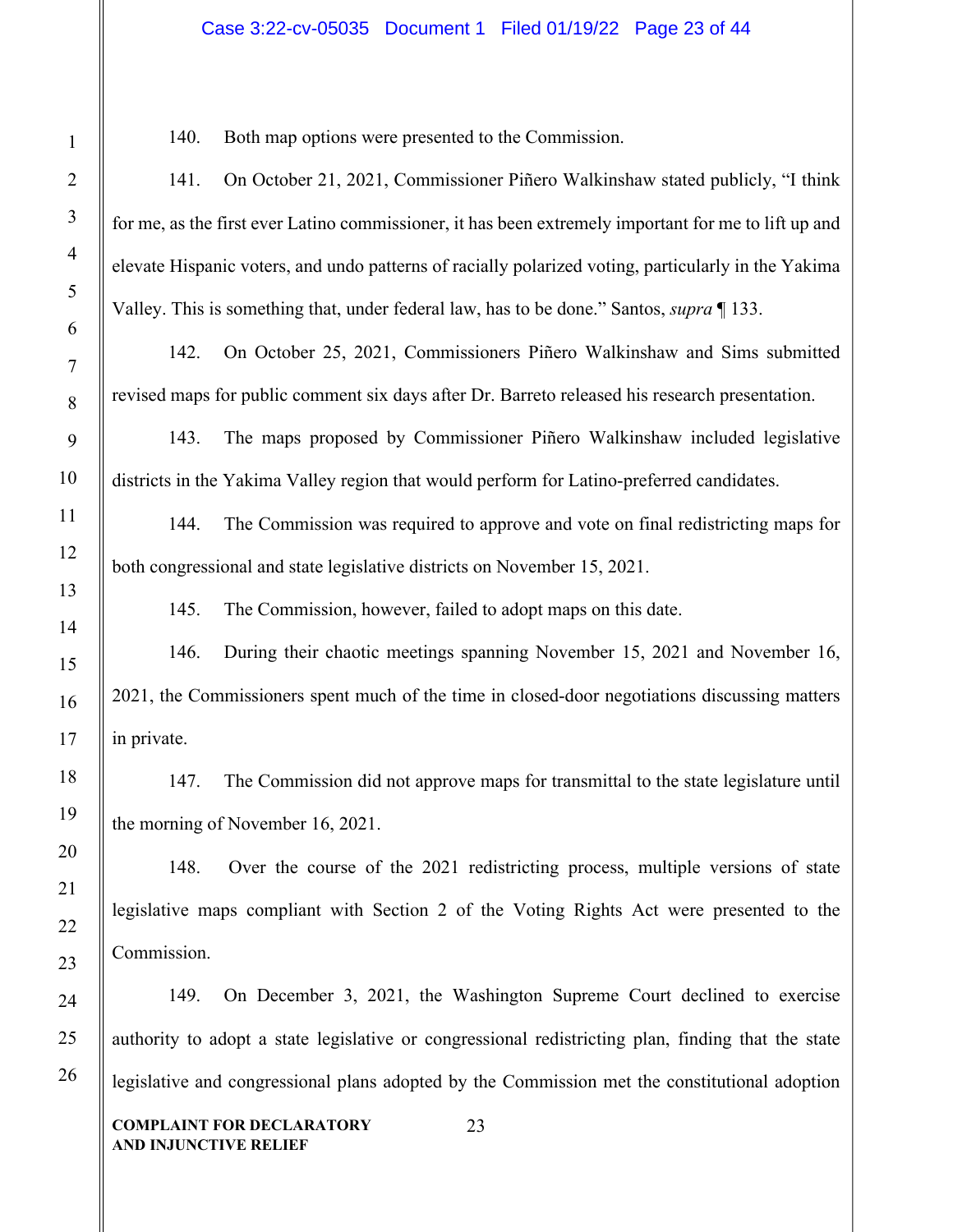### Case 3:22-cv-05035 Document 1 Filed 01/19/22 Page 24 of 44

deadline. *See Order Regarding the Washington State Redistricting Commission's Letter to the Supreme Court on November 16, 2021 and the Commission Chair's November 21, 2021, Declaration*, Order No. 25700-B-676 (Dec. 3, 2021).

150. The Washington Supreme Court did not consider or rule on the compliance of the districting plans with respect to Section 2 of the VRA. *Id.* at 4 ("The court has not evaluated and does not render any opinion on the plan's compliance with any statutory and constitutional requirement other than the November 15 deadline.").

**D. Elections in the Yakima Valley Region Exhibit Racially Polarized Voting.**

151. Voting in the Yakima Valley region is racially polarized.

152. Dr. Barreto's report, which the Commission reviewed, demonstrated the existence of racially polarized voting in the Yakima Valley Region. *See* Barreto, *supra* ¶ 126.

153. Dr. Barreto employed ecological inference methodology to analyze candidate elections from 2012 to 2020 for offices that were consistent across a 5-county region of Yakima, Benton, Grant, Franklin, and Adams counties. Contests included races for President, U.S. Senate, U.S. House, Governor, and Attorney General in each relevant year. *Id.* 

154. Clear and consistent patterns emerged from more than a dozen elections.

155. Latino voters in the Yakima Valley region are politically cohesive and vote together for candidates of choice.

156. Latino voters in the Yakima Valley region prefer the same candidates at margins of 2-to-1 or even 3-to-1.

157. This is well above the bar for what courts have relied on in finding cohesiveness.

158. Spanish-surnamed candidates have consistently run in and lost elections for the state legislature in Legislative District 15 for more than 10 years.

24

**COMPLAINT FOR DECLARATORY AND INJUNCTIVE RELIEF**

1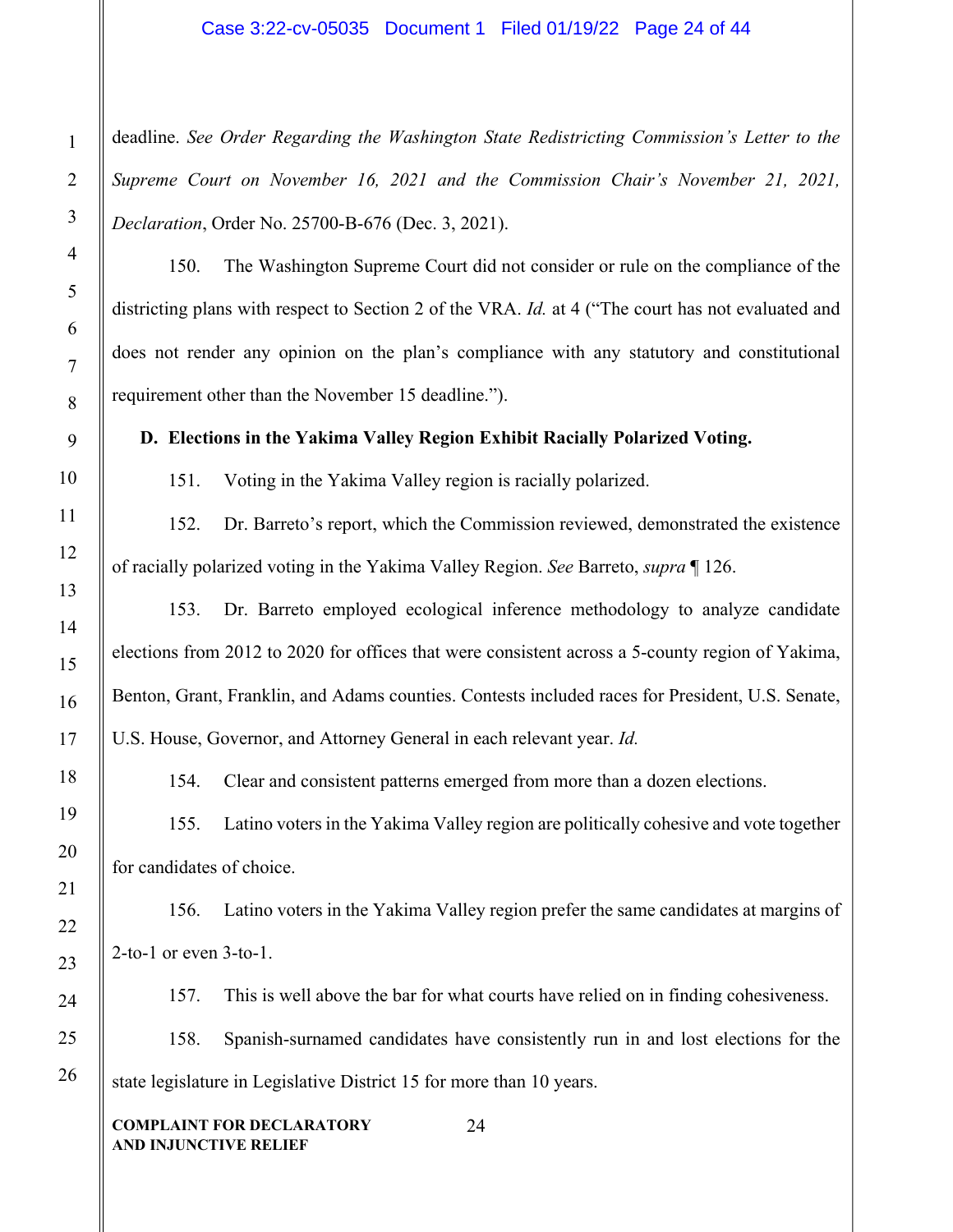159. Latino-preferred candidates have consistently run in and lost elections for the state legislature in Legislative District 15 for more than 10 years.

160. According to ecological inference analysis of precinct results for Legislative District 15 under the 2011 state legislative district map, Latino voters preferred Pablo Gonzalez in 2012 for State Representative, but he lost to David Taylor, who was greatly preferred by White voters.

161. In the 2014 State Senate election for Legislative District 15, Gabriel Muñoz was preferred by Latino voters but lost to Jim Honeyford, who was greatly preferred by White voters.

162. In the 2014 State Representative election for Legislative District 15, Teodora Martinez-Chavez was preferred by Latino voters but lost to David Taylor, who was greatly preferred by White voters.

163. In the 2018 State Senate election for Legislative District 15, Plaintiff Aguilar was preferred by Latino voters but lost to Jim Honeyford, who was greatly preferred by White voters. 164. The most recent Latino candidate to run for state legislature was Plaintiff Aguilar in 2018.

165. Aguilar received an estimated 73% support from Latinos, but only 15% support from White voters.

166. In Yakima County Precinct 104, which is majority Latino, Aguilar won 72.6% of the vote.

167. In Yakima County Precinct 501 which is majority Latino, Aguilar won 70% of the vote.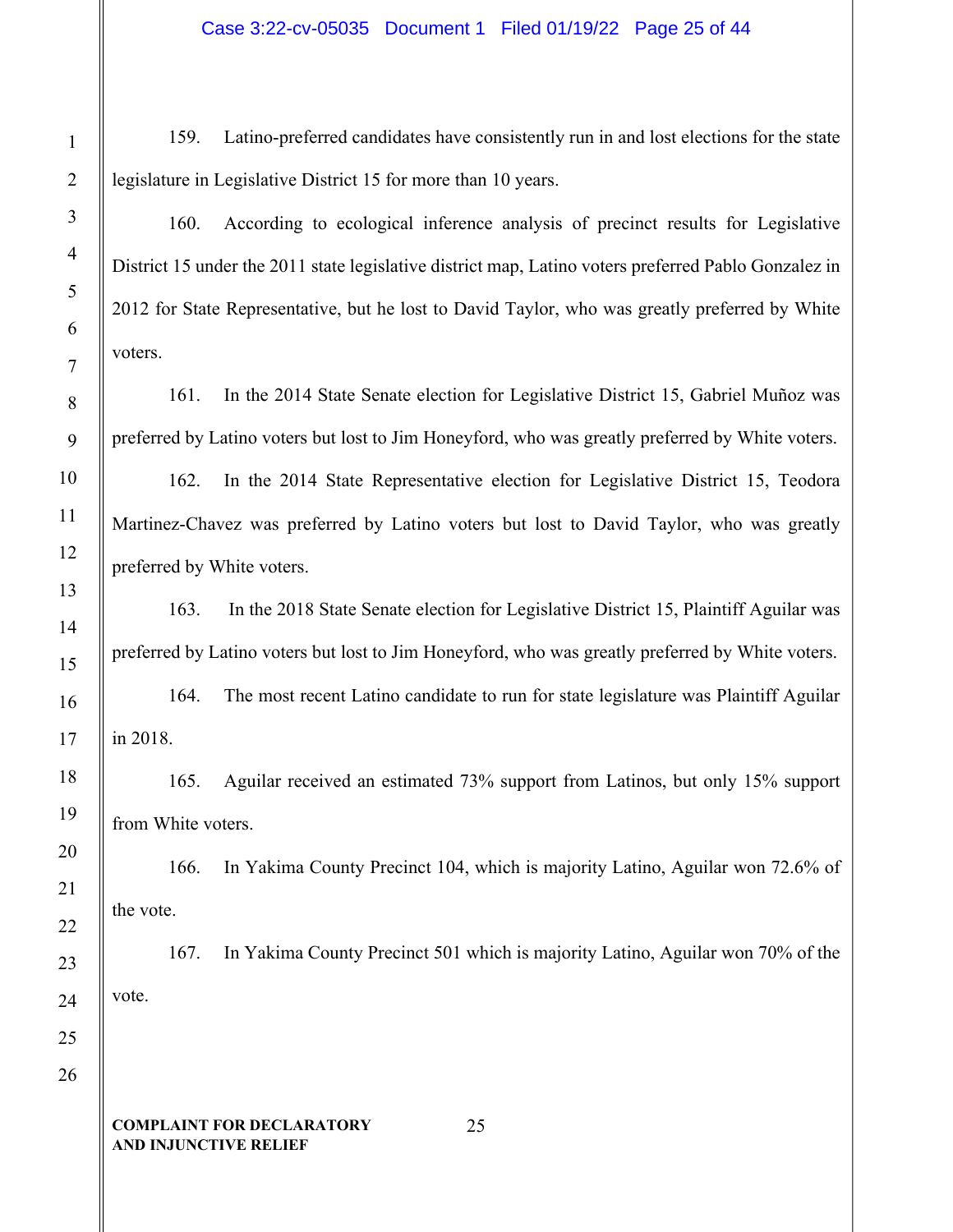# Case 3:22-cv-05035 Document 1 Filed 01/19/22 Page 26 of 44

168. The pattern of Aguilar, a Latino candidate winning over 70% of support in Latinodense precincts but garnering little support in White dense precincts, is clear across the 11 precincts in Legislative District 15 that were majority Latino. 169. All 11 Latino-majority precincts in the Legislative District 15 race under the 2011 map voted majority support for Aguilar. 170. White voters in the Yakima Valley region are also politically cohesive. 171. In the 2018 Legislative District 15 race under the 2011 map, White voters voted together as a bloc against Latino candidates of choice. 172. In Yakima County Precinct 4616, which is majority White, Aguilar won only 21.5% of the vote. 173. In Yakima County Precinct 4106, which is majority White, Aguilar won just 22% of the vote. This pattern is clear across the 21 precincts that are majority white, all of which voted against Aguilar. 174. Elections for the Washington state legislature are partisan and regularly feature a Republican-declared and Democratic-declared candidate vying for office. 175. Latino voters in the Yakima Valley region consistently prefer the Democratic candidates for state legislature and other political offices. 176. Latinos vote cohesively in favor of Democratic candidates by over a 2-to-1 margin. 177. Due to historical advantages and higher socioeconomic status, White voters in the Yakima Valley region have higher voter registration and turnout rates than Latinos. 178. In the Legislative District 15 approved by the 2021 Commission, White voters have greater voting strength than Latinos and will consistently be able to elect their Republican candidates of choice.

26

**COMPLAINT FOR DECLARATORY AND INJUNCTIVE RELIEF**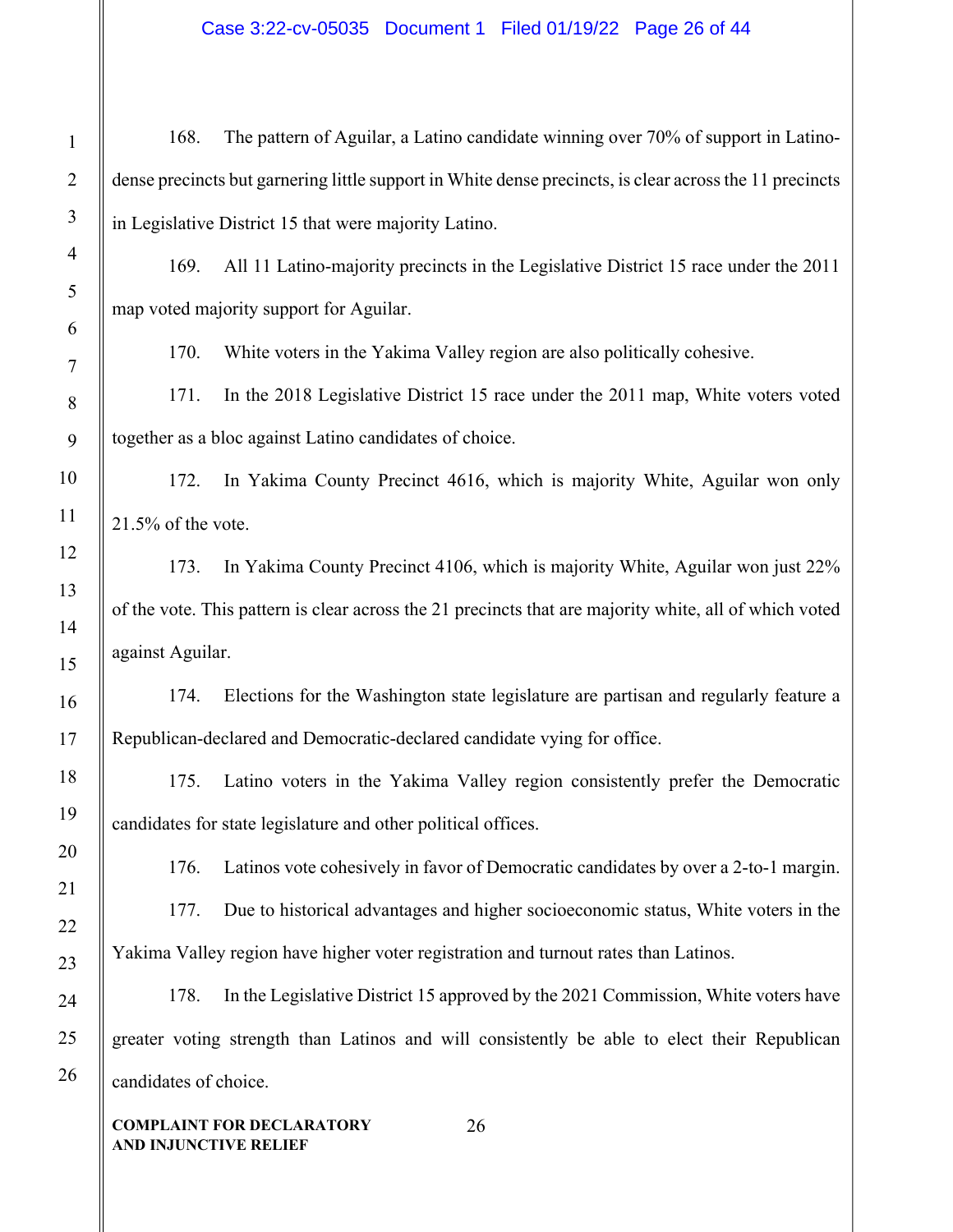179. White voters in the Yakima region overwhelmingly prefer different candidates and vote as a bloc to usually defeat Latino voters' candidates of choice.

180. In many races, Latino voters vote close to 75-25 in favor of their candidates of choice, while whites vote 75-25 in favor of different candidates, in complete opposite voting blocs.

181. As precincts increase in Latino population and voting strength, support for Latino candidates of choice increases.

182. This split, in which candidates who win a majority of the vote in high-density Latino voting precincts receive low support in high-density non-Latino precincts, is emblematic of racially polarized voting.

183. A federal court recently held that racially polarized voting exists in the Yakima region and ordered, in 2014, the City of Yakima to create two majority-Latino districts for City Council elections. *See Montes v. City of Yakima*, 40 F. Supp. 3d 1377 (E.D. Wash. 2014).

184. Likewise, in the first ever lawsuit filed under the Washington Voting Rights Act (WVRA), Latino plaintiffs challenged the election system in place for the Yakima County Board of Commissioners and alleged that racially polarized voting exists in Yakima County elections and that the County's election system diluted Latino voting strength in violation of the WVRA. The parties in that case agreed to and a state court accepted a settlement, leading to the creation of a majority-Latino district for Yakima County Board of Commissioner elections. *See Aguilar et al. v. Yakima County et al.*, No. 20-2-0018019 (Kittitas Cty. Sup. Ct. July 13, 2020),

185. In the *Aguilar* case, Plaintiffs' expert Dr. Grumbach analyzed several state legislative elections in the Yakima Valley area for racially polarized voting, including the 2012 Legislative District 15 primary and general elections, the 2016 Legislative District 14 primary and general elections, and the 2018 Legislative District 15 primary and general elections, which all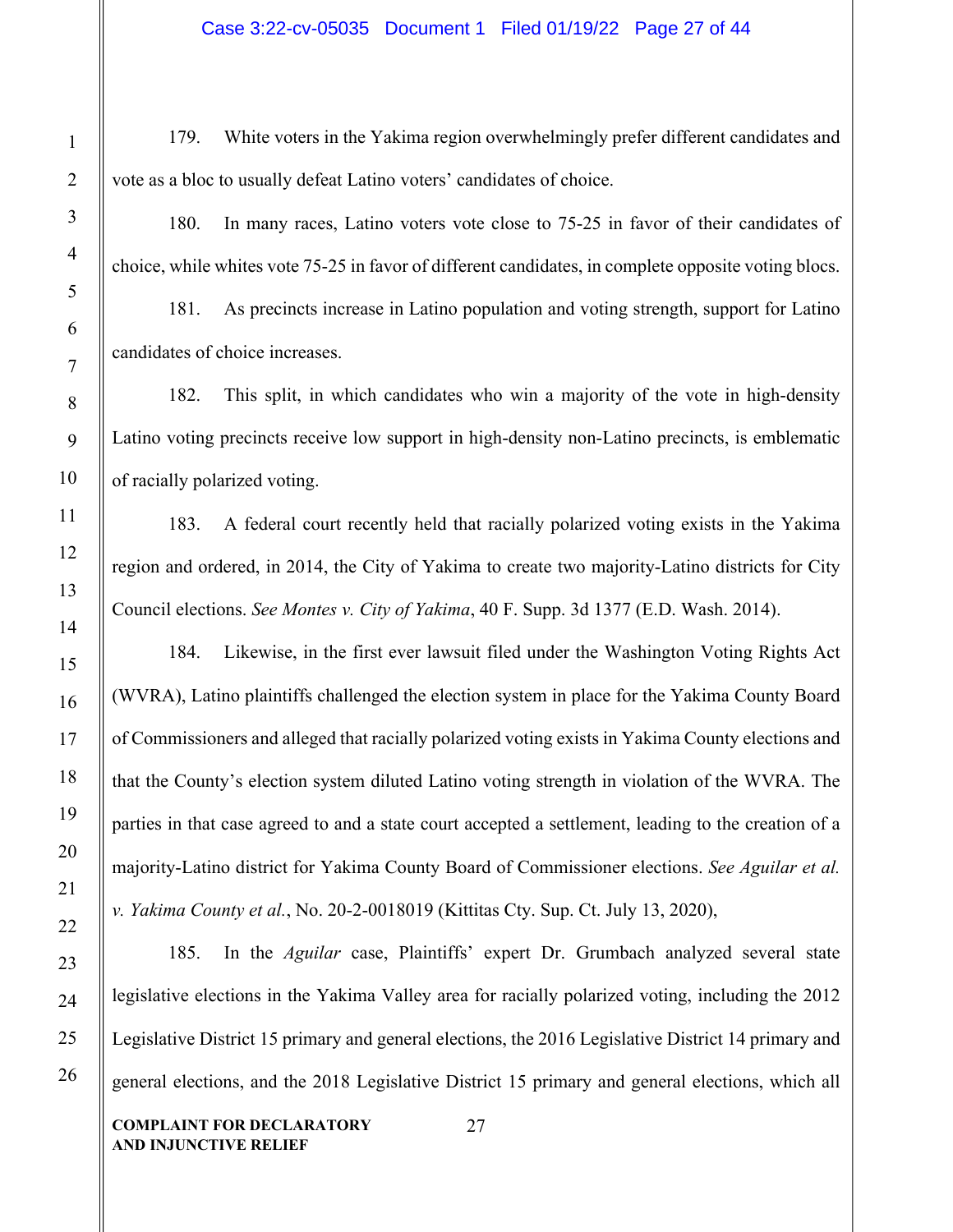featured Latino candidates running against white candidates. He found that voting was racially polarized in all of these elections.

186. A federal court also found that racially polarized voting exists in elections in Pasco, Washington, *see Glatt v. City of Pasco*, Case No. 4:16-CV-05108-LRS, (E.D. Wash. Jan. 27, 2017), and similarly, a state court found that racially polarized voting exists in elections in Franklin County as a whole.

187. There is also qualitative evidence of racially polarized voting in elections in the Yakima Valley region. *See, e.g.*, *Luna v. County of Kern*, 291 F. Supp. 3d 1088, 1126 (E.D. Cal. 2018) (stating that in addition to quantitative evidence, courts often "look to [non-statistical] evidence…since '[t]he experiences and observations of individuals involved in the political process are clearly relevant to the question of whether the minority group is politically cohesive."").

188. Latino candidates for public office in the region encounter hostility from white voters.

189. For example, Plaintiff Susan Soto Palmer received such a hostile reception in predominantly white areas while campaigning for a seat on the Yakima County Board of Commissioners that she had to replace herself with white surrogates out of concern for her personal safety.

190. It is clear that there is racially polarized voting in the Yakima Valley Region and in the region's main Latino-population centers of Yakima City and Pasco, Washington.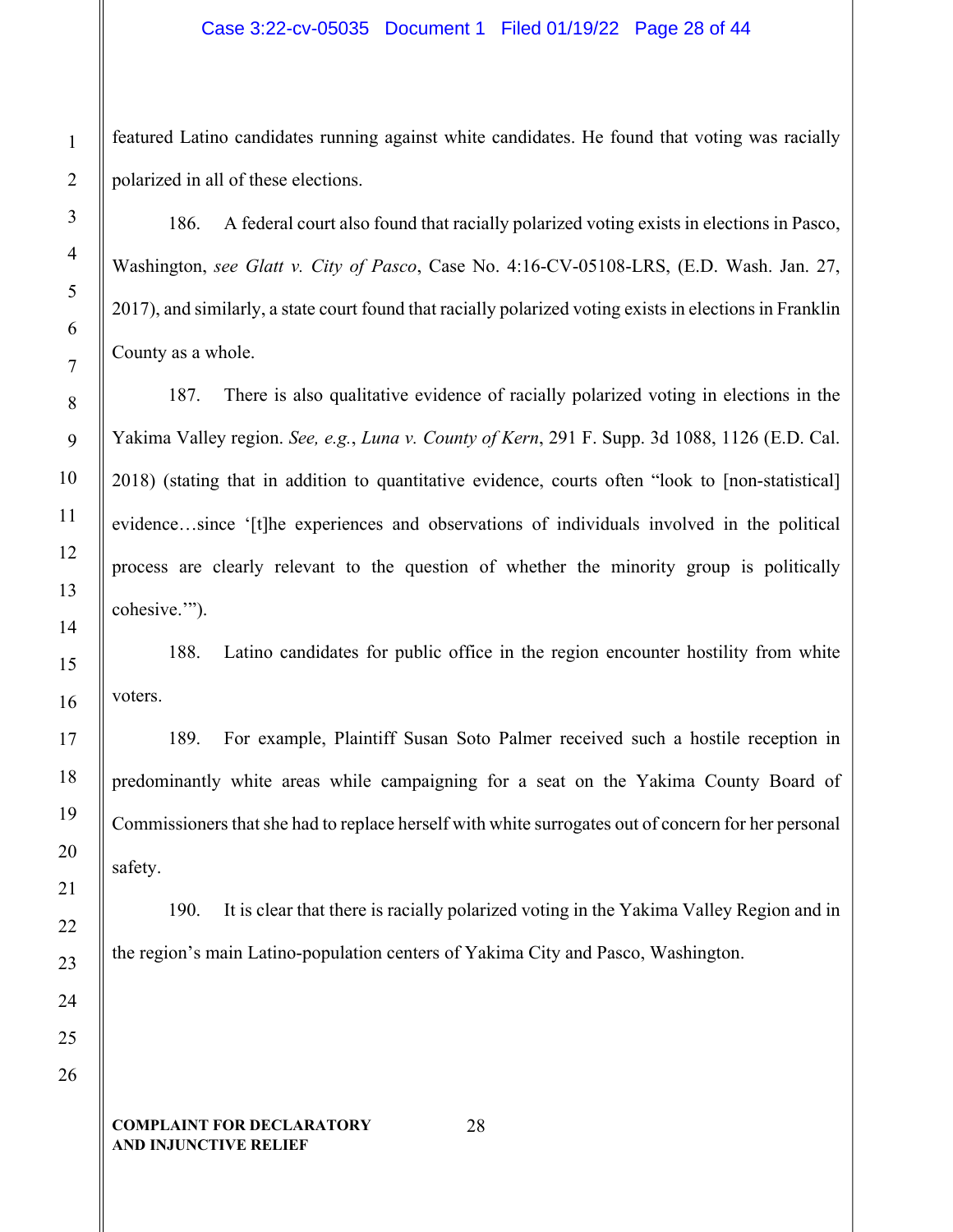# **E. The Washington Redistricting Commission's Approved State Legislative Map Dilutes the Strength of Latino Voters in the Yakima Valley Region.**

191. The Commission's approved state legislative district map cracks Latino voters in the Yakima Valley region, diluting their voting strength by placing them in several legislative districts with white voting majorities.

192. Under the Commission's approved state legislative district map, Latino voters in the Yakima Valley region will not be able to elect candidates of their choice and the map does not create a district in the Yakima Valley area that complies with the Voting Rights Act.

193. District 15 in the Commission's approved map has a Latino CVAP of 50.02%.

194. Legislative District 15 was crafted to ensure it would not elect Latino voters' candidates of choice.

195. This was an intentional decision by the Commission.

196. In a text message exchange between Commissioner Graves and Commissioner Fain, Fain stated that "[w]e will need to draw a dem leaning Latino district in Yakima that doesn't include any Yakima."

197. They did not do so.

198. The Commission's version of Legislative District 15 also excludes majority-Latino areas such as areas of the City of Yakima and the cities of Wapato, Toppenish, and Mabton, intentionally cracking apart these adjacent Latino communities.

199. Latinos in areas excluded from the Commission's Legislative District 15, such as Wapato, Toppenish, and Mabton, are politically active and regularly elect Latino candidates of choice to local office.

### **COMPLAINT FOR DECLARATORY AND INJUNCTIVE RELIEF**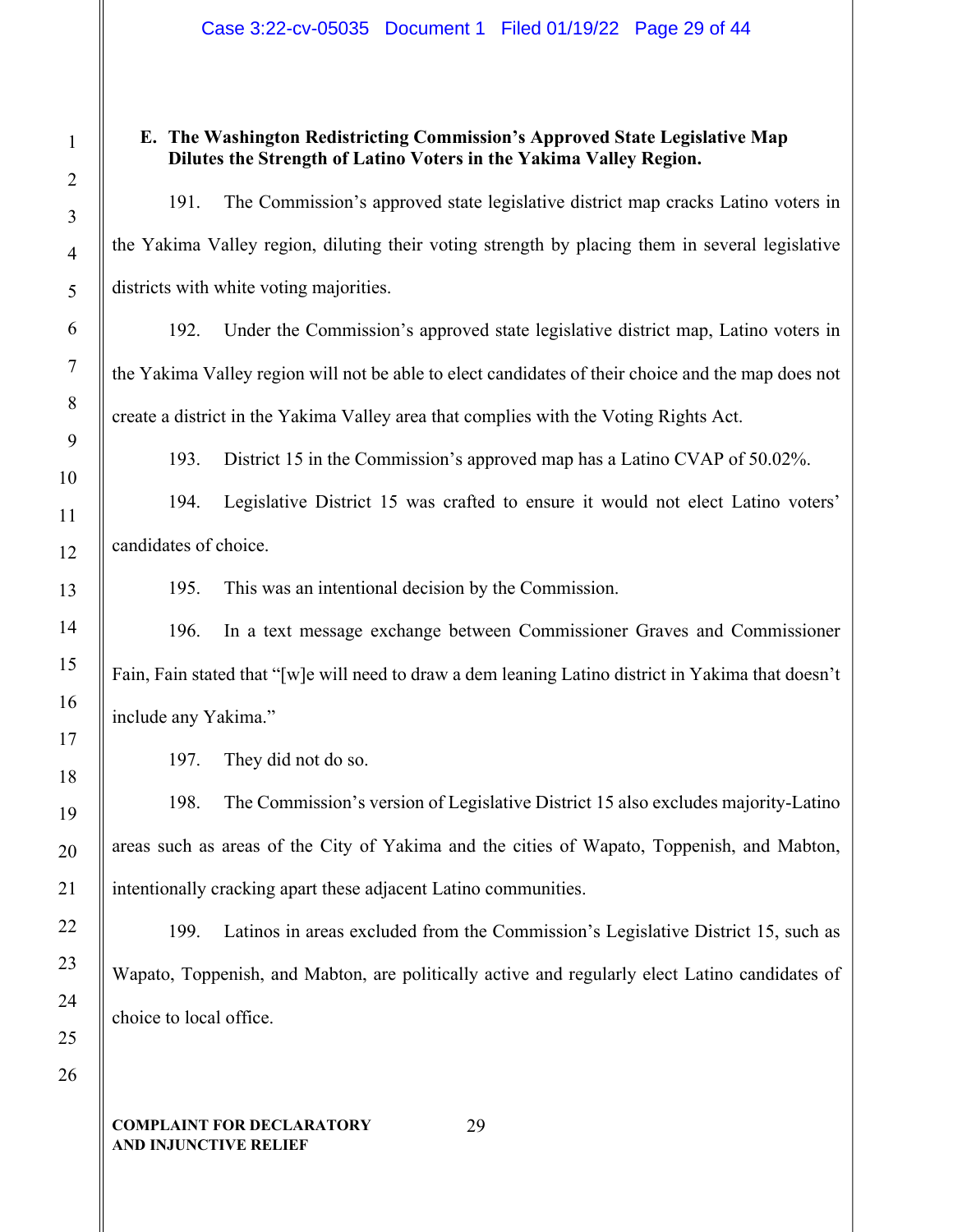# Case 3:22-cv-05035 Document 1 Filed 01/19/22 Page 30 of 44

| $\overline{2}$                          |
|-----------------------------------------|
| z                                       |
| 4                                       |
| 5                                       |
| 6                                       |
| $\overline{7}$                          |
| 8                                       |
| 9                                       |
| 10                                      |
| 11                                      |
| $\mathbf{1}^{\prime}$<br>$\overline{2}$ |
| 13                                      |
| 14                                      |
| 15                                      |
| 16                                      |
| 17                                      |
| 18                                      |
| 19                                      |
| $\overline{20}$                         |
| $\overline{21}$                         |
| $^{22}$                                 |
| 23                                      |
| 24                                      |
| 25                                      |
| 26                                      |

200. The Commission's approved District 15 contains large pockets of rural voting precincts that are heavily White and vote against Latino voters' candidates of choice.

201. Moreover, District 15 reaches across large swaths of rural white areas to include at its northeastern tip the city of Othello in Adams County.

202. The inclusion of Othello—a majority HCVAP community—is what gets District 15 *just* above 50% HCVAP (50.02%).

203. Election data reveal that Othello Latinos are far less politically active than the Yakima County Latinos whom the Commission excluded from District 15.

204. The Commission included 16,147 Adams County voters in and around Othello, with a CVAP of 50.8%.

205. Regression analysis of voter turnout rates across the region finds that Latino voters in Adams County turnout at a statistically significant lower rate than Latino voters in both Yakima County and Franklin County.

206. Regression analysis of voter turnout rates across the region finds that Latino voters in Adams County turnout at a statistically significant lower rates than White voters in Adams County. While the Latino population is large in Adams, Latino voting strength has historically been muted.

207. Republican candidates carry the included area (in Adams?), with Trump receiving 60.7% of the vote among these voters in 2020. Of the Adams County precincts included in District 15, Biden carried only three—those with HCVAPs of 74.5%, 72.2%, and 60.0%.

208. Election results from the 2020 election reveal that voters who reside in the new District 15 as adopted in the 2021 plan voted to elect Republican Donald Trump for President, Republican Culp for Governor, and Republican Larkin for Attorney General. In 2018, voters in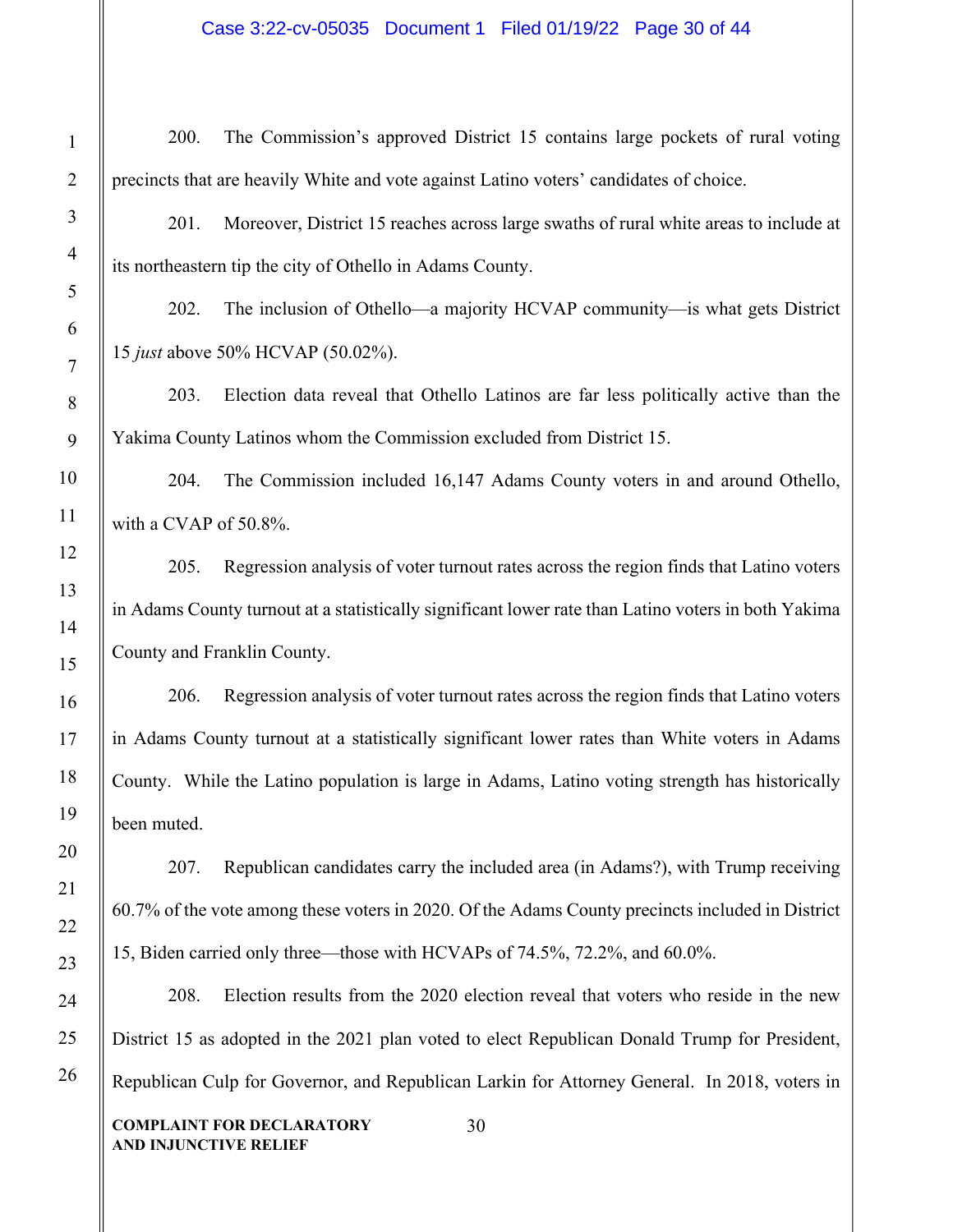# Case 3:22-cv-05035 Document 1 Filed 01/19/22 Page 31 of 44

the new District 15 voted to elect Republican Newhouse for U.S. Congress and Republican Hutchison for U.S. Senate. In 2016, voters in the new District 15 voted to elect Republican Donald Trump President and Republican Bryant Governor.

209. As drawn and adopted, the new District 15 does not perform for Latino candidates of choice and was deliberately drawn in such a manner.

210. The strategy of drawing a district that is majority Latino, but which in practice does not functionally allow Latino voters to elect their candidates of choice, is unlawful. *See e.g.*, *Perez v. Abbott*, 250 F. Supp.3d 123 (W.D. Tex. April 20, 2017) (three-judge court

211. The Latino CVAP in the Yakima Valley region is sufficiently large and geographically compact to constitute a majority in a newly configured District 15 that would provide Latino voters with an equal opportunity to elect their candidates of choice.

# **F. The Totality of the Circumstances Demonstrates That Latino Voters in the Yakima Valley Region Have Less Opportunity Than Others to Participate in the Political Process and Elect Candidates of Choice.**

212. The totality of the circumstances demonstrates that Latino voters have less opportunity than other members of the electorate to participate in the political process and to elect representatives of choice. *See* 52 U.S.C. § 10301(b).

213. There is a history of official voting-related discrimination in the Yakima Valley region. *See Montes v. City of Yakima*, 40 F. Supp. 3d 1377 (E.D. Wash. 2014); *see also Glatt v. City of Pasco*, No. 4:16-CV-05108 (E.D. Wash. Jan. 27, 2017).

214. In 2004, Yakima County entered into a consent decree with the United States Department of Justice after being sued for failing to provide Spanish-language voting materials and voter assistance as required by Section 203 of the federal Voting Rights Act. *See U.S. v. Yakima County,* No. 04-cv-3072 (E.D. Wash. Sept. 3, 2004).

31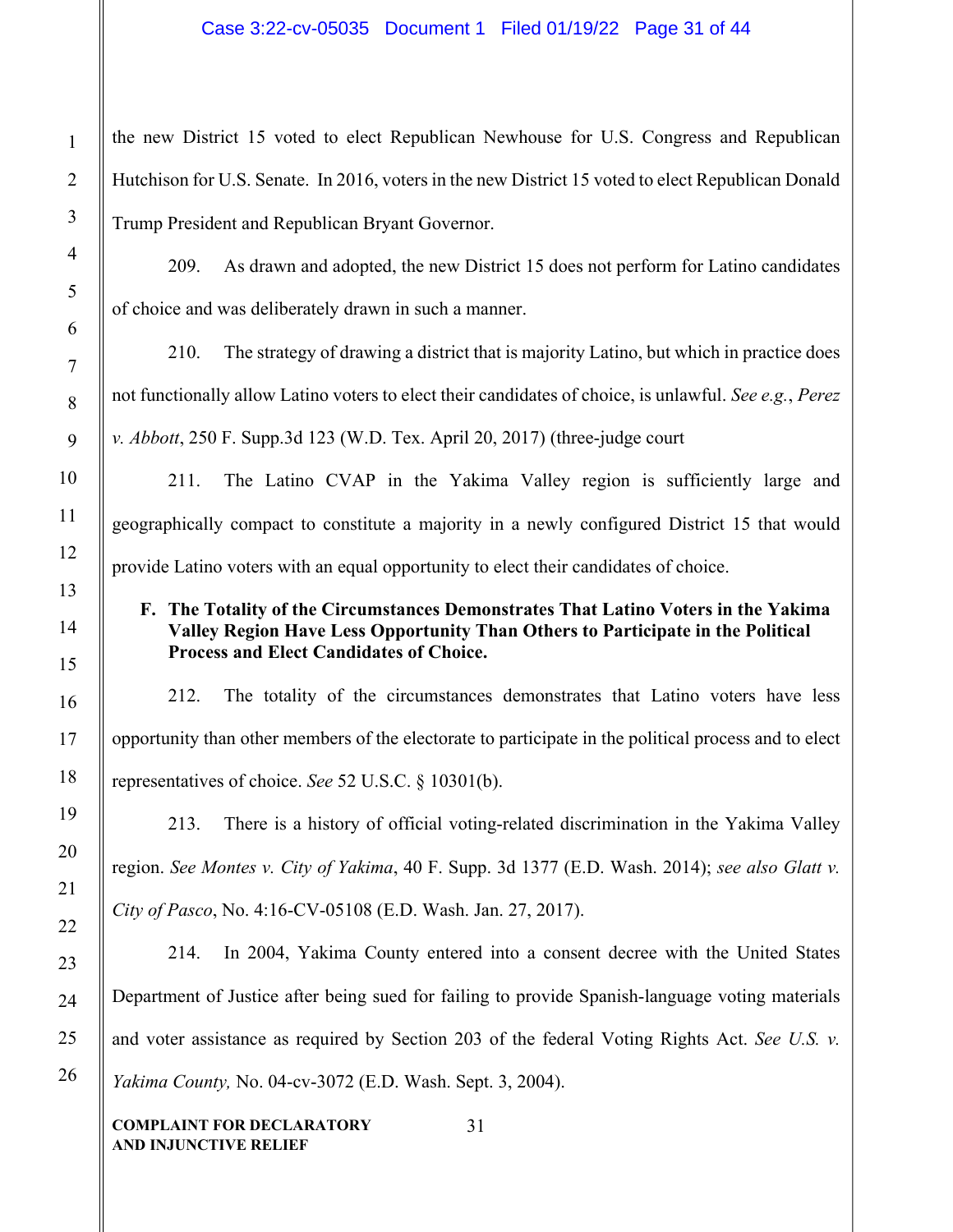215. As explained above, voting in the Yakima Valley region is substantially racially polarized.

216. Latino voters in the Yakima Valley region also bear the effects of discrimination in education, employment, health, and other areas of life, which hinders their ability to participate effectively in the political process. *See Luna*, 291 F. Supp. 3d at 1137."Under this [] factor, plaintiffs must demonstrate both depressed political participation and socioeconomic inequality, but need not prove any causal nexus between the two.". *Id.*

217. Racial tensions between white and Latino communities in the region persist today. 218. According to a report from Dr. Luis Fraga in the *Montes* case, "[t]he Yakima Valley has a long history of racial animus and hostile responses by Whites to minority groups seeking to gain more power or better position."

219. A 2015 report by the Yakima Herald-Republic explained that the "cultural conflict" between Latino and white communities in Yakima is "apparent in public where Latinos and non-Latinos gather at different parks and many businesses, and on the Internet, where forums and comment boards for local audiences can often be loaded with xenophobic vitriol." *See* Mike Faulk, *Yakima's Cultural Divide*, Yakima Herald (Oct. 16, 2015) [https://www.](about:blank)yakimaherald.com/news/elections/yakima\_city\_council/yakimas-culturaldivide/article\_590c92b4-7416-11e5-949e-dbfb62c94960.html.

220. Latinos in the Yakima Valley also bear the impacts of discriminatory policing.

221. On February 10, 2015, local Pasco police, themselves not racially reflective of the community, shot Antonio Zambrano-Montes seventeen times and killed him after he was allegedly throwing rocks at cars. Weeks of demonstrations calling for justice and more scrutiny over Pasco's policing of the Latino community followed.

32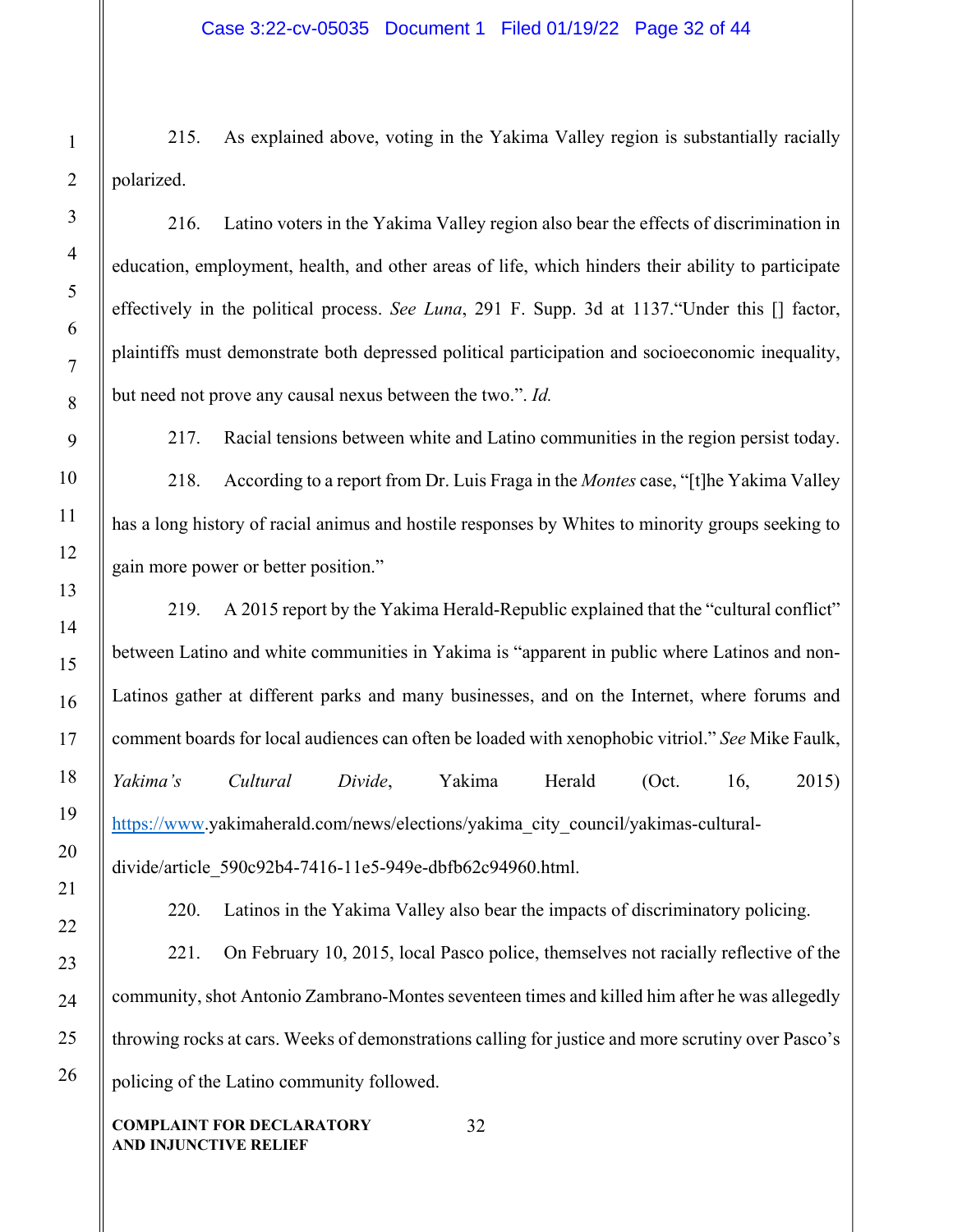1 2 3 4 5 6 7 8 9 10 11 12 13 14 15 16 17 18 19 20 21 22 23 24 25 222. Officials in Yakima and Franklin Counties have expressed anti-immigrant sentiment against the area's immigrant population—an overwhelming majority of which is Latino. 223. U.S. Census statistics reveal a number of disparities between the white and Latino communities in the Yakima Valley area. 224. Latino residents in Franklin County are much less likely to have a high school diploma than white Franklin residents. 225. Only 7.1% of Latinos in Franklin County have a bachelor's degree or higher, compared to 29.9% of whites. 226. 7.5% of Franklin County's white population lives below the poverty line, but more than one out of five Latinos in the County live below the poverty line. 227. Socioeconomic indicators show clear and significant disparities between Latino and white residents in Yakima County. 228. 21.9% of Latino residents had an income below poverty level, a rate almost double that of white residents (11.4%). 229. Of all persons in Yakima County with an income below the poverty level, 62.3% were Latino, while only 28.2% were white. 230. While the median income for households in Yakima County is \$51,637, the median household income for white residents is higher, at \$57,398, while the median household income for Latino residents is lower, at \$45,880. 231. Over half—51.6%—of the Latino population over the age of 25 in Yakima County does not have a high school diploma or its equivalent, compared to only 9.6% of white residents. 232. This trend continues for higher education, where only 5.7% of Yakima County's

Latino residents over the age of 25 have a bachelor's degree, compared to 24.1% of white residents.

**COMPLAINT FOR DECLARATORY AND INJUNCTIVE RELIEF**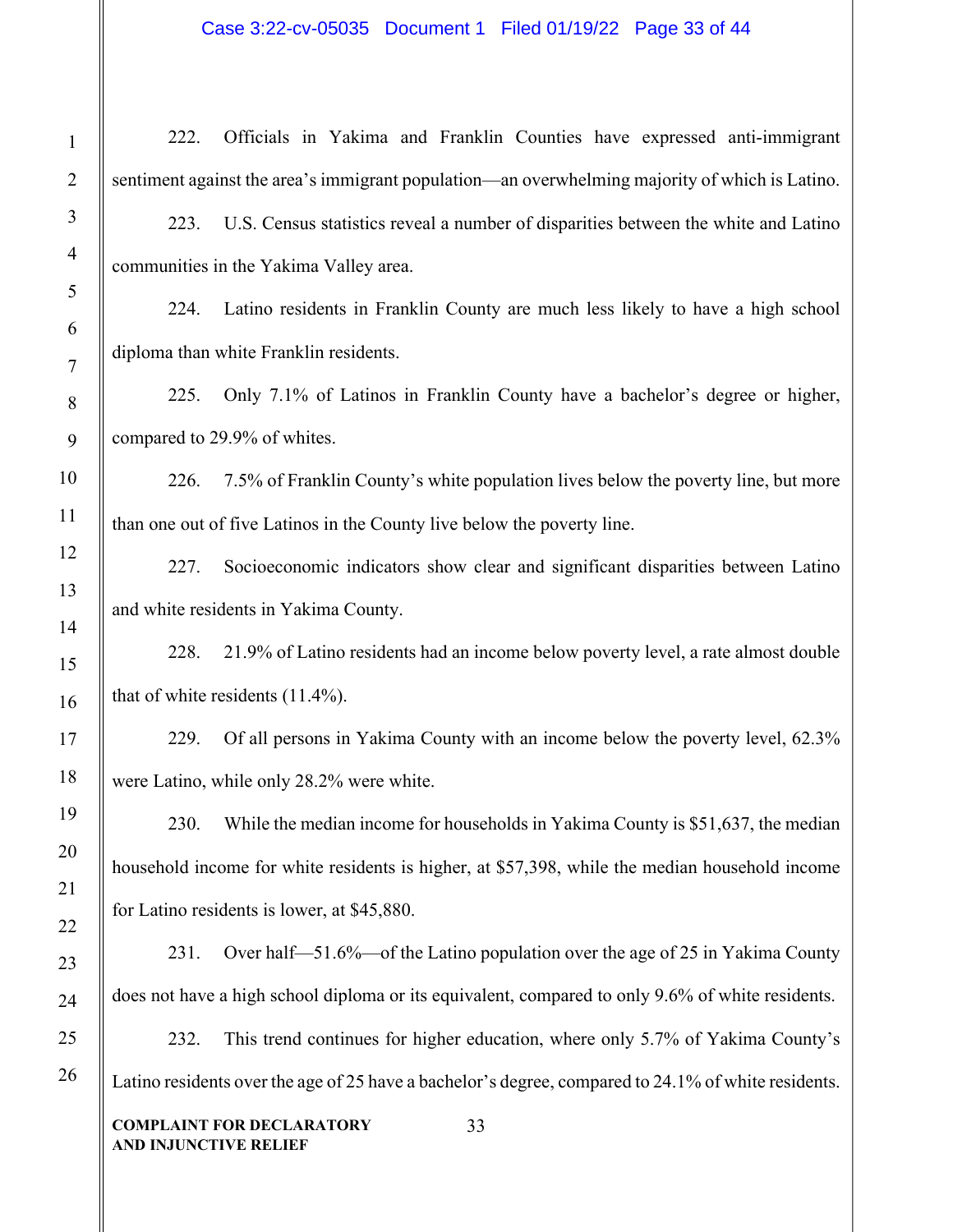233. The unemployment rate for the Latino population in Yakima County is 7.8%, almost double the rate of unemployment among white residents, which is only 4.2%.

234. Latino residents of Yakima County also face major disadvantages in housing compared to white residents.

235. There are an estimated 30,687 occupied housing units in Yakima County with a Latino householder, compared to 46,921 housing units with white residents. Of the units with a Latino householder, only 31.3% are owner-occupied, compared to 63.3% for whites.

236. A report prepared by the Homeless Network of Yakima County found that "Hispanics are twice as likely as non-Hispanics to be denied financing when applying for conventional loans to purchase housing and to obtain refinancing of existing mortgages thereby limiting their housing choices."

237. Latino residents in Yakima County also bear the effects of past discrimination with respect to health and healthcare access.

238. 19.6% of Yakima County's Latino population does not have health insurance, compared to only 5.9% of white residents.

239. The Latino community in Yakima County has been disparately impacted by the COVID-19 pandemic.

240. As of December 2, 2021, the County's own public website reported that 38% of COVID-19 positive individuals in the County are Hispanic or Latino, compared to 16.3% that are white. $2$ 

<span id="page-33-0"></span><sup>2</sup> *See* Yakima Health District, *Race and Ethnicity Breakdown of COVID-19 Positive Individuals*, [https://www.yakimacounty.us/2440/Confirmed-Cases-Race-Ethnicity](about:blank) (last updated Dec. 2, 2021).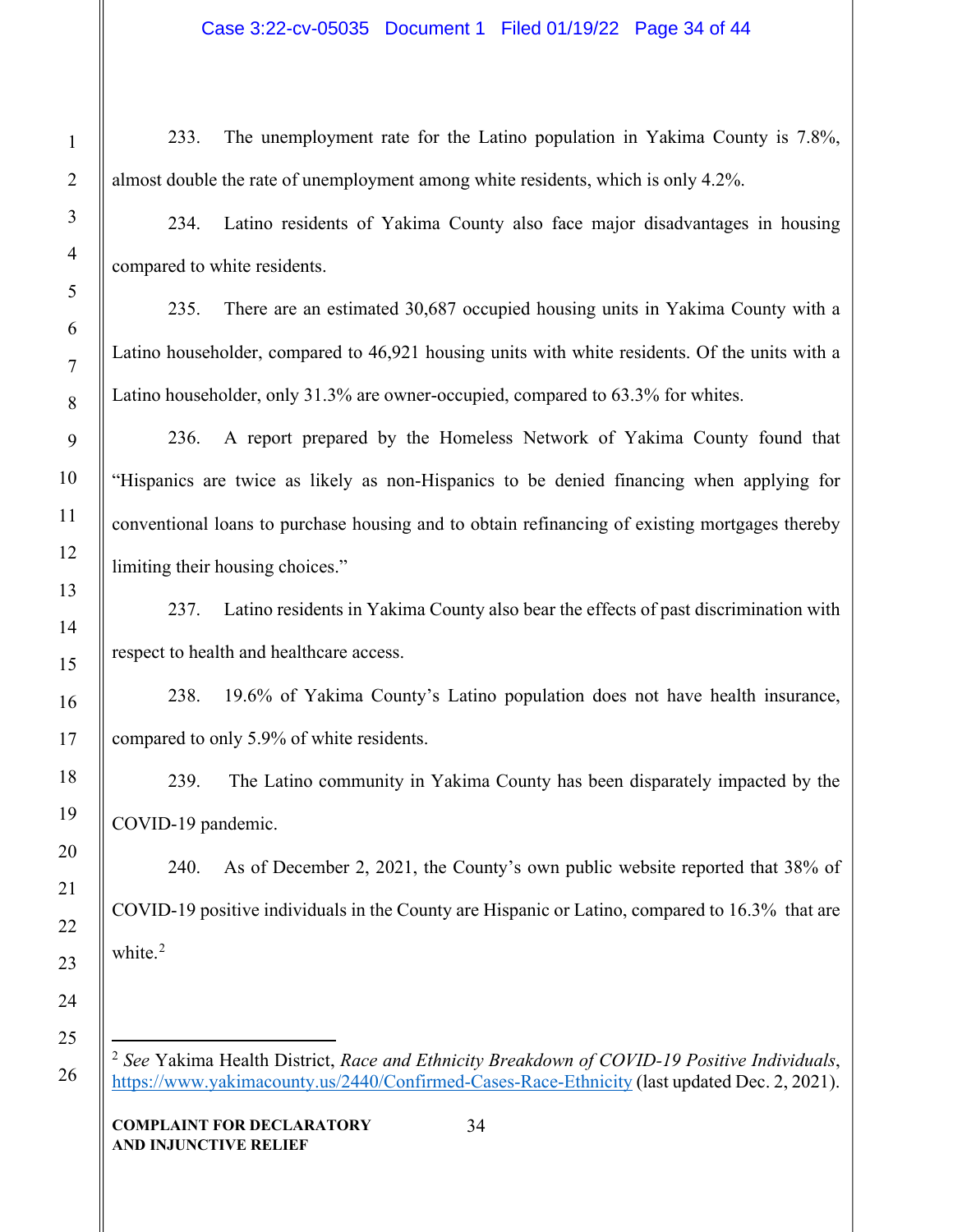241. Latinos in Yakima County have also been disproportionately impacted by other serious health issues like water contamination, including high nitrate levels and fecal matter in wells.

242. Voter registration and turnout levels in Yakima County are substantially lower among Latino residents than white residents.

243. January 2021 data from the Yakima County Elections Office demonstrates there are 127,512 registered voters countywide, but only 35,150 of those are "Spanish surnamed registered voters."

244. According to the County's own publicly available and regularly collected data, there is a clear disparity in political participation between Latino and white voters.

245. Statistics collected by the Yakima County Auditor show that for the 2020 general election, ballots were issued to 37,978 voters with a Spanish surname, but only 21,281 (56%) of those ballots were returned. By comparison, of the 89,713 ballots issued to voters with a non-Spanish surname, 75,704 (84%) of those ballots were returned.<sup>[3](#page-34-0)</sup>

246. Latino voters in Eastern Washington, including both Yakima County and Franklin County, have their ballots challenged and rejected at higher rates than white voters.

247. According to an investigation, Latino voters in Yakima County had their ballots rejected for signature mismatch at 7.5 times the rate of non-Latino voters in the November 2020 election. *See* Joy Borkholder, *Investigation Finds Latino Ballots in WA More Likely to Be Rejected,*  CROSSCUT (Feb. 15, 2021), [https://crosscut.com/politics/2021/02/investigation-finds-latino](about:blank)[ballots-wa-more-likely-be-rejected.](about:blank)

<span id="page-34-0"></span><sup>3</sup> *2020 General Election Voter Participation by Surname*, Yakima County, [https://www.yakimacounty.us/ArchiveCenter/ViewFile/Item/1130](about:blank) (last visited Dec. 9, 2021).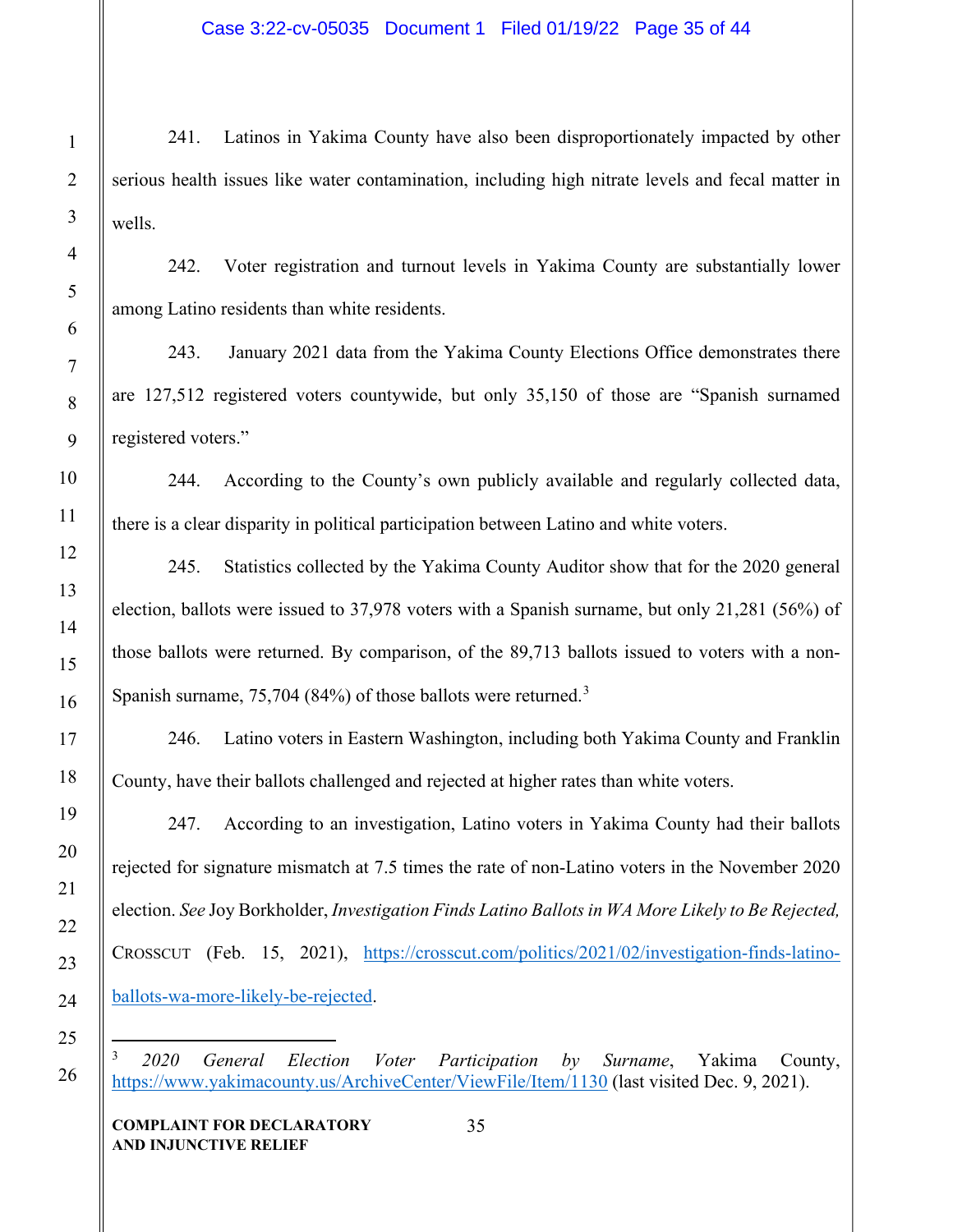248. Latino voters in Franklin County had their ballots rejected for signature mismatch at 3.9 times the rate of non-Latino voters in the November 2020 election. *Id.* 

249. On May 7, 2021, an individual Latino voter, along with the Latino Community Fund and League of United Latin American Citizens, filed suit in federal court against Yakima County and two other counties alleging that the County's system for verifying ballot signatures discriminates against Latino voters. *See, e.g.*, *Reyes v. Chilton,* No. 4:21-cv-05075 (E.D. Wash. 2021).

250. Campaigns in the Yakima Valley region have also featured overt and subtle racial appeals.

251. In 2014, when Plaintiff Soto Palmer campaigned on behalf of Gabriel Muñoz, a Latino candidate for State Senate in Legislative District 15, she knocked on doors in the predominantly white town of Union Gap. At one home, a white resident who saw the campaign literature for Mr. Muñoz immediately said: "I'm not gonna vote for him, I'm racist."

252. In the 2016 election for Yakima County Board of Commissioners, in a campaign that covered all of Yakima County, candidate Ron Anderson shared a public Facebook post stating that "Illegals are being seduced into America by Democrats to steal our elections. Act of Treason, Arrest all involved!"

253. In a campaign for a seat on the Yakima City Council, Latina candidate Dulce Gutierrez was told by a white resident to "Go back to Mexico" while she was handing out campaign flyers, and had another individual ask her why they "had to vote for a Mexican" while she was campaigning.

254. Jose Trevino, the Mayor of Granger—a city in the Lower Valley which has a total population of 3,756, of whom 88.4% are Latino—experienced multiple incidents while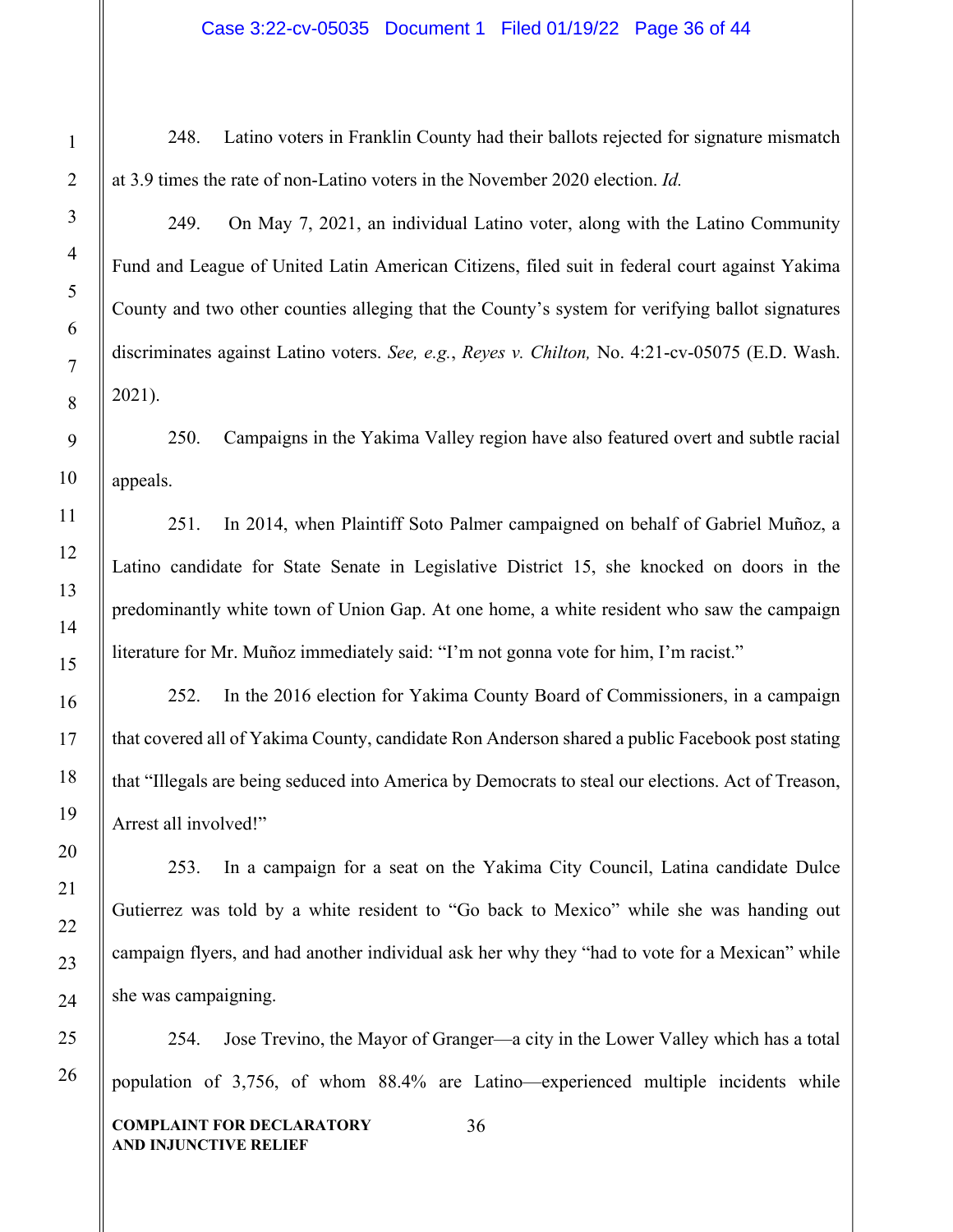campaigning for various offices in Yakima County. For example, Mr. Trevino attributed his 2015 loss in the Granger mayoral race to a rumor spread during the campaign that he "was going to fire all the white people in the city."

255. Mr. Trevino also attributed his loss in the 2014 race for Yakima County Clerk, 2018 race for Yakima County Commissioner District 3, and his pulling out of the 2020 appointment process for a vacant Yakima County Board seat to negative coverage in the Yakima Herald-Republic, and commented that his opponents in those races, all but one of whom were white, did not receive similar treatment, and that he was the "only [candidate] they picked on"' because "it was easier to pick on the Republican Mexican than anyone else."

256. Further, county officials and elected officials have made overt and subtle racial appeals while in office.

257. During a September 21, 2021, Franklin County Commissioners' meeting, Commissioner Mullen stated, in reference to the discussion of Latino citizen voting age population in the current commissioner districts, that he "believes that there are non-citizens that are voting in the elections." *See* Franklin County Commissioners Meeting (Sept. 21, 2021), [https://media.avcaptureall.cloud/meeting/e3e60dfb-87e0-4b8f-bb49-14dbe5167045](about:blank) at 1:12:00- 1:12:30.

258. In 2016, a Franklin County official shared an image of a white farmer with the caption, "When is white history month?" and on the corner of the image, there was a white raised fist used by white supremacists with the words "100% White, 100% Proud."

259. Few Latino candidates have been elected to public office in the Yakima Valley region except to hyperlocal offices in areas and districts with high majority Latino CVAP.

260. Latino candidates for public office are routinely defeated.

**COMPLAINT FOR DECLARATORY AND INJUNCTIVE RELIEF**

37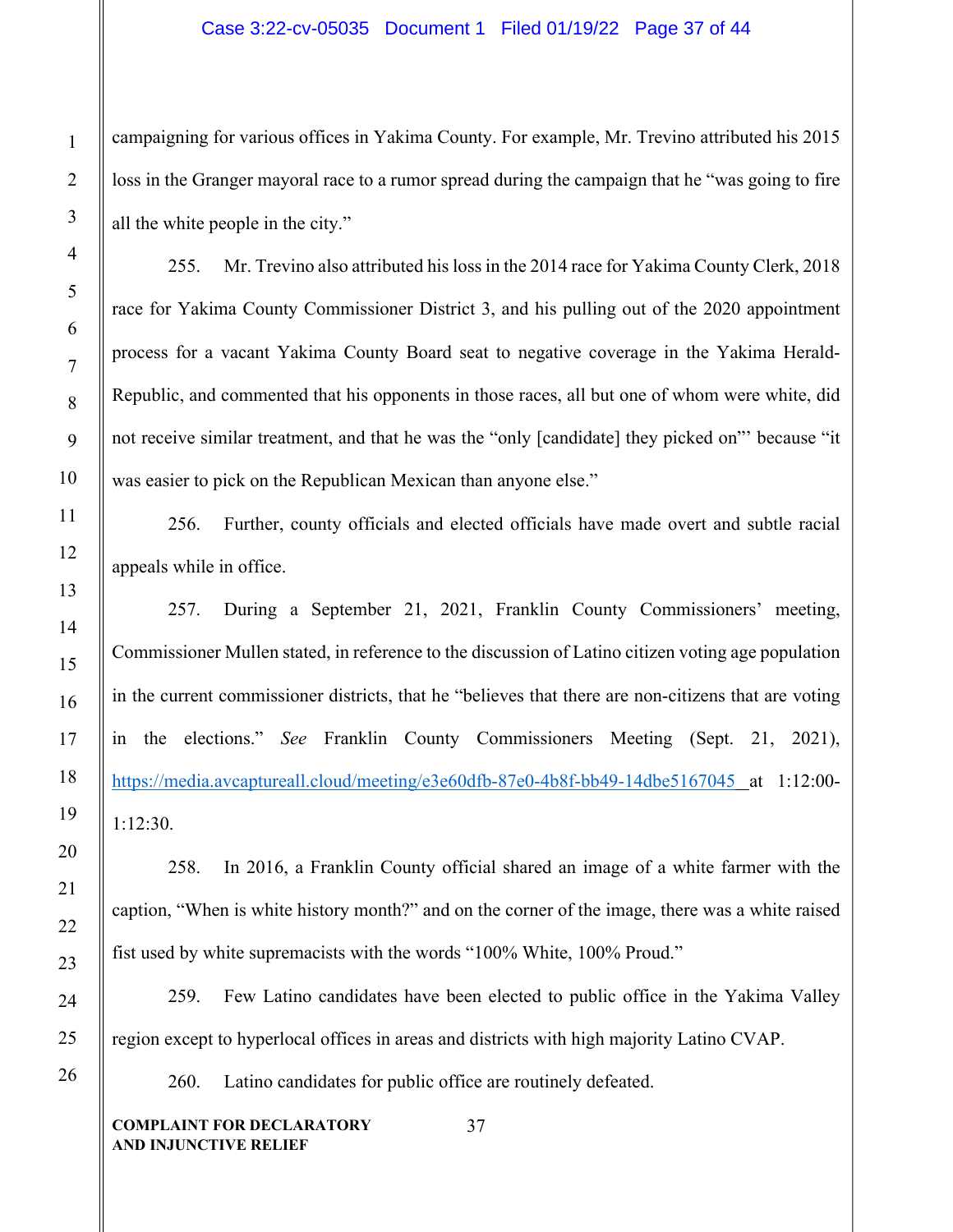261. Although several Latino candidates have run for election in Legislative District 15 in the last decade for both state house and senate, including at least Pablo Gonzalez, Teodora Martinez-Chavez, and Bengie Aguilar, none have won.

262. Legislative District 15 is currently represented by two white men in the state house, Bruce Chandler and Jeremie Dufault, and a white man in the state senate, Jim Honeyford.

263. Jim Honeyford has made racial appeals during his tenure as a Washington Representative.

264. At a 2015 legislative hearing, Jim Honeyford twice referred Latinos and other people of color as "coloreds" and said that they are "commit more crimes."[4](#page-37-0)

265. Latino candidates have also run for Legislative District 14, including Susan Soto Palmer in 2016, but were not elected to office.

266. Legislative District 14 is currently represented by two white representatives in the state house, Chris Corry and Gina Mosbrucker, and a white man in the state senate, Curtis King.

267. Latino voters lack representation at the County level in the Yakima Valley region.

268. Only one Latino candidate, Jesse Palacios, has *ever* been elected to the Yakima County Board of Commissioners, and he was last elected almost 20 years ago, in 2002.

269. No Latino-preferred candidates have been elected to the Franklin County Board of Commissioners.

<span id="page-37-0"></span><sup>4</sup> *Sen. Honeyford sorry for calling minorities 'coloreds,'* The Columbian (Mar. 6, 2015), [https://www.columbian.com/news/2015/mar/06/sen-honeyford-sorry-calling-minorities](about:blank)[coloreds/;](about:blank) Ansel Herz, *Republican State Senator: Poor, "Colored" People Are More Likely to Commit Crimes*, The Stranger (Mar. 2, 2015), https://www.thestranger.com/blogs/slog/2015/03/02/21799665/washington-republican-poorcolored-people-are-more-likely-to-commit-crimes.

38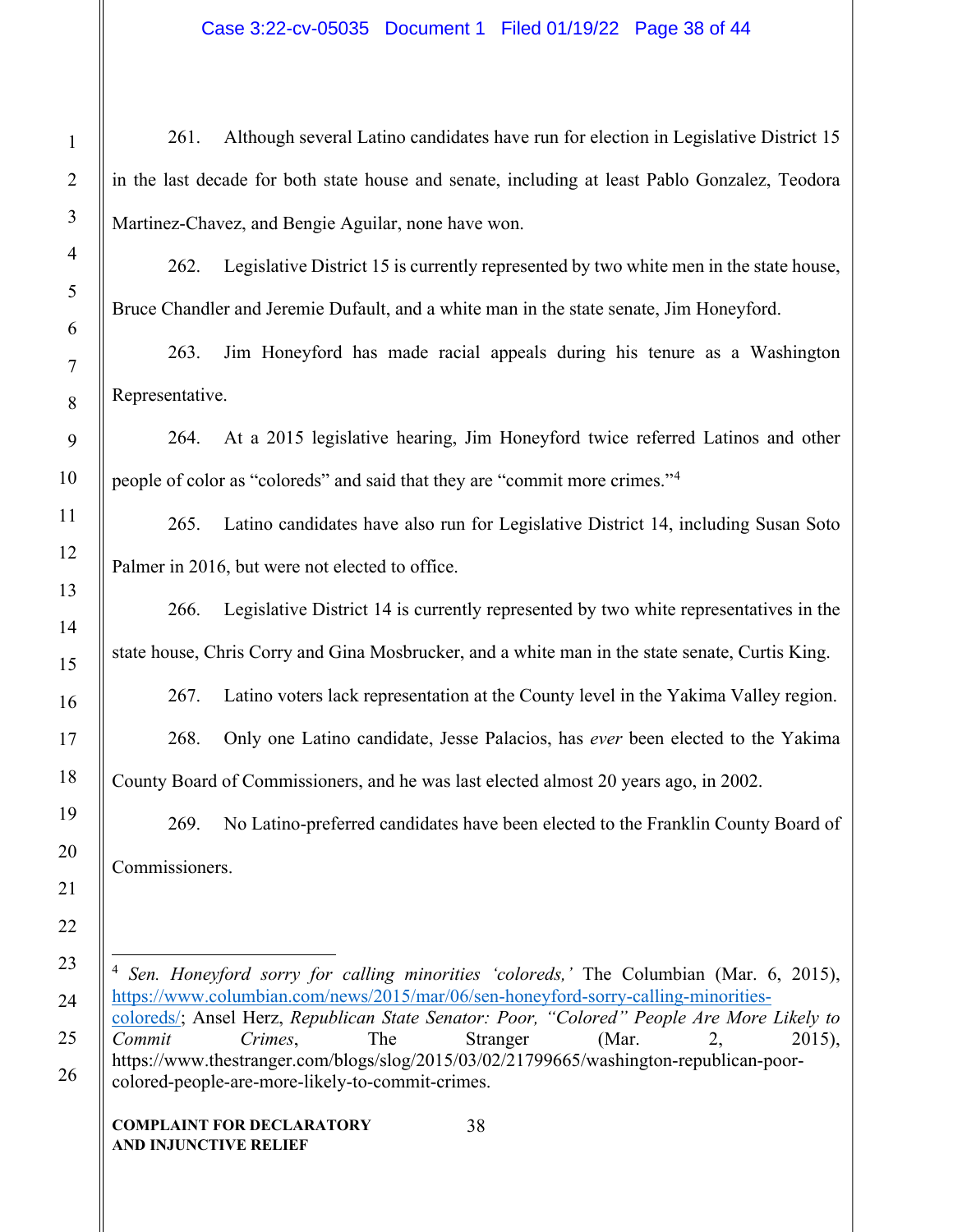270. Elected officials in the Yakima Valley region are not responsive to the particularized needs of Latinos in the region. 271. The policy underlying the Commission's crafting of a district that does not give Latinos the opportunity to elect their candidates of choice is tenuous. 272. These and other factors demonstrate that the totality of the circumstances show that Latino voters have less opportunity than other voters to participate in the political process and elect their candidates of choice. **CLAIMS FOR RELIEF Count 1 Race and Language Minority Discrimination, Discriminatory Results in Violation of Section 2 of the Voting Rights Act 52 U.S.C. § 10301** 273. Plaintiffs repeat, replead, and incorporate by reference, as though fully set forth in this paragraph, all allegations in this Complaint. 274. Section 2 of the Voting Rights Act prohibits the enforcement of any voting qualification or prerequisite to voting or any standard, practice, or procedure that results in the denial or abridgement of the right of any U.S. citizen to vote on account of race, color, or membership in a language minority group. 52 U.S.C. § 10301(a). 275. The district boundaries of state legislative districts in the Commission's approved map crack Latino voters in the Yakima Valley region across multiple state legislative districts, resulting in dilution of the strength of the area's Latino voters, in violation of Section 2 of the Voting Rights Act.

#### **COMPLAINT FOR DECLARATORY AND INJUNCTIVE RELIEF**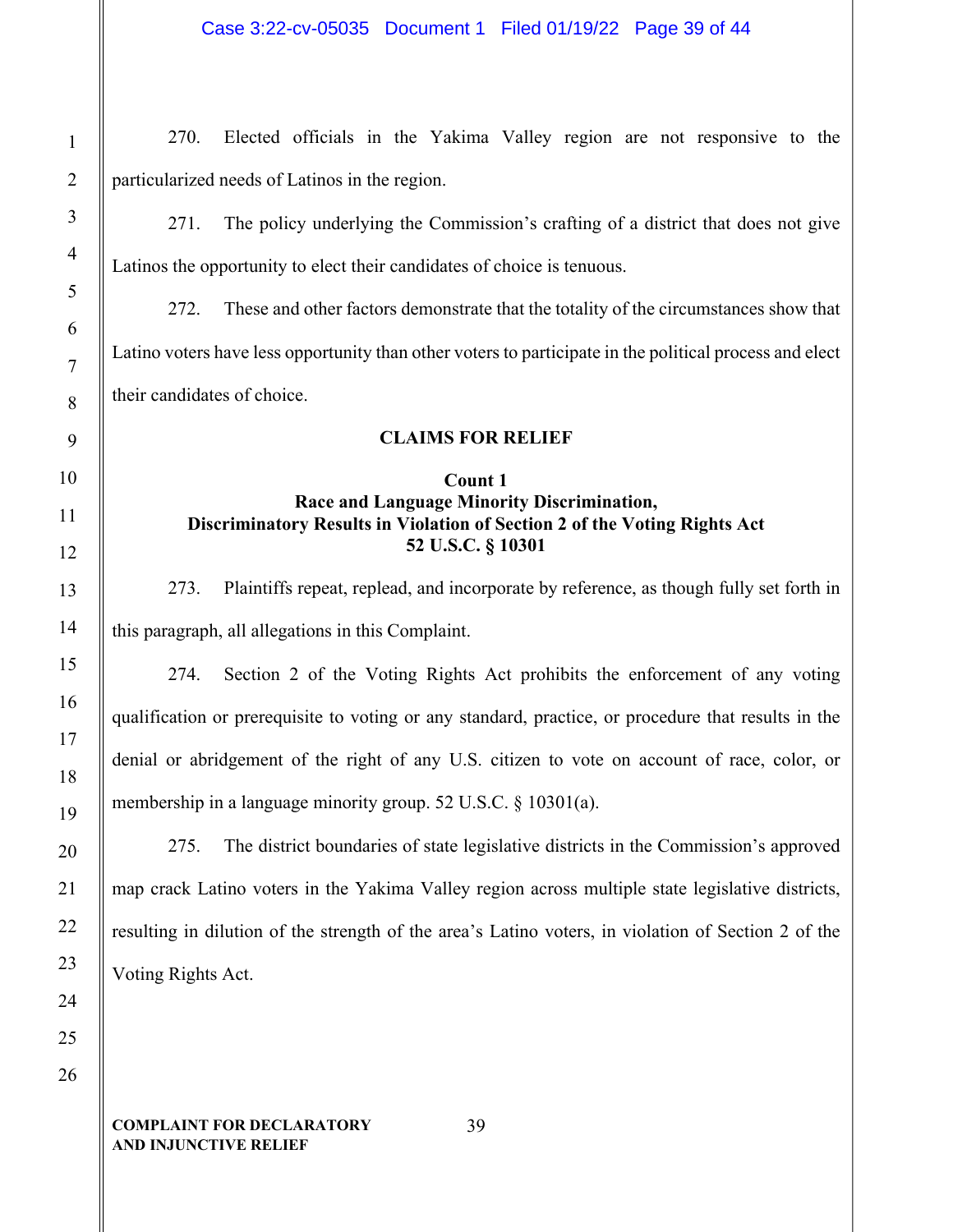276. Under Section 2 of the Voting Rights Act, the Commission was required to create a majority-Latino state legislative district in the Yakima Valley region in which Latino voters have the opportunity to elect their candidates of choice.

277. Latino voters in the Yakima Valley region are sufficiently large and geographically compact to constitute a majority in a legislative district.

278. Latino voters in the Yakima Valley region are politically cohesive, and elections in the area demonstrate a pattern of racially polarized voting that allows a bloc of white voters usually to defeat Latino voters' preferred candidates, including in the version of Legislative District 15 included in the Commission's approved map.

279. The totality of circumstances show that the Commission's approved map has the effect of denying Latino voters in the Yakima Valley region an equal opportunity to participate in the political process and to elect their candidates of choice, in violation of Section 2 of the Voting Rights Act, 52 U.S.C. § 10301.

280. Absent relief from this Court, Defendants will continue to engage in the denial of Plaintiffs' Section 2 rights.

281. Latino voters are thus entitled, under Section 2 of the Voting Rights Act, to a majority-Latino district that would provide them with an effective opportunity to elect the candidate of their choice to the Washington State Legislature.

# **Count 2 Race and Language Minority Discrimination, Discriminatory Intent in Violation of Section 2 of the Voting Rights Act 52 U.S.C. § 10301**

282. Plaintiffs repeat, replead, and incorporate by reference, as though fully set forth in this paragraph, all allegations in this Complaint.

40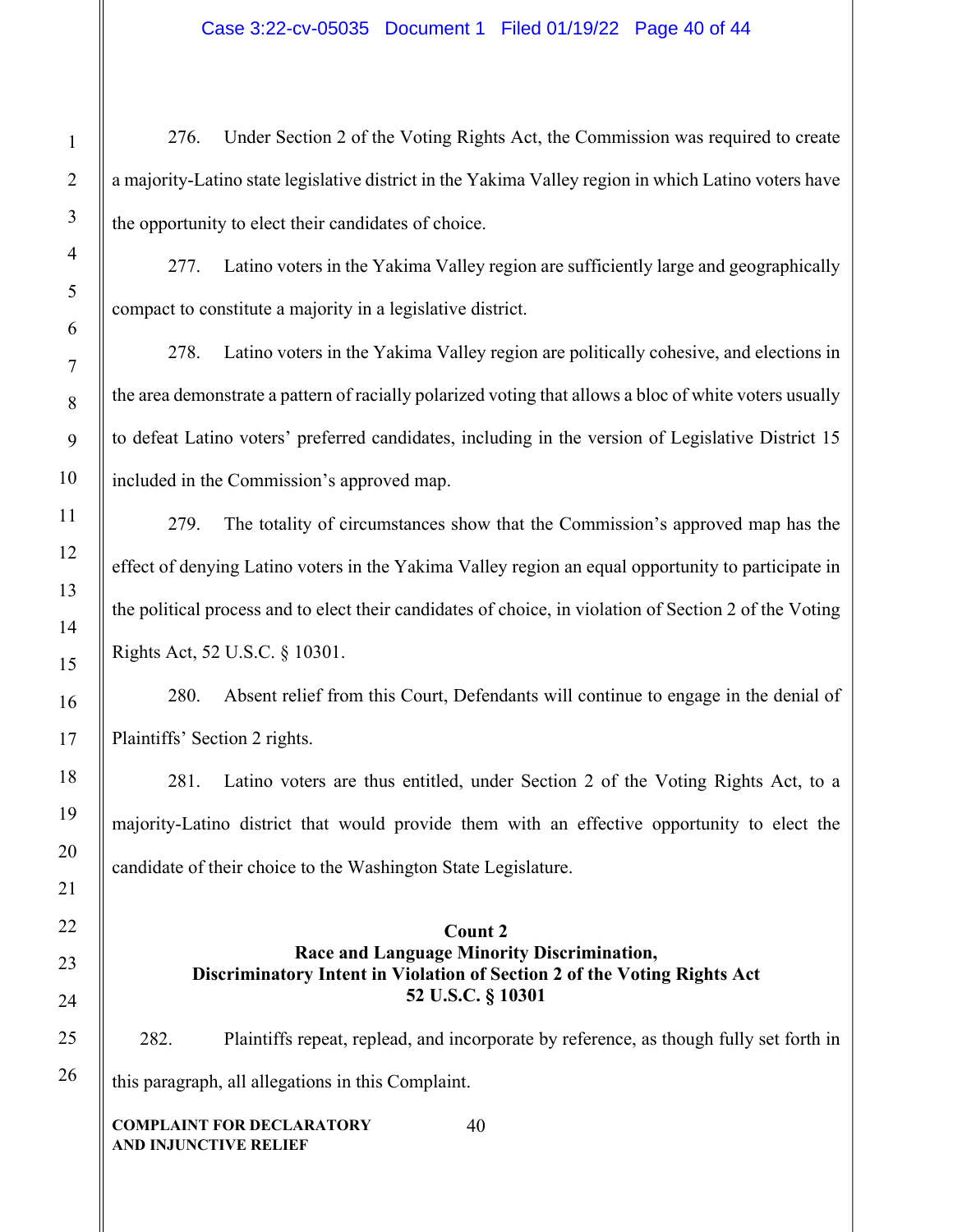283. The state legislative map approved by the Commission was adopted with the intent to discriminate on the basis of race, national original, and/or language minority group status and has a discriminatory effect on that basis, by intentionally cracking Latino voters to ensure that Latino voters in the region are unable to elect candidates of choice.

### **PRAYER FOR RELIEF**

Plaintiffs request that the Court:

- a) Declare that the Washington State Redistricting Commission's Approved Final State Legislative Map results in vote dilution in violation of Section 2 of the Voting Rights Act by failing to draw an effective Latino-majority state legislative district in which Latino voters would have an equal opportunity to elect their candidate of choice to the Washington Legislature;
- b) Declare that the Washington State Redistricting Commission's Approved Final State Legislative Map was drawn to intentionally dilute Latino voting strength in the Yakima Valley region in violation of Section 2 of the Voting Rights Act;
- c) Preliminarily and permanently enjoin Defendants from administering, enforcing, preparing for, or in any way permitting the nomination or election of members of the Washington State Legislature from the illegal state legislative districts under the Washington State Redistricting Commission's Approved Final State Legislative Map. Plaintiffs have no adequate remedy at law other than judicial relief sought herein, and unless Defendants are enjoined from using the Commission's Approved Final State Legislative Map. Plaintiffs will be irreparably injured by the continued violation of their statutory rights;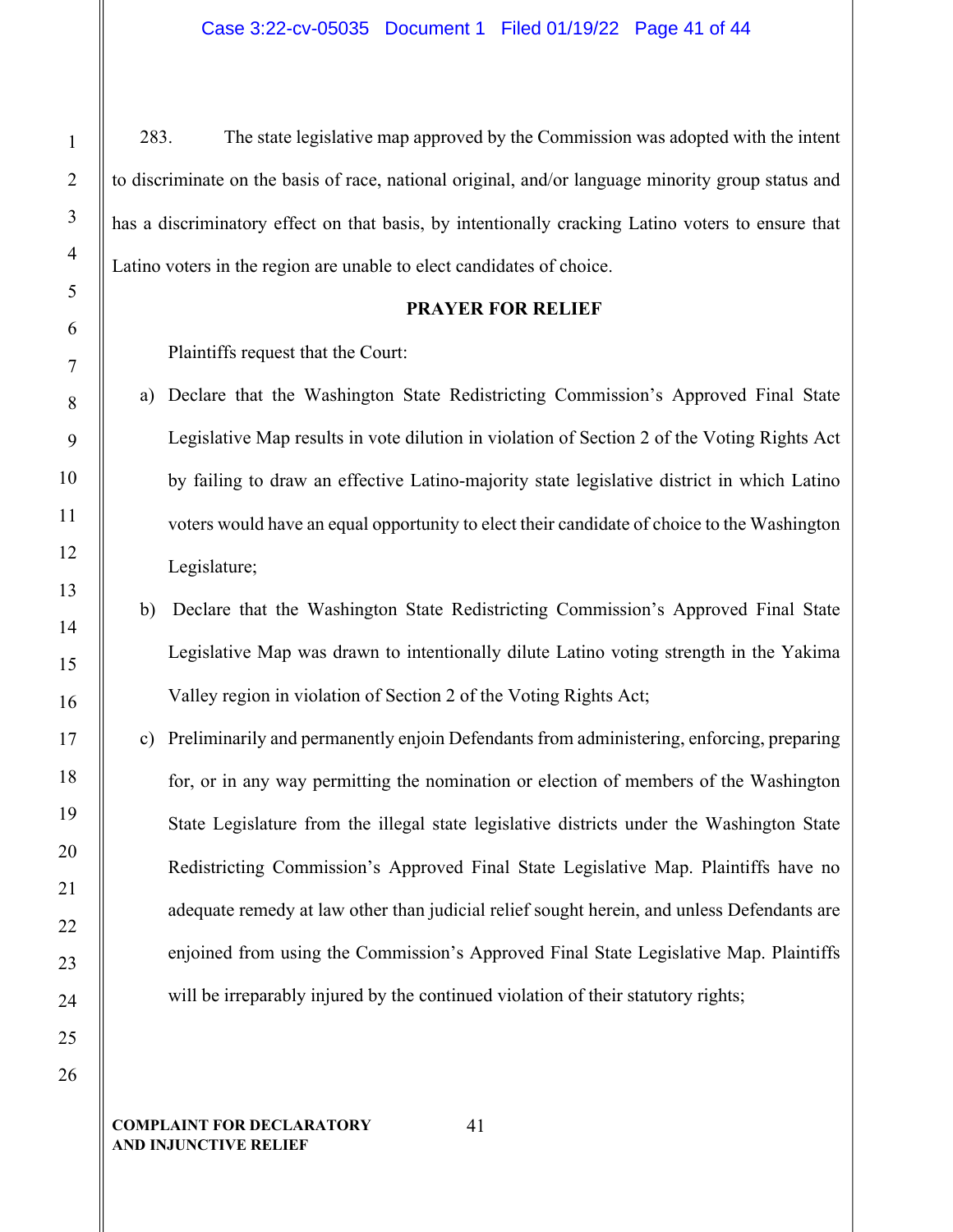| $\mathbf{1}$   | d) Order the implementation and use of a valid state legislative plan that includes a majority- |                                                           |                                                                                            |  |
|----------------|-------------------------------------------------------------------------------------------------|-----------------------------------------------------------|--------------------------------------------------------------------------------------------|--|
| $\overline{2}$ | Latino state legislative district in the Yakima Valley region that does not dilute, cancel out, |                                                           |                                                                                            |  |
| 3              | or minimize the voting strength of Latino voters;                                               |                                                           |                                                                                            |  |
| $\overline{4}$ | e) Award Plaintiffs their costs, expenses, disbursements, and reasonable attorneys' fees        |                                                           |                                                                                            |  |
| 5              | pursuant to Fed. R. Civ. P. 54, 42 U.S.C. § 1988, and 52 U.S.C. § 10310(e);                     |                                                           |                                                                                            |  |
| 6              | Retain jurisdiction and render any and further orders that the Court may find necessary to<br>f |                                                           |                                                                                            |  |
| $\tau$         | cure the violation; and                                                                         |                                                           |                                                                                            |  |
| 8<br>9         | $\mathbf{g}$                                                                                    |                                                           | Grant any and all further relief to which Plaintiffs may show themselves to be entitled or |  |
| 10             |                                                                                                 |                                                           |                                                                                            |  |
| 11             |                                                                                                 | that the Court deems proper.                              |                                                                                            |  |
| 12             |                                                                                                 | Dated this the 19th day of January 2022.                  | Respectfully submitted,                                                                    |  |
| 13             |                                                                                                 |                                                           |                                                                                            |  |
| 14             |                                                                                                 |                                                           | By: /s/Edwardo Morfin                                                                      |  |
| 15             |                                                                                                 | CHAD W. DUNN*                                             | Edwardo Morfin                                                                             |  |
| 16             |                                                                                                 | SONNI WAKNIN*                                             | <b>WSBA No. 47831</b>                                                                      |  |
| 17             |                                                                                                 | <b>UCLA Voting Rights Project</b>                         | Morfin Law Firm, PLLC                                                                      |  |
|                |                                                                                                 | 3250 Public Affairs Building<br>Los Angeles, CA 90095     | 2602 N. Proctor Street, Ste. 205<br>Tacoma, WA 98407                                       |  |
| 18<br>19       |                                                                                                 | Telephone: 310-400-6019                                   | Telephone: 509-380-9999                                                                    |  |
| 20             |                                                                                                 | MARK P. GABER*<br><b>SIMONE LEEPER*</b>                   | <b>ANNABELLE HARLESS*</b><br>Campaign Legal Center                                         |  |
| 21             |                                                                                                 | <b>ASEEM MULJI*</b>                                       | 55 W. Monroe St., Ste. 1925                                                                |  |
| 22             |                                                                                                 | Campaign Legal Center<br>1101 14th St. NW, Ste. 400       | Chicago, IL 60603<br>aharless@campaignlegal.org                                            |  |
| 23             |                                                                                                 | Washington, DC 20005<br>mgaber@campaignlegal.org          |                                                                                            |  |
| 24             |                                                                                                 | sleeper@campaignlegal.org<br>amuli@campaignlegal.org      |                                                                                            |  |
| 25             |                                                                                                 |                                                           |                                                                                            |  |
| 26             |                                                                                                 | Thomas A. Saenz*<br>Ernest Herrera <sup>*</sup>           |                                                                                            |  |
|                |                                                                                                 | <b>COMPLAINT FOR DECLARATORY</b><br>AND INJUNCTIVE RELIEF | 42                                                                                         |  |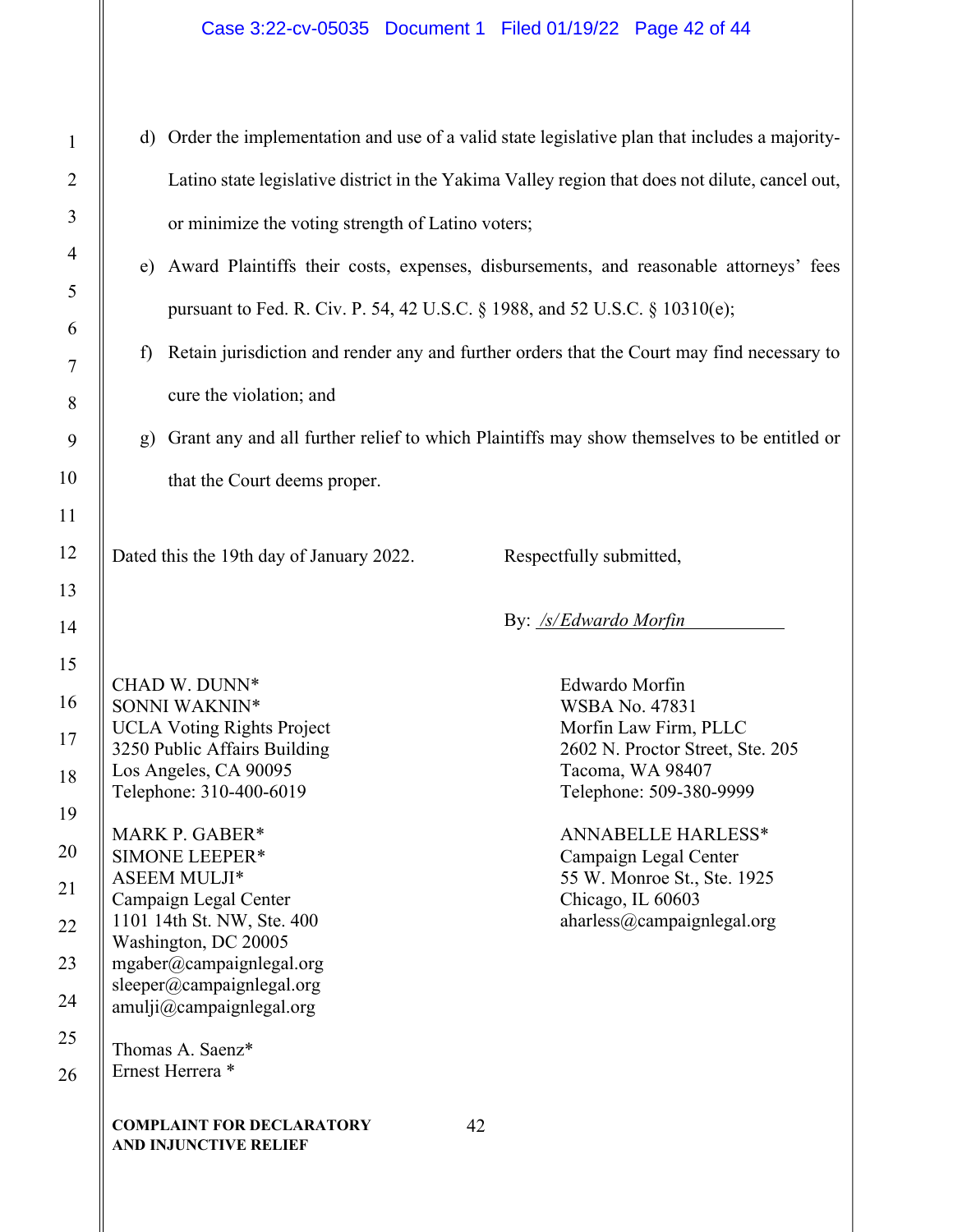|                  | Case 3:22-cv-05035 Document 1 Filed 01/19/22 Page 43 of 44                                                                               |  |  |  |
|------------------|------------------------------------------------------------------------------------------------------------------------------------------|--|--|--|
|                  |                                                                                                                                          |  |  |  |
|                  |                                                                                                                                          |  |  |  |
| $\mathbf{1}$     | Leticia M. Saucedo *<br>Deylin Thrift-Viveros*                                                                                           |  |  |  |
| $\overline{2}$   | Mexican American Legal Defense and Educational Fund<br>643 S. Spring St., 11th Fl.<br>Los Angeles, CA 90014<br>Telephone: (213) 629-2512 |  |  |  |
| $\overline{3}$   |                                                                                                                                          |  |  |  |
| $\overline{4}$   | tsaenz@maldef.org<br>eherrera@maldef.org<br>lsaucedo@maldef.org                                                                          |  |  |  |
| 5                |                                                                                                                                          |  |  |  |
| 6                | dthrift-viveros@maldef.org                                                                                                               |  |  |  |
| $\boldsymbol{7}$ | Attorneys for Plaintiffs                                                                                                                 |  |  |  |
| $\,8\,$          | *Applications for admission pro hac vice pending                                                                                         |  |  |  |
| $\mathbf{9}$     |                                                                                                                                          |  |  |  |
| 10               |                                                                                                                                          |  |  |  |
| 11               |                                                                                                                                          |  |  |  |
| 12               |                                                                                                                                          |  |  |  |
| 13<br>14         |                                                                                                                                          |  |  |  |
| 15               |                                                                                                                                          |  |  |  |
| 16               |                                                                                                                                          |  |  |  |
| 17               |                                                                                                                                          |  |  |  |
| 18               |                                                                                                                                          |  |  |  |
| 19               |                                                                                                                                          |  |  |  |
| 20               |                                                                                                                                          |  |  |  |
| 21               |                                                                                                                                          |  |  |  |
| 22               |                                                                                                                                          |  |  |  |
| 23               |                                                                                                                                          |  |  |  |
| 24               |                                                                                                                                          |  |  |  |
| 25               |                                                                                                                                          |  |  |  |
| 26               |                                                                                                                                          |  |  |  |
|                  | <b>COMPLAINT FOR DECLARATORY</b><br>43<br><b>AND INJUNCTIVE RELIEF</b>                                                                   |  |  |  |